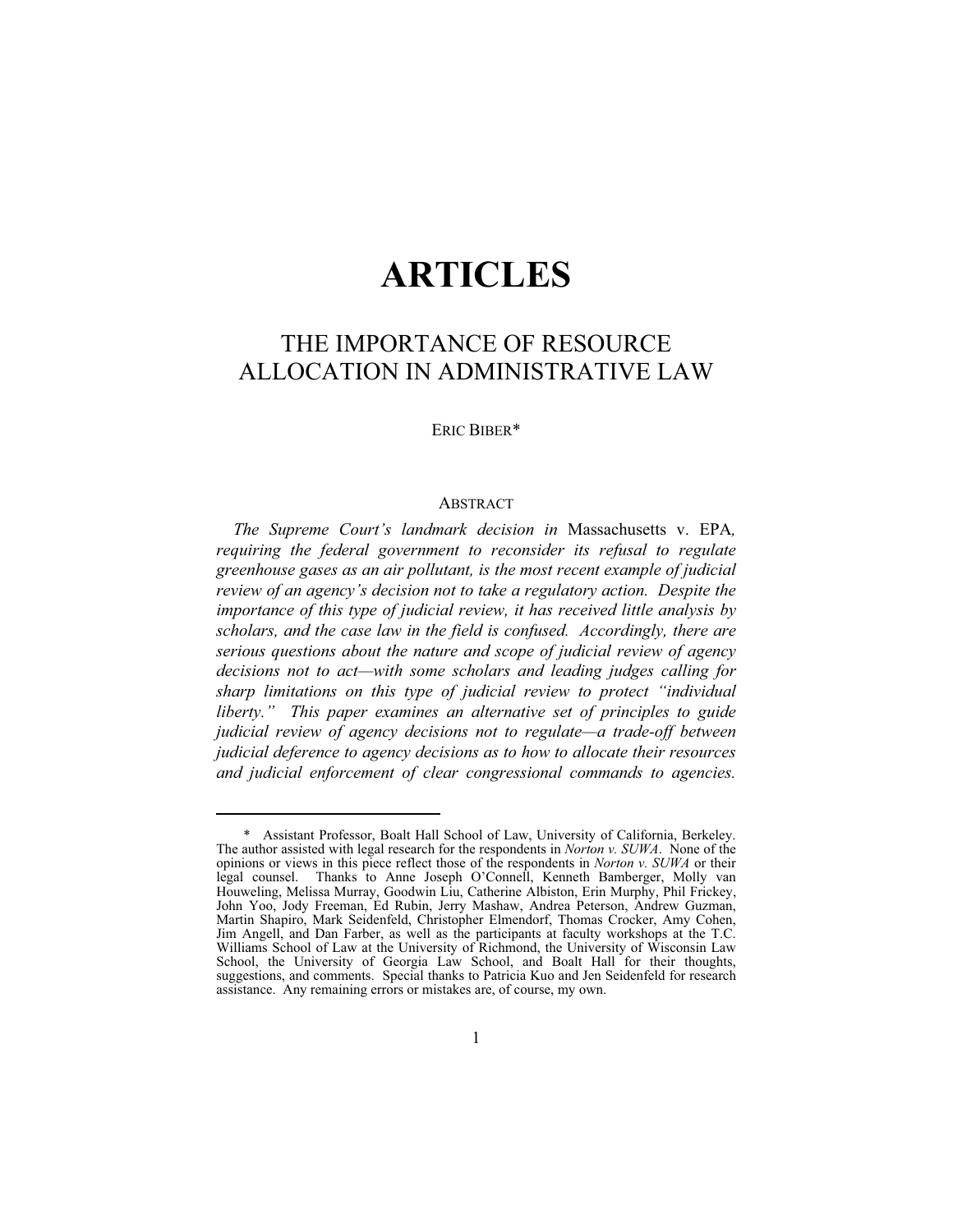*This framework provides guidance for understanding how and why courts should be intervening in situations where agencies have refused to act. Moreover, the trade-off helps explain both varying levels of judicial deference outside the context of judicial review of agency inaction and why the Court has found some agency decisions reviewable and others unreviewable—including the Court's decision in* Massachusetts v. EPA *that agency refusals to regulate are reviewable. Finally, when courts strike the proper balance between judicial deference to agency resource allocation and enforcement of clear congressional commands they will be able to counteract public choice failures in the implementation of regulatory programs.*

#### TABLE OF CONTENTS

|    |             | Introduction                                                 |    |  |
|----|-------------|--------------------------------------------------------------|----|--|
|    |             | I. The Current Status of Judicial Review of Agency Inaction7 |    |  |
|    | $A_{\cdot}$ |                                                              |    |  |
|    |             |                                                              |    |  |
|    |             |                                                              |    |  |
|    | B.          | The Incoherence of Judicial Review of Agency Inaction10      |    |  |
|    | C.          | Should Agency Decisions Not to Act Be Unreviewable?13        |    |  |
| П. |             | Resource Allocation as an Alternative Theory for Judicial    |    |  |
|    |             |                                                              |    |  |
|    | А.          | The Importance of Resource Allocation to Executive           |    |  |
|    |             |                                                              |    |  |
|    | B.          | Understanding the Role that Resource Allocation Plays in     |    |  |
|    |             |                                                              |    |  |
|    |             | 1. Understanding Judicial Review as a Balance Between        |    |  |
|    |             |                                                              |    |  |
|    |             | Resource Allocation as a Direct Factor in Agency<br>a.       |    |  |
|    |             |                                                              |    |  |
|    |             | b. Indirect Consideration of Resource Allocation28           |    |  |
|    |             | Comparing Situations Where an Agency<br>i.                   |    |  |
|    |             | Has Acted Versus Situations Where the                        |    |  |
|    |             |                                                              |    |  |
|    |             | ii.<br>Statutory Supremacy: Collective Actions               |    |  |
|    |             | Versus Individual Actions31                                  |    |  |
|    |             | c. Conclusion: Resource Allocation as a Determinant          |    |  |
|    |             | of Deference to Agency Decisionmaking33                      |    |  |
|    |             | 2. Explaining Why Agency Decisions May Be                    |    |  |
|    |             | Unreviewable Based on Resource Allocation                    | 35 |  |
|    |             | 3. Resolving Conflicts Between Resource Allocation and       |    |  |
|    |             |                                                              |    |  |
|    | C.          | Typology of Judicial Review Based on Resource<br>A           |    |  |
|    |             |                                                              |    |  |
|    |             |                                                              |    |  |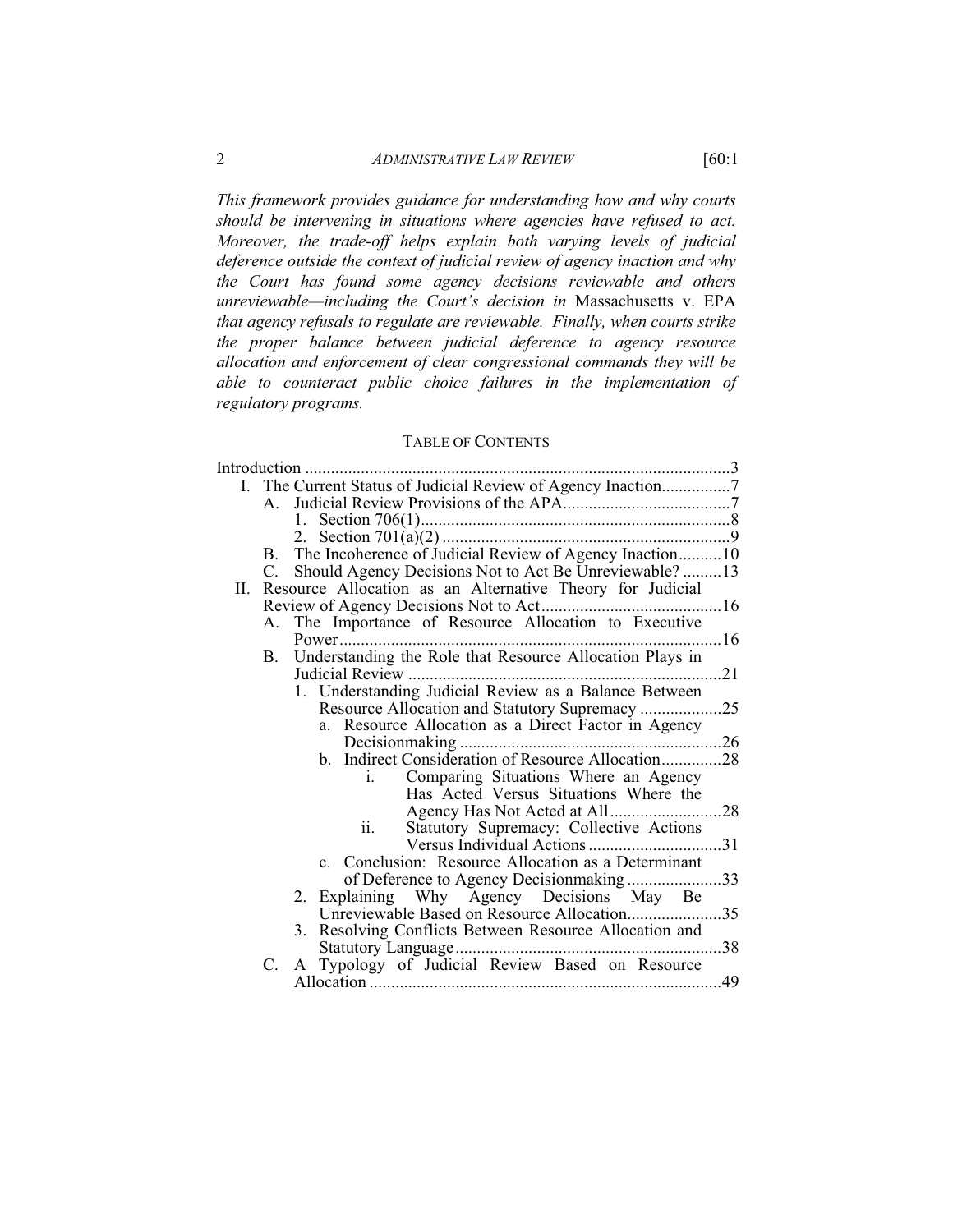| B. Broader Implications for the Administrative Law |  |  |  |  |
|----------------------------------------------------|--|--|--|--|
|                                                    |  |  |  |  |
|                                                    |  |  |  |  |
|                                                    |  |  |  |  |

#### **INTRODUCTION**

The Supreme Court's decision in *Massachusetts v. EPA* last year was one of the Court's highest-profile decisions, and rightly so. The Court's conclusion that the Environmental Protection Agency (EPA) had jurisdiction to regulate the emission of greenhouse gasses from automobiles under the Clean Air Act (CAA), and its conclusion that the state and environmental plaintiffs had standing to challenge the EPA's refusal to regulate, were both watershed rulings in environmental and administrative law.<sup>1</sup> The Court's decision contributed to a fundamental change in the political dynamic surrounding climate change policy.<sup>2</sup>

However, *Massachusetts v. EPA* is important in administrative law for yet another major issue: it affirmatively concluded that private parties could seek judicial review of an agency's decision not to issue a regulation.<sup>3</sup> To date, that conclusion has received very little attention in the press or in scholarly literature—perhaps because administrative law scholars have perceived it as a relatively technical or obscure question in administrative law.

The Court's conclusion is important nonetheless, as it was only the third time the Court has seriously considered questions of when and how courts may intervene in administrative agency decisions over whether or not to take  $\arctan^{4}$  Even more interesting is the Court's reluctance in *Massachusetts v. EPA* to discuss its prior precedent on the subject. The Court never cited *Norton v. Southern Utah Wilderness Alliance*, and it only discussed in passing its prior decision in *Heckler v. Chaney*, which had concluded that agency decisions not to enforce the law were presumptively unreviewable.

 <sup>1.</sup> Massachusetts v. EPA, 127 S. Ct. 1438, 1455, 1459-63 (2007).

<sup>2</sup>*. See* Jody Freeman & Adrian Vermeule, Massachusetts v. EPA*: From Politics to Expertise*, SUP. CT. REV. (forthcoming 2008) (manuscript at 2) (discussing what the authors call "expertise-forcing," which is the courts' attempt to ensure that agency expertise is not suborned to outside political pressures).

<sup>3</sup>*. See* 127 S. Ct. at 1458-59 & n.24 ("Refusals to promulgate rules are thus susceptible to judicial review . . . . ").

 <sup>4.</sup> The prior two cases were *Norton v. S. Utah Wilderness Alliance*, 542 U.S. 55 (2004), and *Heckler v. Chaney*, 470 U.S. 821 (1985).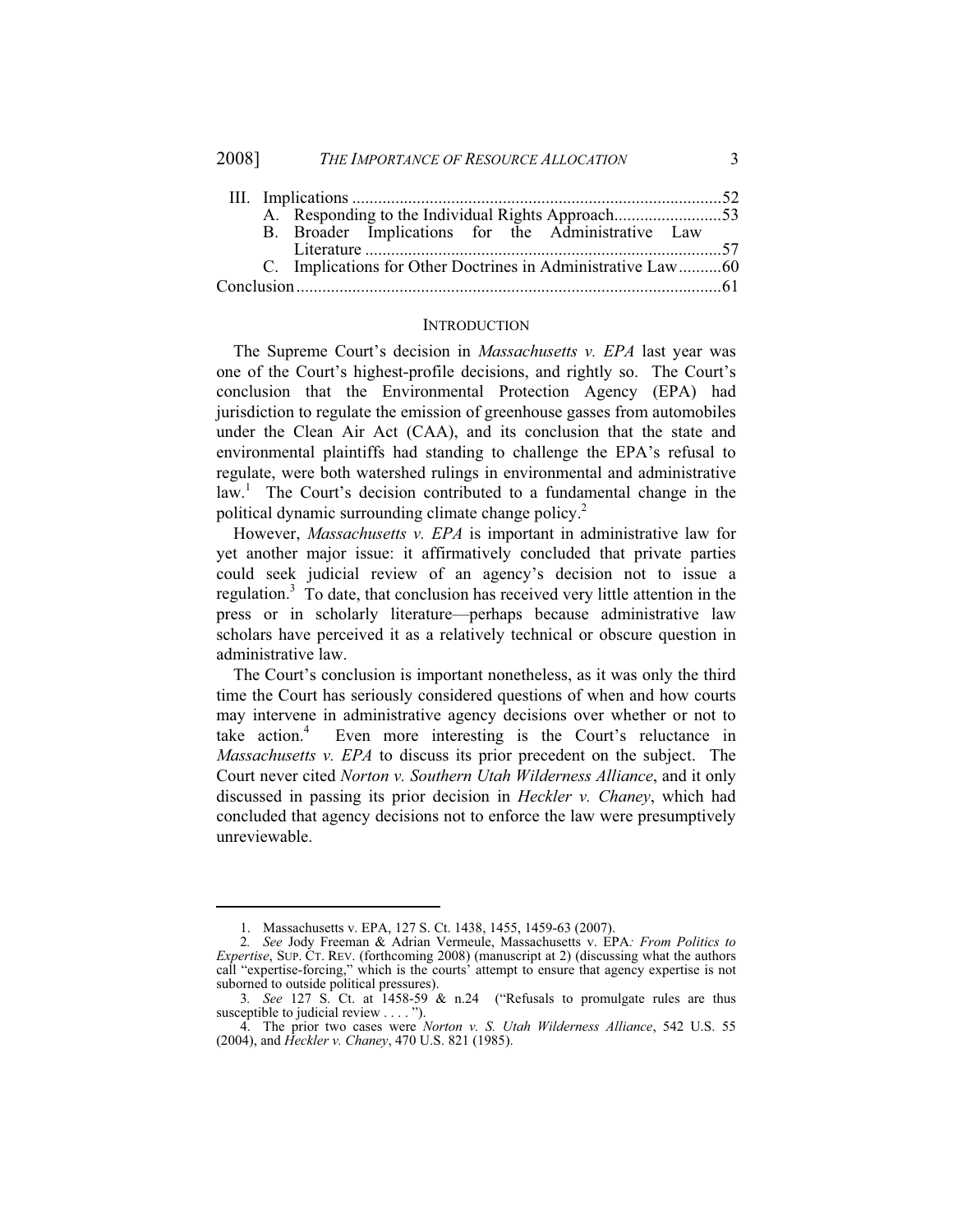Justice Stevens's majority opinion in *Massachusetts v. EPA* may have been reluctant to discuss these prior precedents because, on the surface, they do not create a cohesive structure for judicial review of agency decisions not to take action, whether through the issuance of regulations or the pursuit of enforcement actions. For instance, under current Supreme Court doctrine, some decisions are now presumptively unreviewable,<sup>5</sup> while others are reviewable (albeit with greater discretion).<sup>6</sup>

Thus, despite the Supreme Court precedent, judicial review of agency inaction is a confused and uncertain field that, on a simple doctrinal level, calls out for a fundamental reanalysis and reevaluation. That reanalysis and reevaluation is all the more important because judicial review of agency inaction is a field where fundamental questions are still undecided. In particular, both academia and the courts have yet to resolve whether agency inaction is a fundamentally different type of agency decisionmaking that should be outside the scope of judicial review, as the conflicts between *Heckler* and *Massachusetts v. EPA* make clear.

Much of the confusion in the case law stems from an incoherent and hard-to-apply action/inaction distinction that courts have been applying in their analysis, a distinction that is ultimately unworkable and unpredictable in the long run. Instead, the case law is much better viewed as the result of a balancing test between judicial deference to agency allocation of resources among various priorities and the judicial duty to uphold the supremacy of Congress's statutory mandates and commands to the agencies.

This balancing test provides us with three important insights into judicial review of agency decisionmaking in general, not just agency inaction. First, where courts strike the balance between resource allocation and upholding congressional instructions to agencies will often be an important factor in determining the level of deference that courts provide to agency decisionmaking, whether action or inaction is involved.

Second, resource allocation is sometimes outcome-determinative, in that it requires courts to make some agency decisions fundamentally

<sup>5</sup>*. See Heckler*, 470 U.S. at 834-35 (limiting judicial review of agency decisions against enforcement to situations where Congress "has indicated an intent to circumscribe agency enforcement discretion, and has provided meaningful standards for defining the limits of that discretion, there is 'law to apply' under  $\S$  701(a)(2)," in that "courts may require that the agency follow that law").

<sup>6</sup>*. See* Massachusetts v. EPA*,* 127 S. Ct. at 1459 (insisting that review of agency refusals to issue a rule is "extremely limited" and "highly deferential" (quoting Nat'l Customs Brokers & Forwarders Ass'n of Am., Inc. v. United States, 883 F.2d 93, 96 (D.C. Cir. 1989))).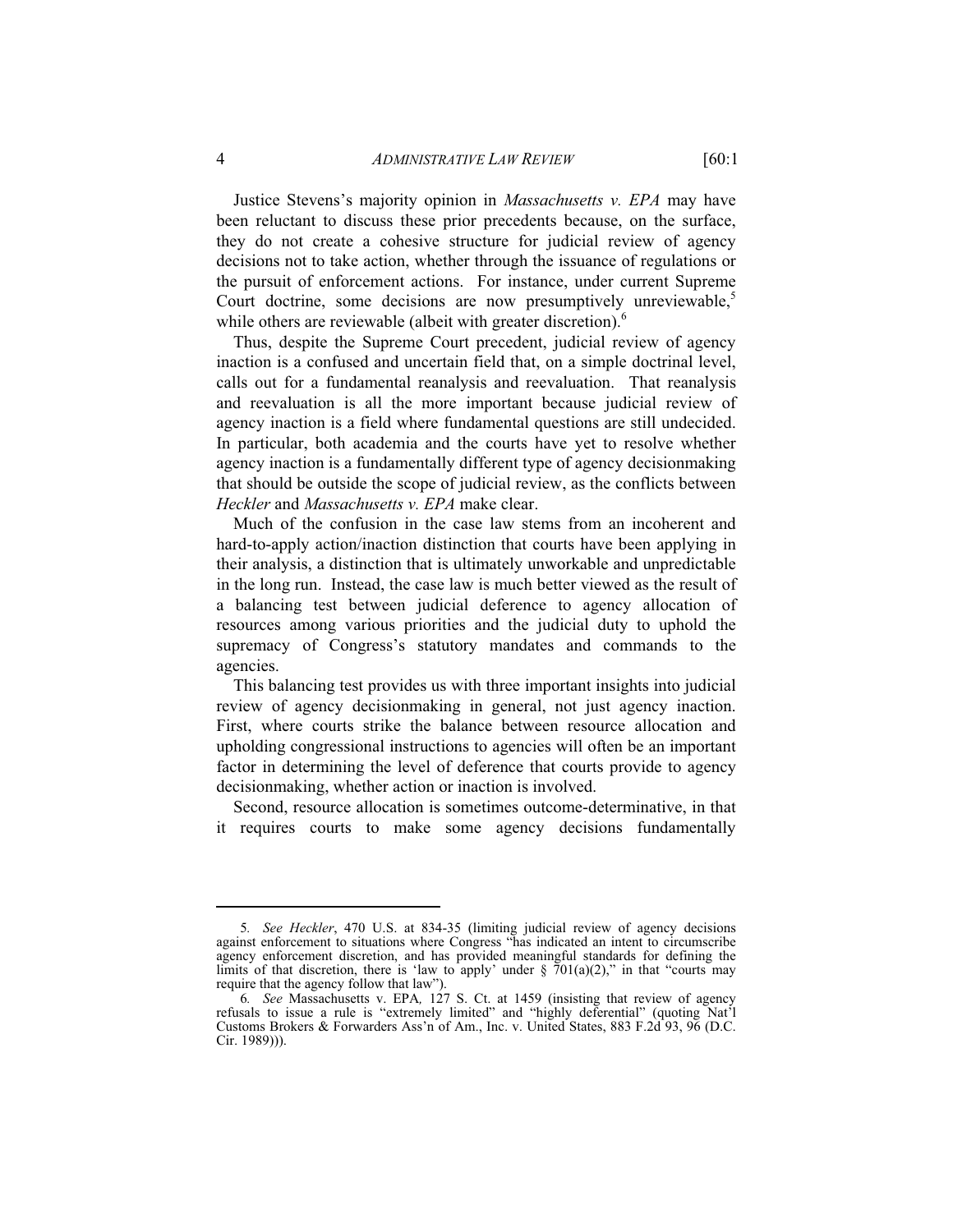unreviewable—such as agency decisions whether to pursue enforcement actions, as in *Heckler*. In such a situation, even the possibility of judicial review would frustrate agency resource allocation.

Third, where statutory supremacy and resource allocation are both important in an agency decision, public choice considerations support the general judicial trend to enforce explicit statutory duties and mandates against agencies even where there could be severe intrusions into the agency's authority to allocate its resources. If the courts failed to enforce these duties, the gap between statutory language and agency implementation might further weaken the already difficult position that regulatory beneficiaries have to organize, monitor, and lobby the government to ensure that their interests are represented.

Ultimately, my analysis does not call for a revolution in the case law of judicial review of agency inaction. Despite their reliance on an incoherent doctrinal distinction, courts have generally been reaching the right results, albeit for the wrong reasons. Indeed, the Court's recent decision in *Massachusetts v. EPA* to allow judicial review of agency refusals to promulgate rules is entirely consistent with the framework.

However, my conclusions have important practical and theoretical ramifications beyond simply supporting the current doctrine of judicial review in this area. The practical ramifications stem from general trends in the nature and scope of regulatory decisionmaking in the federal government. Over the past thirty years, more and more of the initiative in making decisions about the nature and scope of federal regulatory policy has moved from Congress to the agencies. Accordingly, important decisions about whether and how the federal government will regulate in fields such as environmental law are largely left to agencies deciding whether or not to take action to regulate, deregulate, or change the type of regulation. Because those agency decisions are often decisions about whether or not to take action, if courts are to be involved, it will be through judicial review of agency decisions not to act. Both *Massachusetts v. EPA* and *Norton v. Southern Utah Wilderness Alliance*<sup>7</sup> (*SUWA*)—where the Court rejected efforts by environmental groups to force federal land management agencies to regulate the use of off-road vehicles on public lands—highlight this trend.

The theoretical ramifications include providing a solid basis for justifying judicial review of agency inaction. This theoretical basis for judicial review of agency decisions not to act allows us to reject an

 <sup>7.</sup> Norton v. S. Utah Wilderness Alliance (*SUWA*), 542 U.S. 55 (2004).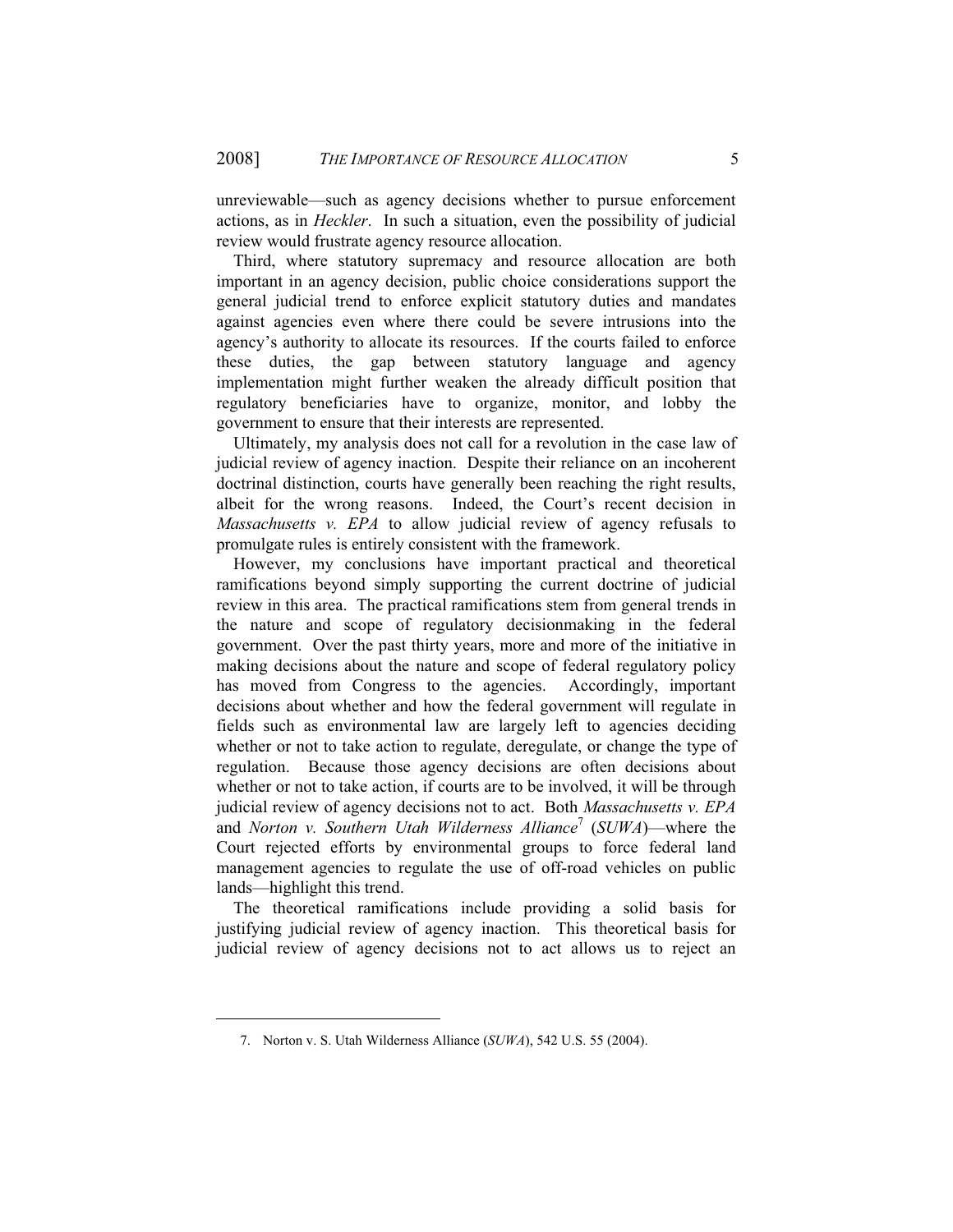alternative vision of the role of judicial review as solely intended to protect individual rights, a vision that would lead to a narrow and cramped role for courts in forcing agencies to act.

This piece does not just provide a new framework for the understanding of judicial review of agency inaction—it is also a new way of understanding administrative law in general. Accordingly, this Article is part of a larger project where I will look at the role that judicial deference to administrative agency resource allocation plays in administrative law. A companion paper demonstrates how the theoretical framework I develop in this piece actually drives important doctrinal questions in judicial review of administrative agency inaction.<sup>8</sup> As I tentatively indicate at the end of this piece, later portions of the project will examine the role that resource allocation and related issues play in questions such as standing and ripeness.

I begin in Part I of this Article by providing a brief overview of the statutory provisions and significant case law for judicial review of agency inaction; I also show how the law in this field is incoherent, and how legal scholars and the courts have debated the question of whether courts should even review agency inaction. Part II then presents a rationale for judicial deference to agency decisions not to act—the need for the Executive Branch to have discretion as to how it allocates its resources—and develops it in detail to explain how courts should be reviewing agency decisions not to act. I start by defining what the concept of resource allocation means and how it necessarily requires a trade-off with other principles that might justify judicial review, specifically judicial enforcement of congressional statutory commands. I then construct a framework that allows courts to understand whether and how they should review agency decisions not to act; this framework also provides a limited normative justification for judicial refusals to review certain types of agency decisions and a broader normative justification (based in large part on public choice theory) for why courts should be enforcing clear congressional mandates that agencies must act. Part III concludes by showing how resource allocation is superior to other rationales for judicial review (or non-review) of agency decisions not to act, and then spins out the possible implications that the resource allocation theory might have for other fields of administrative law, such as the doctrine of standing.

 <sup>8.</sup> Eric Biber, *Two Sides of the Same Coin: Judicial Review Under APA Sections 706(1) and 706(2)*, 26 VA. ENVTL. L.J. (forthcoming Spring 2008).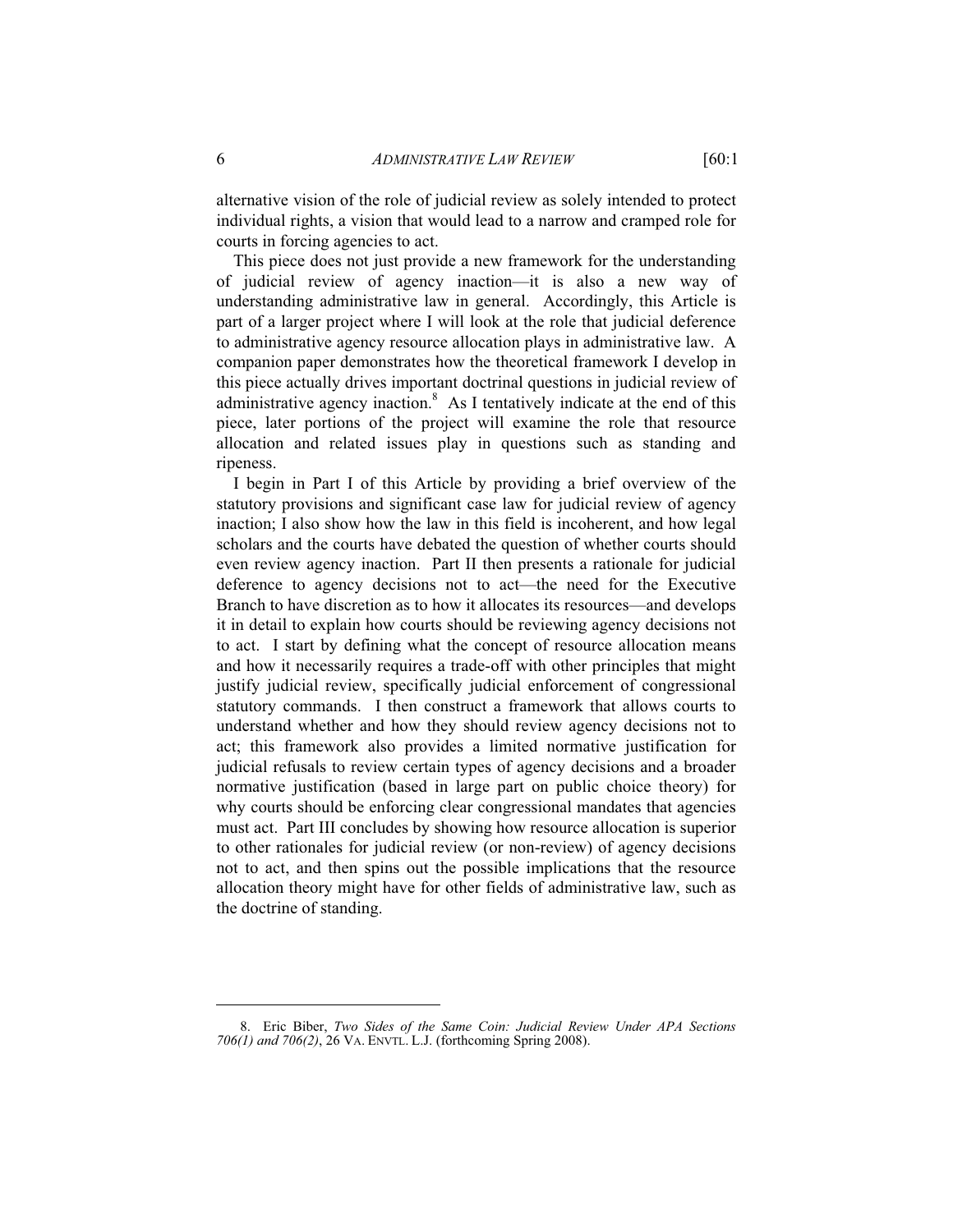#### I. THE CURRENT STATUS OF JUDICIAL REVIEW OF AGENCY INACTION

Judicial review of agency inaction is based on the provisions of the Administrative Procedure Act (APA) that lay out the standards and scope of judicial review of agency decisionmaking. The plain text of the APA leaves many questions unanswered, and accordingly, the courts have developed an extensive common law-like system of precedent to apply and explicate the APA. That case law has, however, failed to answer underlying questions about the nature and scope of judicial review of agency decisionmaking; indeed, the case law is extremely incoherent and inconsistent. That uncertainty about the nature and scope of judicial review of agency inaction has left the door open for serious questions about whether courts should review agency inaction at all, or in the vast majority of cases.

# *A. Judicial Review Provisions of the APA*

Congress enacted the APA in 1946 in part to rationalize a hodge-podge of case law covering judicial review of agency decisionmaking.<sup>9</sup> The judicial review provisions of the APA are in § 10 of the original statute, now codified at 5 U.S.C. §§ 701-706. These provisions define the scope of agency actions subject to judicial review, and also provide the standard of review the courts must use.

Section 701 details which types of agency actions are reviewable, and excludes two types of agency action from judicial review: those that another statute specifically excludes from judicial review, and those that the law commits to agency discretion.<sup>10</sup> Section 704 generally limits judicial review to "final agency action."11 In turn, "agency action" is not just an affirmative action, "the whole or a part of any agency rule, order, license, sanction, relief, or the equivalent or denial thereof," but is also a "failure to act."<sup>12</sup>

Section 706 of the APA describes both the standard of review for courts reviewing agency actions, and the types of remedies that courts may afford. Section 706(1) allows courts to "compel agency action unlawfully withheld and unreasonably delayed," and  $\S$  706(2) allows courts to "set aside agency action."<sup>13</sup> Section 706 then proceeds to provide a list of specific grounds for courts to overturn an agency decision.

<sup>9</sup>*. See* S. REP. NO. 79-752, at 1 (1945) (noting that "[t]here are no clearly recognized legal guides for either the public or the administrators").

 <sup>10. 5</sup> U.S.C. § 701(a) (2000).

 <sup>11.</sup> *Id*. § 704.

 <sup>12.</sup> *Id*. § 551(13).

 <sup>13.</sup> *Id*. § 706.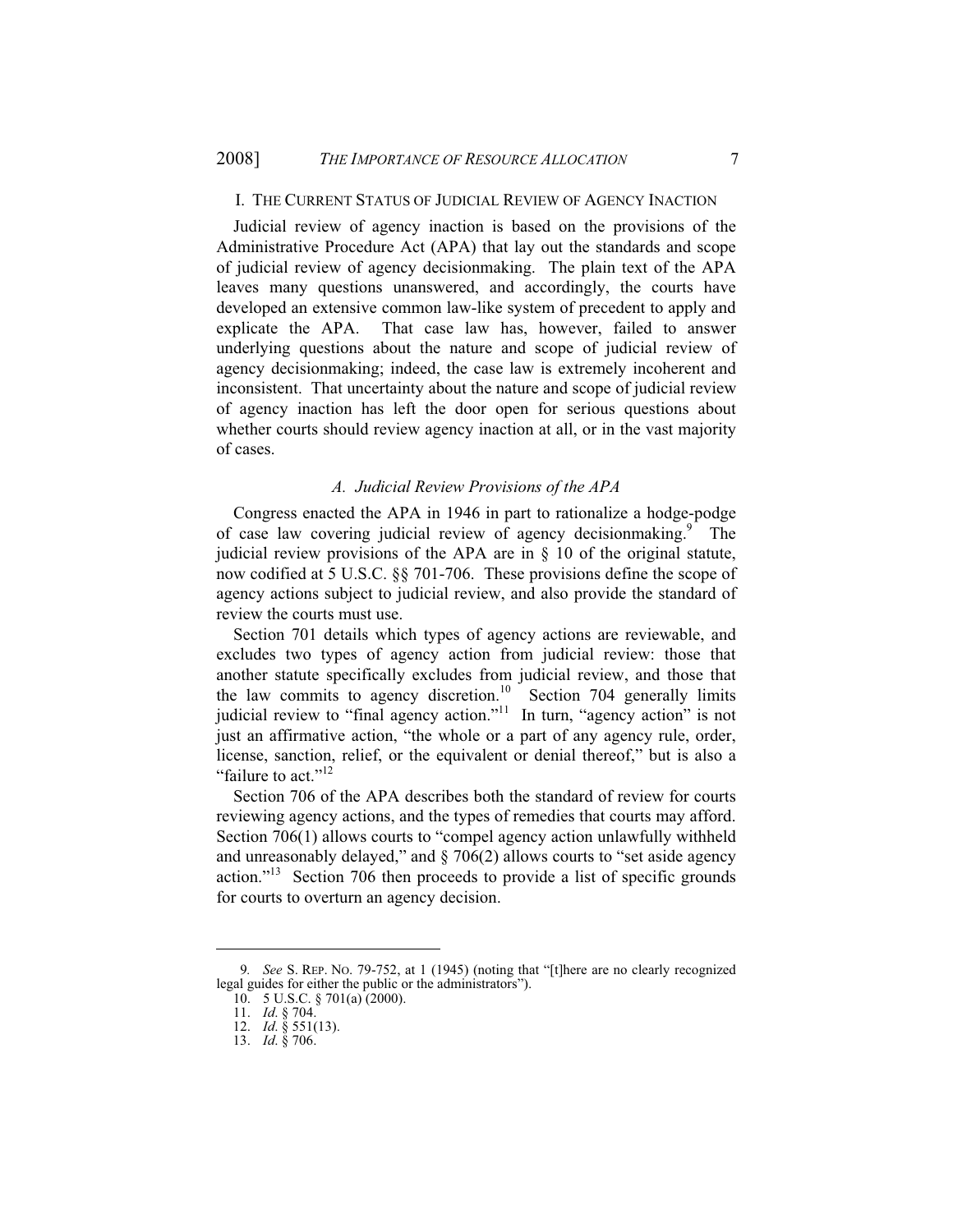#### *1. Section 706(1)*

From a cursory reading of the APA's statutory text, it is not obvious that the APA would set a higher standard for judicial review of agency inaction as opposed to agency action. In practice, however, the courts have been much more reluctant to review agency inaction. An excellent example is the Supreme Court's recent decision in *Norton v. Southern Utah Wilderness Alliance* (*SUWA*).<sup>14</sup> In *SUWA*, the Supreme Court addressed claims by environmental groups that the Bureau of Land Management had shirked its statutory responsibility to protect federal lands from harm caused by off-road vehicles.<sup>15</sup> While the Tenth Circuit had given the environmental groups a fairly receptive hearing,<sup>16</sup> the Supreme Court firmly rejected each of the plaintiffs' claims. In response to the plaintiffs' requests that the Court require the agency to take affirmative steps to fulfill its statutory duties to prevent damage to certain wilderness-quality public lands, the Court responded that such a request "would mean that it would ultimately become the task of the supervising court, rather than the agency, to work out compliance with the broad statutory mandate, injecting the judge into day-to-day agency management."<sup>17</sup> Such a step would result in "undue judicial interference" in agency discretion, contrary to the purposes of the APA.<sup>18</sup> Accordingly, the Court held that federal courts could force an agency to act only where "an agency [has] failed to take a *discrete* agency action that it is *required to take*."19

The Supreme Court's decision in *SUWA* is not an aberration. Indeed, both the Supreme Court and the lower federal courts have long been skeptical of claims that they should force agencies to take action. Case law has generally only allowed private parties to force agencies to act where the agency has some sort of "clear" or "nondiscretionary" duty to do so. $^{20}$  In contrast, judicial review of an agency action is possible even where an

 <sup>14. 542</sup> U.S. 55 (2004).

<sup>15</sup>*. Id.* at 57-61.

<sup>16.</sup> S. Utah Wilderness Alliance v. Norton, 301 F.3d 1217, 1222-23 (10th Cir. 2002).<br>17. *SUWA*, 542 U.S. at 66-67.

*SUWA*, 542 U.S. at 66-67.

<sup>18</sup>*. Id.* at 66.

<sup>19</sup>*. Id.* at 64.

<sup>20</sup>*. See, e.g*., S.F. Baykeeper v. Whitman, 297 F.3d 877, 885-86 (9th Cir. 2002) (finding that the EPA did not have a statutory duty to issue certain water pollution standards, and so the plaintiff's claim of unreasonable delay could not survive); *In re* Bluewater Network, 234 F.3d 1305, 1315 (D.C. Cir. 2000) (concluding that the Oil Pollution Act of 1990 did not compel the Coast Guard to promulgate certain regulations); Estate of Smith v. Heckler, 747 F.2d 583, 591 (10th Cir. 1984) (holding that § 706(1) relief was appropriate where a "ministerial, clearly defined and peremptory" duty exists (quoting Carpet, Linoleum & Resilient Tile Layers, Local Union No. 419 v. Brown, 656 F.2d 564, 566 (10th Cir. 1981))).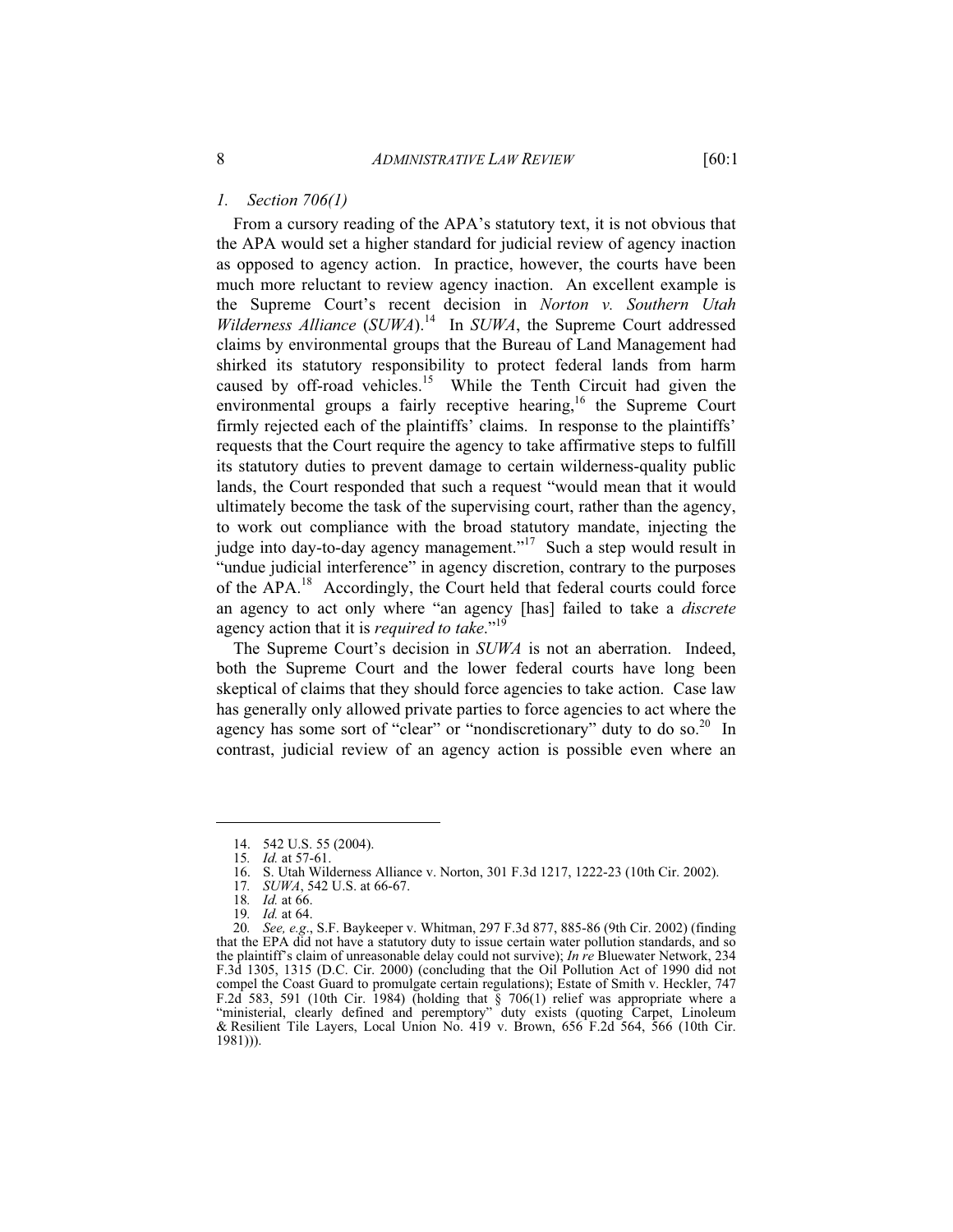agency has broad discretion in how or whether to act, with courts taking a "hard look" to ensure that the agency decision is not "arbitrary, capricious, an abuse of discretion, or otherwise not in accordance with law."<sup>21</sup> Thus, it is far more difficult as a practical matter to obtain judicial review of agency inaction under § 706(1) than judicial review of agency action under § 706(2).

#### *2. Section 701(a)(2)*

Section  $701(a)(2)$  of the APA excludes from judicial review agency actions "committed to agency discretion by law." The Supreme Court has applied this provision in a series of cases to restrict judicial review of agency decisionmaking, including agency decisions not to act.<sup>22</sup>

Here, I focus on the most important of the Supreme Court's cases, *Heckler v. Chaney*, where the Court concluded that suits challenging an agency's failure to exercise its enforcement powers must establish that the statute definitively provides for judicial review of that decision, contrary to the standard presumption that judicial review is available.<sup>23</sup> The decision at issue in *Heckler* was the Food and Drug Administration's (FDA) refusal to undertake investigatory and enforcement actions against the use of drugs for human executions.<sup>24</sup> In concluding that the agency's refusal to undertake these actions were presumptively exempt from judicial review, the Court relied upon four primary factors:

<sup>21</sup>*. See* Citizens to Preserve Overton Park, Inc. v. Volpe, 401 U.S. 402, 413 n.30 (1971) (quoting 5 U.S.C. § 706(2)(A) (2000)).

<sup>22.</sup> See, e.g., Lincoln v. Vigil, 508 U.S. 182 (1993) (concluding that the Indian Health Service decision to discontinue a children's treatment program was part of the agency's authority to allocate funds from a lump sum appropriation, and was thus committed to agency discretion and not subject to judicial review); Webster v. Doe, 486 U.S. 592 (1988) (finding no meaningful standard by which to review the CIA Director's termination decisions and determining that this decision was unreviewable); ICC v. Bhd. of Locomotive Eng'rs, 482 U.S. 270 (1987) (holding that the Interstate Commerce Commission (ICC) had unreviewable discretion in determining whether to reopen certain decisions for material error); Heckler v. Chaney, 470 U.S. 821 (1985) (holding immune from judicial review the Food and Drug Administration's (FDA) non-enforcement of safety regulations with regard to lethal injection of drugs); S. Ry. Co. v. Seaboard Allied Milling Corp., 442 U.S. 444 (1979) (maintaining that the ICC had unreviewable discretion not to investigate the legitimacy of shipping rate increases).

Another major category of unreviewability includes agency action under a statute "drawn in such broad terms that in a given case there is no law to apply." *Overton Park*, 401 U.S. at 410 (citation omitted). Because this branch of § 701(a) depends (at least explicitly) more on the particularities of individual statutes than on general principles of administrative law, I set it aside for purposes of this paper. *See* Milk Train, Inc. v. Veneman, 310 F.3d 747, 749-52 (D.C. Cir. 2002) (concluding that the court could not review an agency decision as to milk subsidies under a statute that allowed agencies to allocate funds "in a manner determined by the Secretary" because the statute provided "no relevant 'statutory reference point' for the court other than the decisionmaker's own views of what is an 'appropriate' manner of distribution" (quoting Drake v. FAA, 291 F.3d 59, 72 (D.C. Cir. 2002))).

 <sup>23.</sup> Heckler v. Chaney, 470 U.S. 821, 837-38 (1985).

<sup>24</sup>*. Id.* at 824.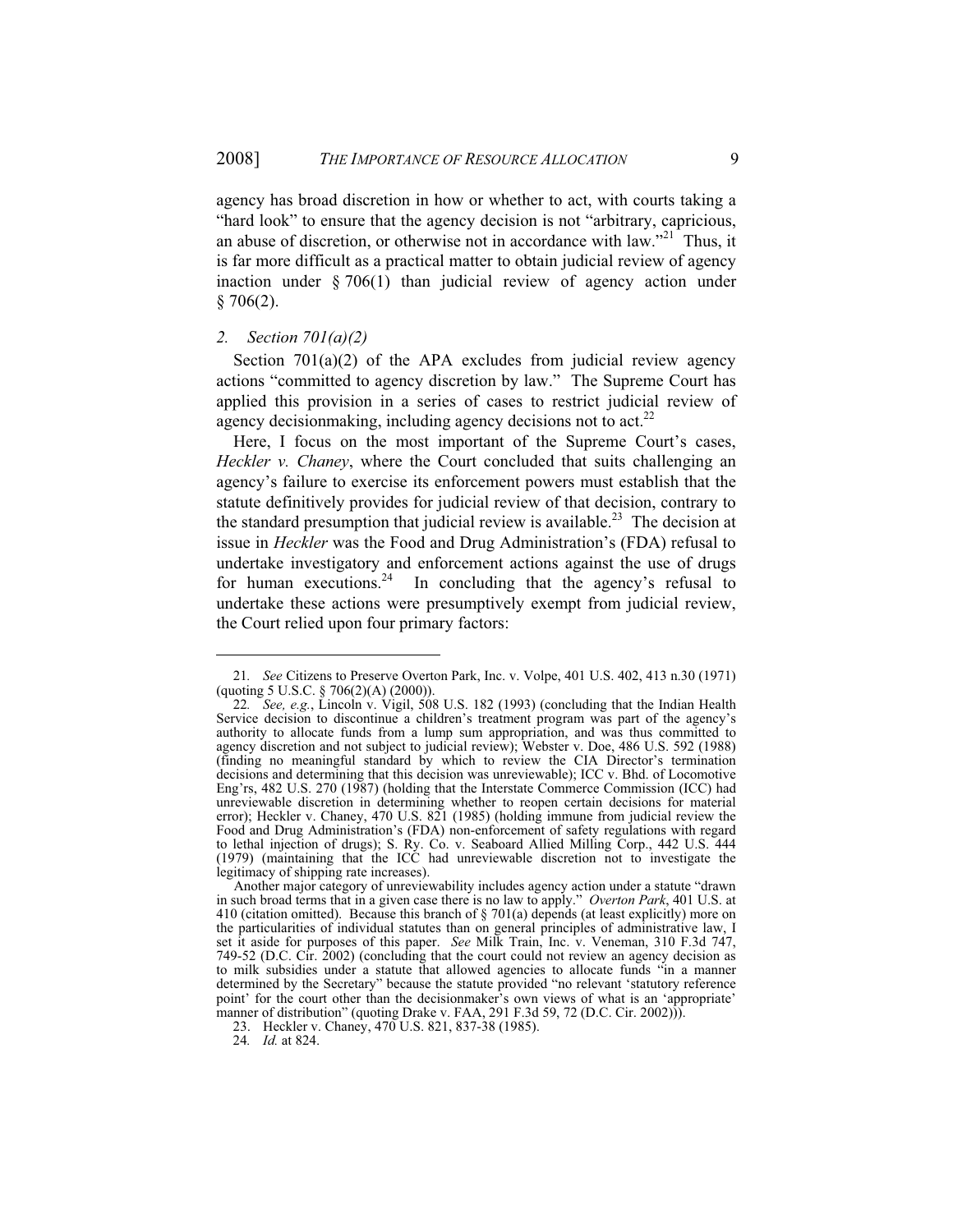First, an agency decision not to enforce often involves a complicated balancing of a number of factors which are peculiarly within its expertise. Thus, the agency must not only assess whether a violation has occurred, but whether agency resources are best spent on this violation or another, whether the agency is likely to succeed if it acts, whether the particular enforcement action requested best fits the agency's overall policies, and, indeed, whether the agency has enough resources to undertake the action at all. An agency generally cannot act against each technical violation of the statute it is charged with enforcing. The agency is far better equipped than the courts to deal with the many variables involved in the proper ordering of its priorities . . . .

 In addition to these administrative concerns, we note that when an agency refuses to act it generally does not exercise its *coercive* power over an individual's liberty or property rights, and thus does not infringe upon areas that courts often are called upon to protect. Similarly, when an agency *does* act to enforce, that action itself provides a focus for judicial review, inasmuch as the agency must have exercised its power in some manner. The action at least can be reviewed to determine whether the agency exceeded its statutory powers. . . . Finally, we recognize that an agency's refusal to institute proceedings shares to some extent the characteristics of the decision of a prosecutor in the Executive Branch not to indict—a decision which has long been regarded as the special province of the Executive Branch, inasmuch as it is the Executive who is charged by the Constitution to "take Care that the Laws be faithfully executed."

*Heckler* sets out a potentially sweeping exception to the general presumption that agency decisionmaking is reviewable. Because *Heckler* might cover any agency "enforcement" decision, it might indeed include all, or almost all, judicial review of agency inaction.

#### *B. The Incoherence of Judicial Review of Agency Inaction*

A fundamental problem with the current doctrine for judicial review of agency inaction is that it relies in large part on a distinction between agency "action" that should be reviewed under § 706(2), and agency "inaction" that should be reviewed under  $\frac{6}{9}$  706(1).<sup>26</sup> This is a distinction that has long bedeviled courts, even before the passage of the APA. For example, many

<sup>25.</sup> *Id.* at 831-32 (internal citations omitted).<br>26. *See, e.g.*, PGBA, LLC v. United States,

<sup>26</sup>*. See, e.g*., PGBA, LLC v. United States, 389 F.3d 1219, 1227 n.5 (Fed. Cir. 2004) (stating that § 706(1) speaks only to improper failure to act, and not to arbitrary or capricious conduct pursuant to § 706(2)); Georgia v. Army Corps of Eng'rs, 302 F.3d 1242, 1249 n.4 (11th Cir. 2002) (stating that "the review conducted under the two sections [§§ 706(1) and (2)] is different"); Envtl. Def. Fund, Inc. v. Costle, 657 F.2d 275, 283 (D.C. Cir. 1981) (noting that courts have construed review under  $\S 706(1)$  to generally inquire whether the agency has violated its statutory mandate in failing to act, or whether any delay in action was unreasonable).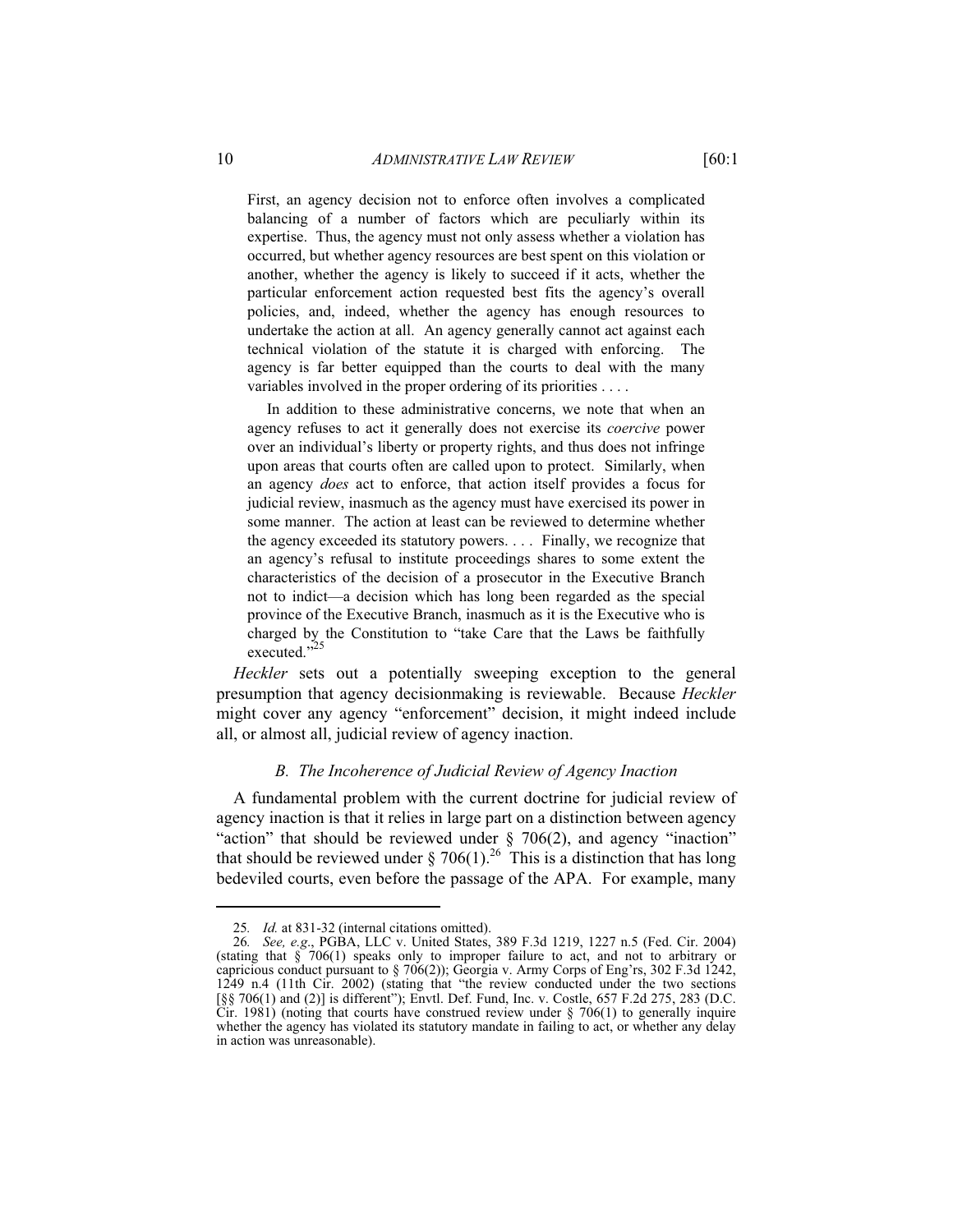pre-APA mandamus cases involved agency denials of petitions for action by private parties—cases that one could categorize as agency action (denial of the petition) or inaction (the underlying petition sought affirmative action by the agency).<sup>27</sup> Trying to categorize these cases under either §§ 706(1) or 706(2) would be problematic. Likewise, many post-APA cases reflect this difficulty of distinguishing between a claim that falls under  $\S$  706(1) versus a claim that falls under  $\S$  706(2). For instance, in *Antone v. Block*, the agency issued—after the relevant statutory deadline had passed—a timetable for the promulgation of future regulations.<sup>28</sup> Of course, one could interpret the issuance of the timetable as an act reviewable under § 706(2), but the substance of the timetable itself was only a prediction of when the agency would accomplish additional actions. If the plaintiffs had argued that the timetable was too slow, should not that, in effect, have been an argument that the agency had unreasonably delayed action? The *Antone* court appeared to dodge the question by lumping the §§ 706(1) and 706(2) analysis together.<sup>29</sup>

In *Clouser v. Espy*, 30 plaintiffs challenged the Forest Service's decision to prohibit motorized access to a mining claim. Instead of challenging the decision under § 706(2), plaintiffs characterized the agency decision as unlawfully withholding motorized access to the mining claim, in violation of § 706(1).<sup>31</sup> The court obliged the plaintiffs and treated their claim under the  $\S$  706(1) standard, but aside from the plaintiffs' own strategic choice to pursue that route, there is no reason why the  $\S 706(1)$  standard, and not the § 706(2) standard, would apply. Indeed, in the same case plaintiffs challenged the denial of motorized access to another mining claim, which the court treated as a  $\S$  706(2) claim.<sup>32</sup> The only apparent difference between the two claims was that the first one involved a temporary denial of motorized access, while the second one involved a permanent denial of

<sup>27</sup>*. See, e.g.*, United States *ex rel.* McLennan v. Wilbur, 283 U.S. 414, 418 (1931) (challenge to the Interior Secretary's denial of oil and gas prospecting permits); Goldsmith v. U.S. Bd. of Tax Appeals, 270 U.S. 117, 119-20 (1926) (mandamus challenge to the denial of admission of certain attorneys to practice before the Board of Tax Appeals); United States *ex rel.* Chi., N.Y. & Boston Refrigerator Co. v. ICC, 265 U.S. 292, 293 (1924) (mandamus challenge to a denial of a company's application to qualify as a category of carrier entitling them to special rates); United States *ex rel.* West v. Hitchcock, 205 U.S. 80, 83 (1907); Decatur v. Paulding, 39 U.S. (14 Pet.) 497 (1840) (mandamus challenge to the Navy's denial of pension funds to a deceased soldier's widow).

 <sup>28. 661</sup> F.2d 230, 231-33 (D.C. Cir. 1981).

<sup>29</sup>*. Id.* at 233.

 <sup>30. 42</sup> F.3d 1522, 1533-34 (9th Cir. 1994).

<sup>31</sup>*. Id.*

<sup>32</sup>*. Id.* at 1538.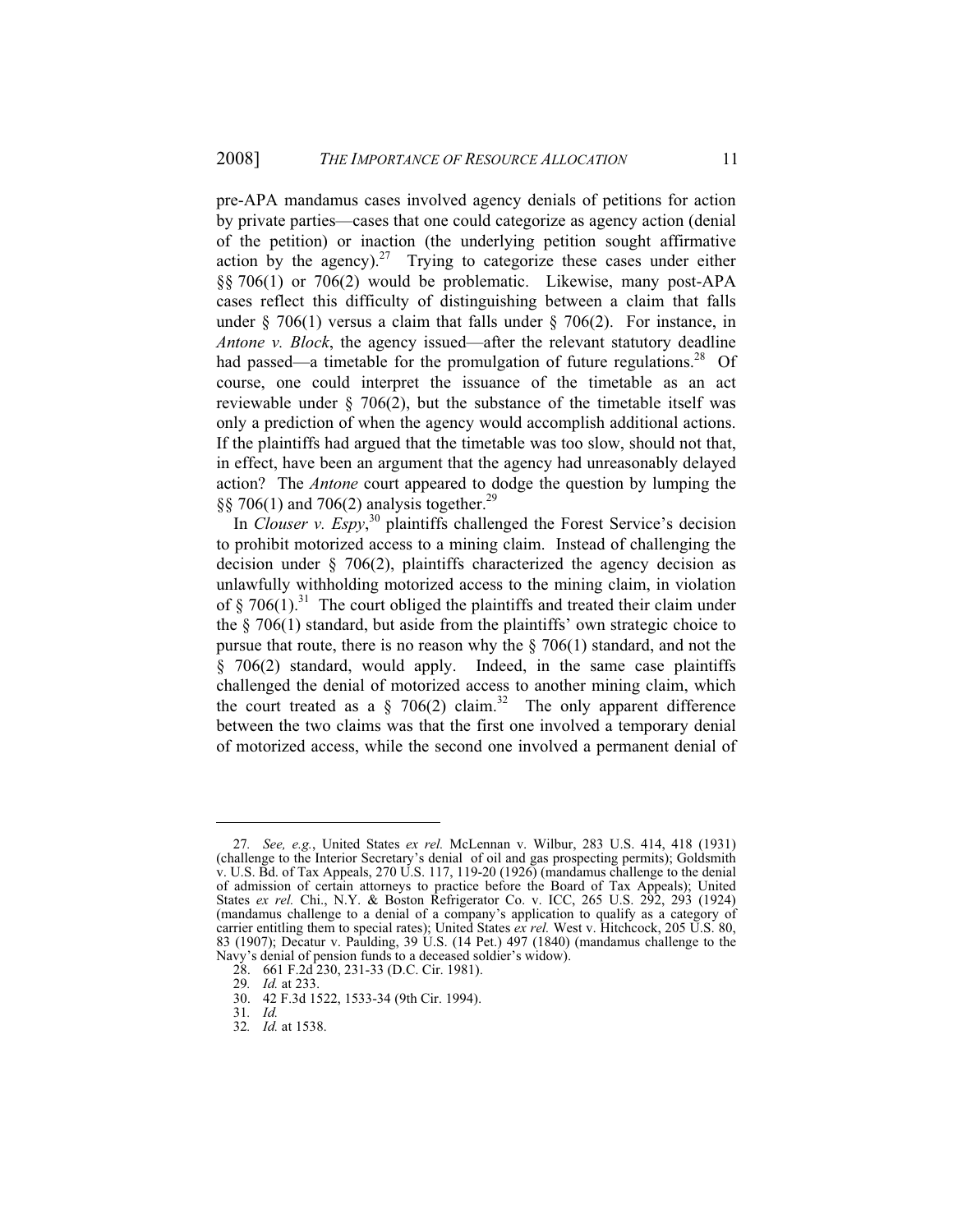motorized access.<sup>33</sup> This distinction, without a meaningful difference, has profound consequences for the standard of judicial review that applies.<sup>34</sup>

Even *Heckler v. Chaney* reflects this ambiguity between agency action and inaction. While the Court characterized the case in *Heckler* as a challenge to agency inaction, the prisoners who sought judicial review, in fact, had filed a petition with the FDA seeking enforcement by the agency, and filed their complaint only after the agency denied that petition.<sup>35</sup> Similarly, courts have struggled with whether agency decisions to grant or deny waivers from regulations should be reviewable under *Heckler*. A decision to grant a waiver, for example, could be seen as an agency refusal to enforce, and therefore unreviewable; on the other hand, an agency denial of a waiver could be seen as agency inaction and therefore also unreviewable (or reviewable with a high degree of deference).<sup>36</sup>

In *SUWA*, the Supreme Court did make a brief effort to distinguish between action and inaction. The Court claimed that a "failure to act" is different from a "denial" (for example) of a request for agency action because the "latter is the agency's act of saying no to a request; the former is simply the omission of an action without formally rejecting a request."<sup>37</sup> Although the Court never develops the point, presumably a "failure to act" would be reviewable under § 706(1) while a denial would be reviewable under § 706(2).

The Court's distinction is ultimately unworkable. On a purely doctrinal level, it misstates the case law. Before the APA, courts regularly allowed mandamus challenges (a remedy to require an agency to act) to challenge an agency's failure to act, as well as an agency's denial of a request for action, without drawing any distinction in terms of the standard of review that would apply. $38$ 

<sup>33</sup>*. Id.* at 1533-34, 1536.

 <sup>34.</sup> Of course, in some situations judicial review of agency decisionmaking can be pigeonholed without too much difficulty. For instance, it is relatively clear that in *Massachusetts v. EPA*, the agency's refusal to regulate could be categorized as an agency action. *See* 127 S. Ct. 1438, 1459 (2007) (distinguishing a refusal to regulate from the denial of a petition for rulemaking). Even so, there might be substantial confusion. When a court reviews an agency's refusal to issue a regulation, as in *Massachusetts v. EPA*, we may nonetheless want to have substantial deference on resource allocation grounds, even though doctrinally the case involves judicial review of agency action. *See infra* Part II.

 <sup>35.</sup> Heckler v. Chaney, 470 U.S. 821, 824-25 (1985).

<sup>36</sup>*. See also* Jim Rossi, *Waivers, Flexibility, and Reviewability*, 72 CHI.-KENT L. REV. 1359, 1369-70 (1997) (noting the difficulties in distinguishing between agency action and agency inaction). *Compare* Crowley Caribbean Transp., Inc. v. Peña, 37 F.3d 671, 674-77 (D.C. Cir. 1994) (concluding that an agency decision to waive a maritime transport licensing requirement was unreviewable), *with* Transp. Intelligence, Inc. v*.* FCC, 336 F.3d 1058, 1062-64 (D.C. Cir. 2003) (holding that agency refusal to revoke a license is reviewable).

 <sup>37.</sup> Norton v. S. Utah Wilderness Alliance (*SUWA*), 542 U.S. 55, 63 (2004).

<sup>38</sup>*. See* Biber, *supra* note 8, at 7-9.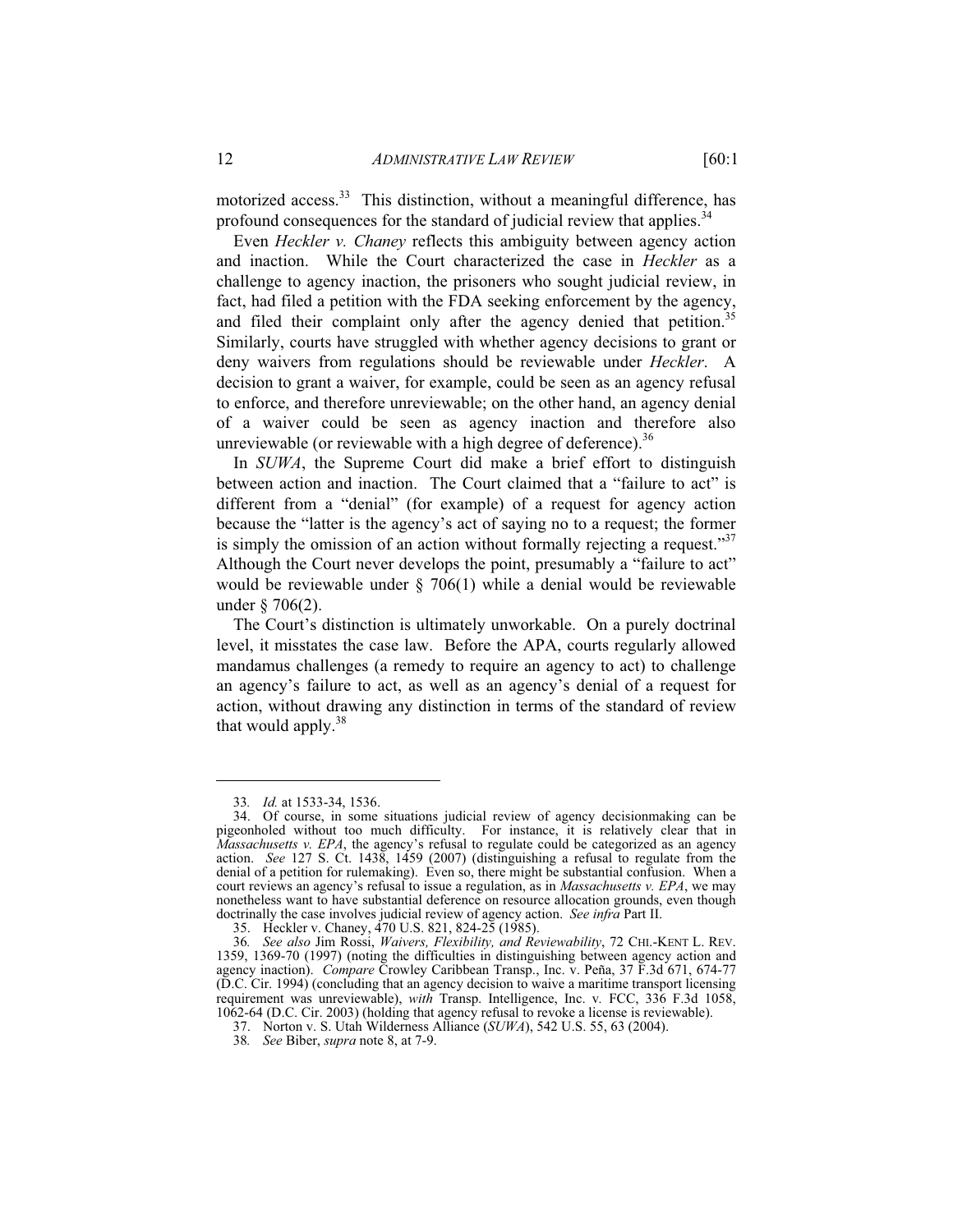More fundamentally, however, the Court's distinction is without any difference. Why should key questions about standards of review and the applications of fundamental principles of reviewability potentially turn on whether the agency has bothered to provide a piece of paper that says, simply, "no" to a request for agency action? What fundamental issues constitutional or otherwise—could turn on that distinction?

In short, there is no articulated principled basis for the purported doctrinal distinction between agency action and inaction—the distinction that justifies a set of very different rules being applied to judicial review of agency inaction. That being said, I will nonetheless continue to refer on occasion to the terms of "action" and "inaction" throughout this paper, primarily because they are the terms used in the existing court opinions and scholarly literature.

#### *C. Should Agency Decisions Not to Act Be Unreviewable?*

One might reply that the doctrinal incoherence in the field of judicial review of agency inaction is perhaps a problem for academics, but not one that would concern us in the real world of agency decisionmaking and regulatory practice. But the ambiguities surrounding judicial review of agency inaction are more than just theoretically problematic. The uncertainty surrounding the exact role of the courts in reviewing agency inaction could be resolved by concluding that agency inaction is a fundamentally different type of agency decision that courts should not be in the business of reviewing. For instance, *Heckler v. Chaney*'s presumption against reviewability could expand to swallow most, if not all, of judicial review of agency decisions not to act.

As noted above, the *Heckler v. Chaney* presumption has very uncertain bounds as to its scope—it applies agency decisions to "enforce" the law, whatever that might mean.<sup>39</sup> Accordingly, the rationales the Court presented for its decision in *Heckler* are particularly important in understanding the scope of the presumption. One of those rationales was the Court's statement that judicial review is predominantly about protecting individual rights from government action—and judicial review of agency inaction might instead result in government action that might infringe on individual rights. In fact, some appellate courts have used this rationale to broadly extend the *Heckler* doctrine.<sup>40</sup>

The possibility of a broad expansion of the *Heckler* doctrine is all the greater because the individual rights rationale connects closely with the

<sup>39</sup>*. Massachusetts v. EPA* clarified that *Heckler* did not apply to agency decisions not to promulgate regulations. Massachusetts v. EPA, 127 S. Ct. at 1459.

<sup>40</sup>*. See* Biber, *supra* note 8, at 20-21 (citing decisions that have relied on *Heckler*'s assertion that courts should avoid forcing agencies to regulate private parties).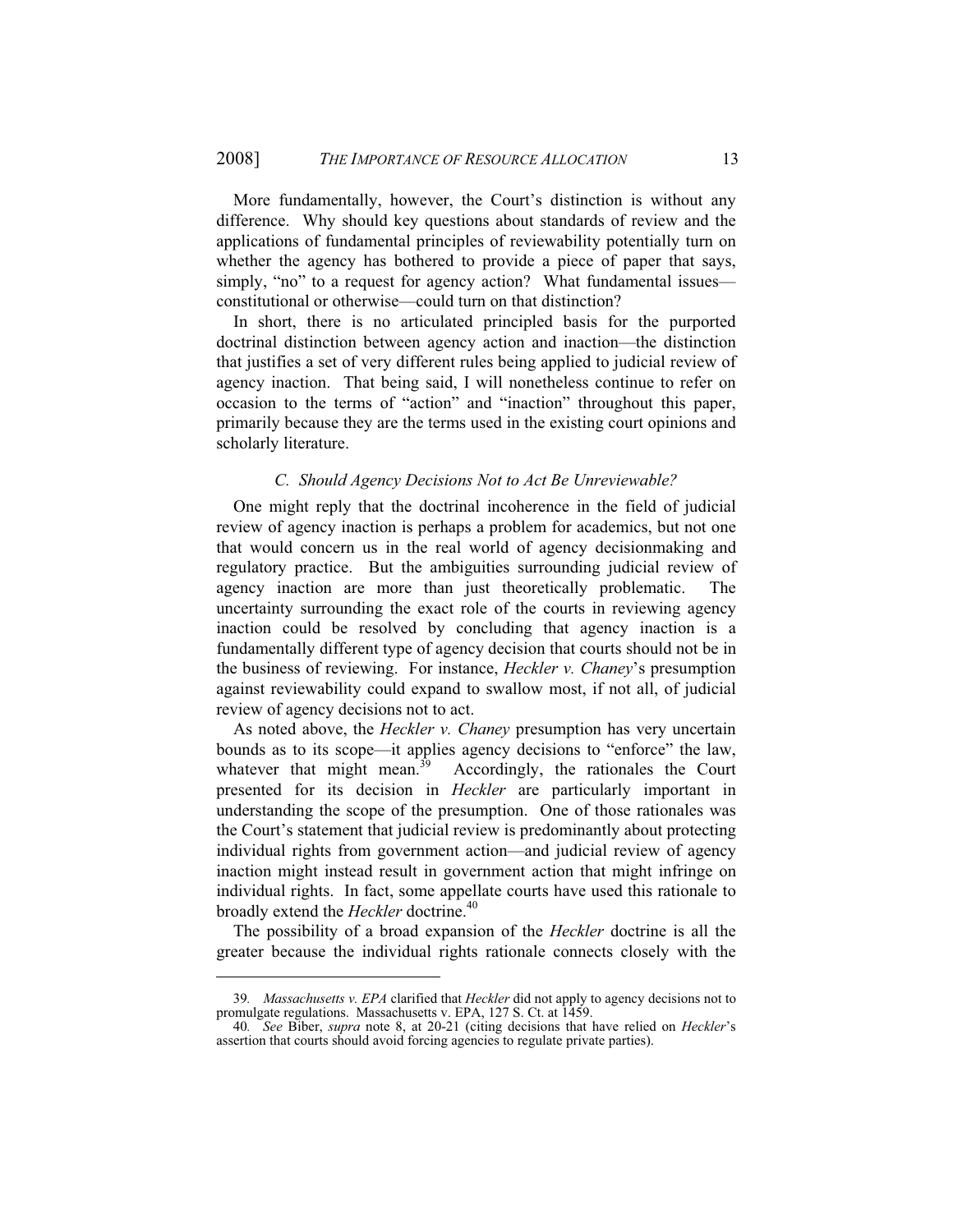Court's own statements about the purposes of judicial review in the context of standing.41 One could easily connect the *Heckler* rationale with these statements by the Court to develop a sweeping statement that all judicial review of agency inaction is out of bounds.

The Court itself has not fully articulated why it would limit judicial review of agency decisionmaking to the protection of individual rights; however, one of the Court's most influential members in the field of administrative law, Justice Scalia, $42$  has more fully developed the rationale behind this approach.<sup>43</sup> Justice Scalia argued that the doctrine of standing should be limited so as to restrict or limit the ability of plaintiffs to "complain[] of an agency's unlawful *failure* to impose a requirement or prohibition upon *someone else*," because the "democratic process," should correct such failures, and not the courts.<sup>44</sup> He claimed that the courts are "perfect" in protecting "the individual against the people," but that they are "terrible" in deciding whether the majority is being sufficiently protected because the courts are an unelected and inherently elitist branch of government.45 Accordingly, "where the courts, in the supposed interest of all the people, do enforce upon the Executive Branch adherence to legislative policies that the political process itself would not enforce, they are likely (despite the best of intentions) to be enforcing the political prejudices of their own class."46 Indeed, Justice Scalia embraced the possibility that "important legislative purposes, heralded in the halls of Congress, can be lost or misdirected in the vast hallways of the federal bureaucracy" as a "good thing."<sup>47</sup> For Justice Scalia, failure to enforce laws is simply a way that the government keeps up with social changes.<sup>48</sup>

<sup>41</sup>*. See* Lujan v. Defenders of Wildlife, 504 U.S. 555, 561-62 (1992) (stating that it is more difficult for regulatory beneficiaries to assert standing to challenge agency decisionmaking when the agency has not directly regulated them).

<sup>42</sup>*. See id.* (authored by Justice Scalia); Bret C. Birdsong, *Justice Scalia's Footprints on the Public Lands*, 83 DENV. U. L. REV. 259, 261-62 (2005); Richard J. Pierce, Jr., *Legislative Reform of Judicial Review of Agency Actions*, 44 DUKE L.J. 1110, 1124 n.86 (1995) (noting the importance of Scalia's standing jurisprudence).

 <sup>43.</sup> Antonin Scalia, *The Doctrine of Standing as an Essential Element of the Separation of Powers*, 17 SUFFOLK U. L. REV. 881 (1983) [hereinafter Scalia, *Doctrine of Standing*] (suggesting that courts emphasize the requirement of standing).

<sup>44</sup>*. Id*. at 894-96. Scalia has mentioned his preference for deregulation in a number of other articles. *See, e.g.*, Antonin Scalia, *A Note on the Benzene Case*, REG., July/Aug. 1980, at 25, 26-27 (arguing for a revival of the unconstitutional delegation doctrine); Antonin Scalia, *Regulatory Reform—The Game Has Changed*, REG., Jan./Feb. 1981, at 13, 14 (describing the "[e]xecutive-enfeebling" approach to regulatory reform as misguided); Antonin Scalia, Vermont Yankee*: The APA, the D.C. Circuit, and the Supreme Court*, SUP. CT. REV. 1978, at 345, 388-89.

 <sup>45.</sup> Scalia, *Doctrine of Standing*, *supra* note 43, at 896.

<sup>46</sup>*. Id.* at 896-97.

<sup>47</sup>*. Id.* at 897.

<sup>48</sup>*. Id.* Coincidentally, Justice Scalia dissented from the D.C. Circuit decision that *Heckler v. Chaney* overturned. Chaney v. Heckler, 718 F.2d 1174, 1192-1200 (D.C. Cir. 1983) (Scalia, J., dissenting). However, Justice Scalia's dissent largely centered on his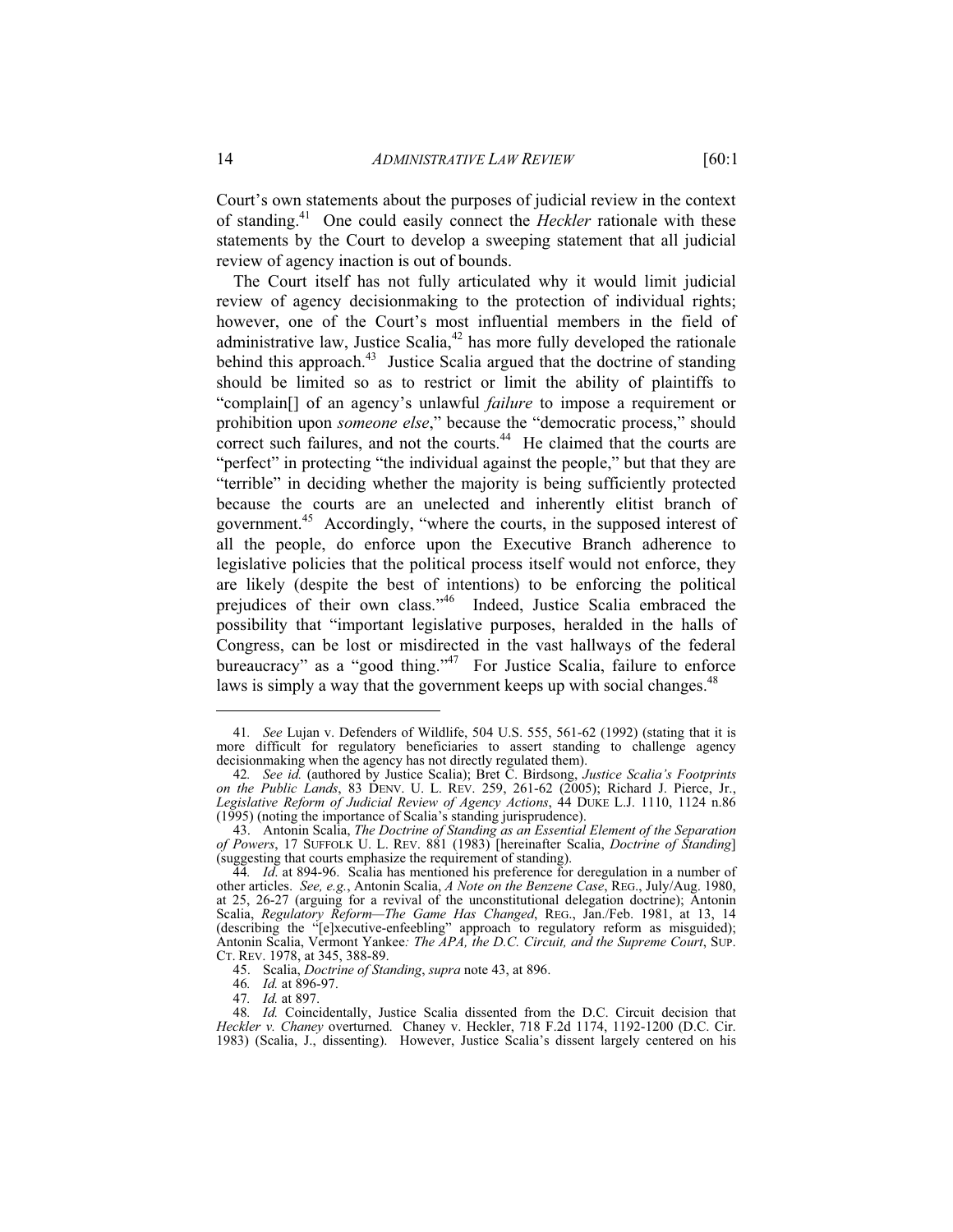Justice Scalia's vision of individual rights as the sole basis for judicial review of agency decisionmaking has not gone unchallenged in the context of agency decisions not to act. Professor Lisa Bressman has advanced an alternative approach that calls for much broader judicial review of agency decisions not to act, based on a theory that courts should be preventing arbitrary agency decisionmaking.<sup>49</sup> Professor Bressman accordingly calls for the abandonment of *Heckler v. Chaney*'s broad presumption against judicial review of agency decisions not to enforce the law.

Bressman notes that the risk of arbitrariness is hardly limited to the area of agency action—and that agency inaction can just as well be the result of arbitrary agency decision making.<sup>50</sup> Bressman adds that the *Heckler* arbitrary agency decisionmaking.<sup>50</sup> doctrine of non-reviewability for agency enforcement decisions heightened this risk. Because agency decisions not to prosecute at the behest of powerful regulated entities and/or congressional pressure are essentially shielded from judicial review, the *Heckler* doctrine "allow[s] regulated entities to skew enforcement decisionmaking at public expense."<sup>51</sup>

Accordingly, Bressman argues for significantly expanding judicial review of agency decisions not to act—and discarding the *Heckler* presumption of non-reviewability for agency non-enforcement decisions.<sup>52</sup> Bressman calls for courts to "ask agencies to supply explanations for particular nonenforcement decisions" and to further "require agencies to promulgate standards governing all such decisions."<sup>53</sup>

belief that the majority in the Circuit Court ignored binding D.C. Circuit and Supreme Court precedent, and he did not develop any of the themes raised in this paper. *Id.* Justice Scalia's only theoretical argument was that the Constitution reserves to the Executive the responsibility to execute the laws. *Id.* at 1192. Others have drawn the connection between Justice Scalia's standing arguments (in the academic literature and in his opinions) and the Supreme Court's skepticism for judicial review of agency inaction. *See* Noah Perch-Ahern, *Broad Programmatic Attacks:* SUWA*, The Lower Courts' Responses, and the Law of Agency Inaction*, 18 TUL. ENVTL. L.J. 411, 431 (2005) (finding in Scalia's tendency to link "failure to act claims with the concept of standing" an implicit tenet that "agency inaction will not result in a concrete individualized injury"); Thomas O. Sargentich, *The Critique of Active Judicial Review of Administrative Agencies: A Reevaluation*, 49 ADMIN. L. REV. 599, 616 n.95 (1997) ("The object-beneficiary distinction drawn by Justice Scalia . . . is similar to the action-inaction distinction drawn in *Heckler*: both rely on the image of negative liberty."); *see also* Jonathan H. Adler, *Stand or Deliver: Citizen Suits, Standing, and Environmental Protection*, 12 DUKE ENVTL. L. & POL'Y F. 39, 54 (2001) (noting that the narrow standing requirements articulated in Scalia's jurisprudence that favor regulatory subjects bar "pure" citizens' suits to force agency action); Cass R. Sunstein, *Constitutionalism After the New Deal*, 101 HARV. L. REV. 421, 476 (1987) (connecting Supreme Court decisions on standing and inaction).

 <sup>49.</sup> Lisa Schultz Bressman, *Judicial Review of Agency Inaction: An Arbitrariness Approach*, 79 N.Y.U. L. REV. 1657 (2004) [hereinafter Bressman, *Judicial Review of Agency Inaction*].

<sup>50</sup>*. Id*. at 1692-93; *see also infra* note 54.

<sup>51</sup>*. Id*. at 1692.

<sup>52</sup>*. Id*. at 1692-93.

<sup>53</sup>*. Id*. at 1693.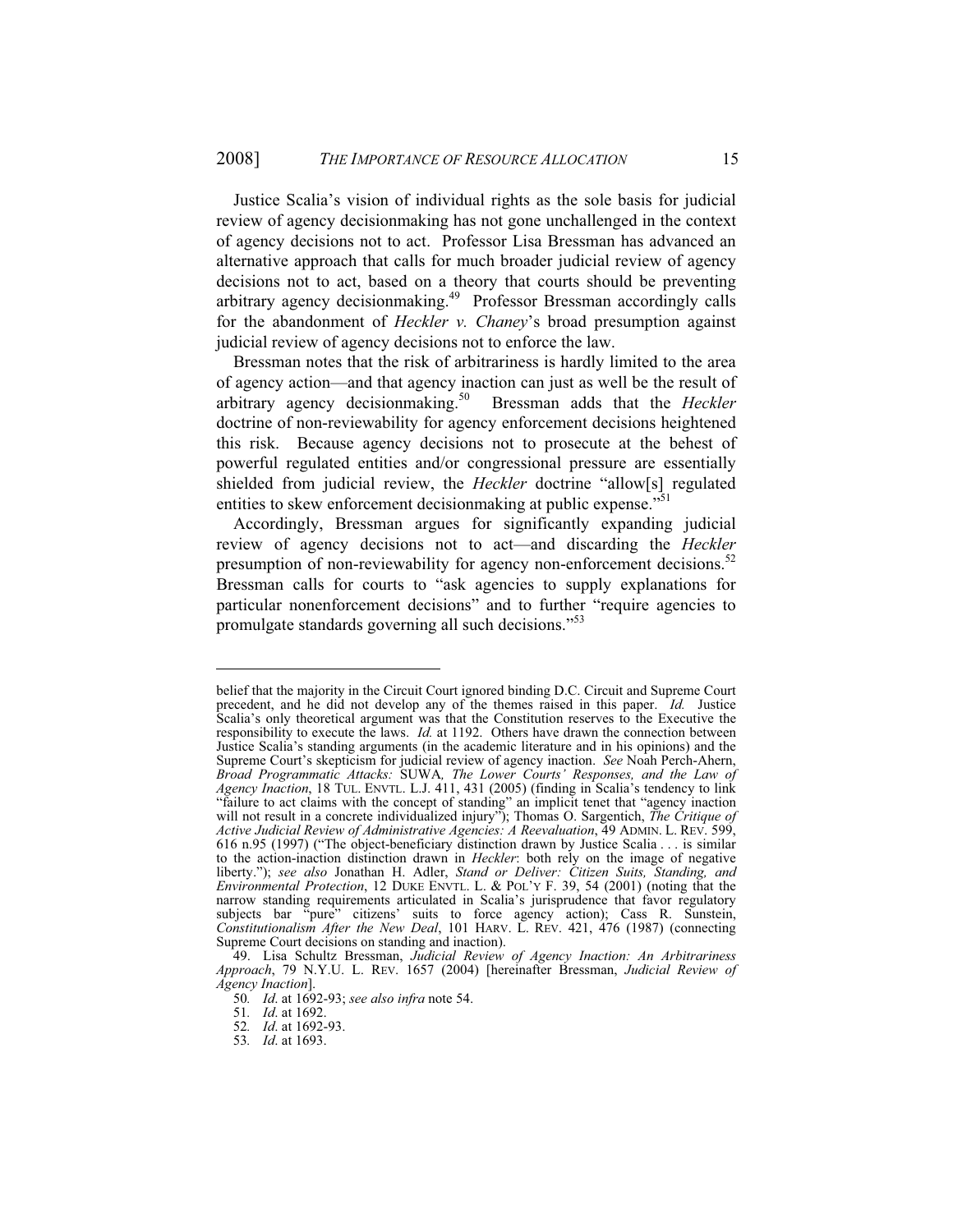So we are faced with an uncertain and confused case law, and two sharply conflicting calls for how to resolve that case law—one in favor of dramatically reducing or even eliminating judicial review of agency decisions not to act, and the other in favor of dramatically increasing judicial review of agency decisions not to act. The debate to this point has not considered an important factor, perhaps the most important factor—one highlighted in *Heckler v. Chaney* itself—the role that judicial deference to agency resource allocation should play in administrative law.<sup>54</sup>

#### *A. The Importance of Resource Allocation to Executive Power*

Protection of individual rights was only one of the four rationales that *Heckler v. Chaney* laid out for its presumption against judicial review. One of those other three rationales was an explicit concern about interfering with how the Executive Branch allocates its resources among various priorities.<sup>55</sup>

The Executive Branch of the federal government (by far the largest branch) consists of an enormous bureaucracy. It has a budget of about \$2.7 trillion<sup>56</sup> and 2.6 million employees,<sup>57</sup> 15 cabinet-level departments,<sup>58</sup> and 89 independent agencies.<sup>59</sup> But even the leviathan that is the United States

 <sup>54.</sup> Two scholars have discussed the issue of resource allocation in the context of judicial review of agency inaction. Professor Dan Selmi explored the issue, but in the context of judicial review of EPA decisionmaking and specific statutory provisions that allocate judicial review of action or inaction between the district court and court of appeals. *See* Daniel P. Selmi, *Jurisdiction to Review Agency Inaction Under Federal Environmental Law*, 72 IND. L.J. 65 (1996). Professor Cass Sunstein examined the *Heckler v. Chaney* Court's reliance on the resource allocation rationale in its decision, and concluded that while it was a significant factor, it did not justify a sweeping exemption of agency decisionmaking from judicial review. *See* Cass R. Sunstein, *Reviewing Agency Inaction After* Heckler v. Chaney, 52 U. CHI. L. REV. 653 (1985) [hereinafter Sunstein, *Reviewing Agency Inaction*]. Sunstein concluded that there should be judicial review of agency inaction where statutory standards provide a guideline for the court. *Id.*

<sup>55</sup>*. See* Heckler v. Chaney, 470 U.S. 821, 831-32 (1985).

<sup>56</sup>*. See* OFFICE OF MGMT.&BUDGET, EXEC. OFFICE OF THE PRESIDENT, BUDGET OF THE UNITED STATES GOVERNMENT, FISCAL YEAR 2008 (2007), Summary Table 1, *available at* http://www.whitehouse.gov/omb/budget/fy2008/pdf/budget/tables.pdf (showing the budget for fiscal year 2008 as \$2.662 trillion).

<sup>57</sup>*. See* O*ffice of Pers. Mgmt., Federal Civilian Personnel Summary*, http://www.opm. gov/feddata/html/2006/march/table1.asp (last visited Jan. 5, 2008) (specifying the total civilian employment of the federal government as 2,688,096, as reported in March 2006).

 <sup>58.</sup> *See* President Bush's Cabinet, http://www.whitehouse.gov/government/cabinet.html (last visited Nov. 19, 2007) (displaying photographs and titles of each of the department heads).

<sup>59</sup>*. See Office of Pers. Mgmt., Table 2–Comparison of Total Civilian Employment of the Federal Government by Branch, Agency, and Area as of October 2005 and November 2005*, http://www.opm.gov/feddata/html/2005/november/table2.asp (last visited Jan. 5, 2008).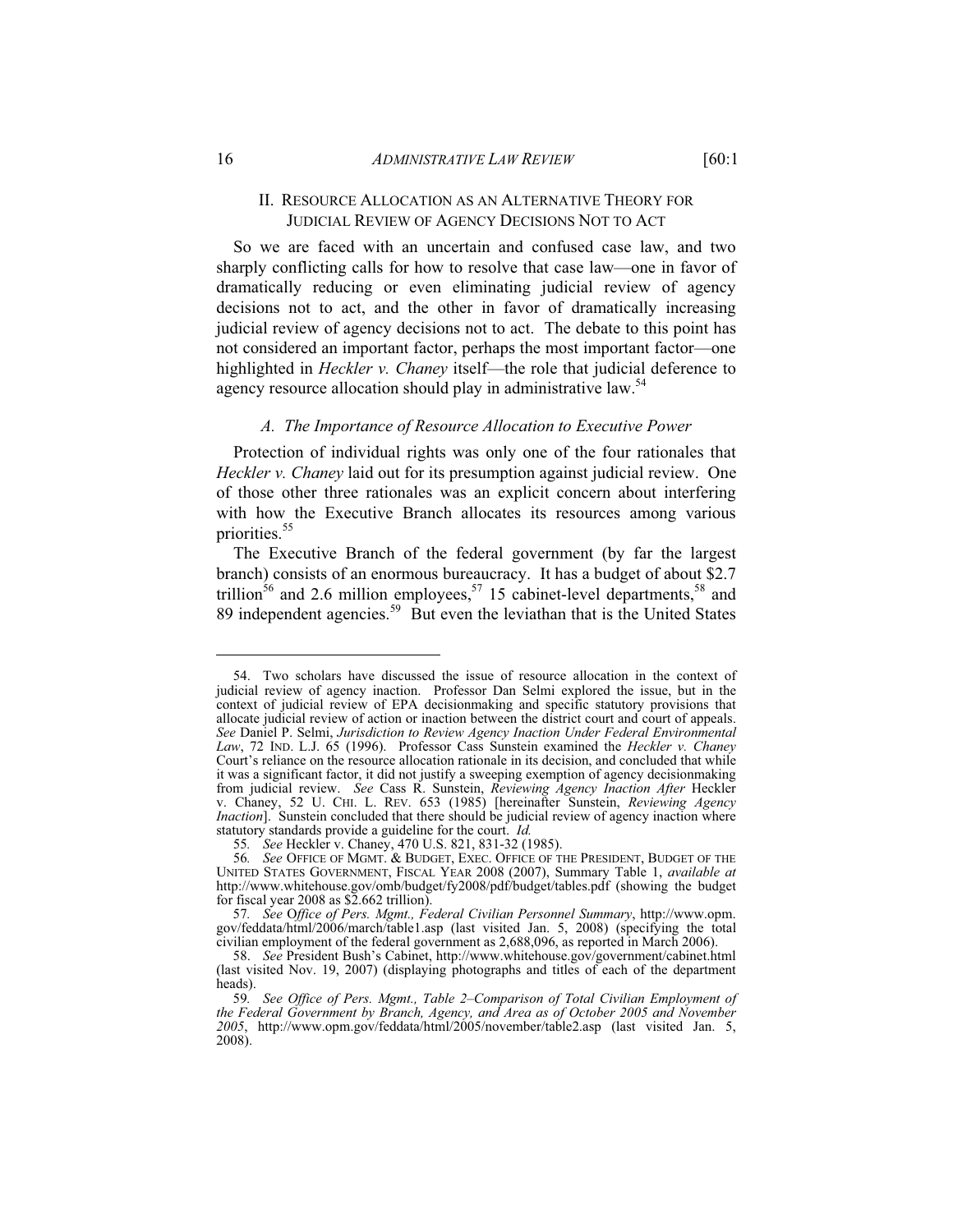government is not exempt from the laws of nature and economics that dictate that resources are inherently limited. As the *Heckler* court noted, no agency has limitless resources, and perfect enforcement of any statute is impossible. $60$  An administrative agency cannot function without setting priorities.<sup>61</sup>

Accordingly, the federal government must make difficult choices every day about how to allocate its resources between different problems, concerns, dreams, and goals. Congress makes many of those decisions through legislation—whether it is appropriations bills or substantive statutes that create new agencies to tackle certain problems or require existing agencies to focus on particular issues. The President and other officers of the Executive Branch make many more of those decisions in the course of deciding which of a range of activities the administrative agencies should pursue—the issuance of a regulation, the pursuit of an aggressive investigation, or the development of a new policy manual.

Given the centrality of resource allocation to decisionmaking in any organization, even one as large as the federal government, it is not surprising that the Court has viewed resource allocation as so central to agency discretion, and not just in the *Heckler* case. For instance, the  $SUMA$  court noted the resource allocation issues present in that case.<sup>62</sup> A cursory examination of lower court case law under § 706(1) makes clear that the analysis of whether an agency must act under  $\S$  706(1) often turns on whether the courts have concluded that the case involves important resource allocation issues. $63$  As the Third Circuit put it, "the quintessential

<sup>60</sup>*. Heckler*, 470 U.S. at 831-32.

<sup>61</sup>*. See* Thomas O. McGarity, *Some Thoughts on "Deossifying" the Rulemaking Process*, 41 DUKE L.J. 1385, 1454-59 (1992) (discussing agency prioritizing in the context of increasing the possibility for outsiders to instigate rulemaking); *see also* Harold J. Krent, *Reviewing Agency Action for Inconsistency with Prior Rules and Regulations*, 72 CHI.-KENT L. REV. 1187, 1196-97 (1997) (discussing various ways agencies direct the actions of their officials); Richard J. Pierce, Jr., *Judicial Review of Agency Actions in a Period of Diminishing Agency Resources*, 49 ADMIN. L. REV. 61, 82-87 (1997) (noting that setting priorities through litigation leaves decisions about resource allocation to the whim of those litigants who obtain final judgments first); Selmi, *supra* note 54, at 132-33 (1996) (discussing the assertion by critics that agencies need more discretion to establish their own regulatory priorities and to assign resources accordingly).

 <sup>62.</sup> Norton v. S. Utah Wilderness Alliance (*SUWA*), 542 U.S. 55, 71 (2004) ("But allowing general enforcement of plan terms would lead to pervasive interference with BLM's own ordering of priorities."); *see also* S. Ry. Co. v. Seaboard Allied Milling Corp*.*, 442 U.S. 444, 457 (1979) (noting that judicial review of agency decisions not to suspend rates would cause a "tremendous" increase in the agency's workload). Justice Scalia has also embraced this rationale as a reason for courts to be reluctant to force agencies to act. *See* Antonin Scalia, *Responsibilities of Regulatory Agencies Under Environmental Laws*, 24 HOUS. L. REV. 97, 105 (1987); Antonin Scalia, *The Role of the Judiciary in Deregulation*, 55 ANTITRUST L.J. 191, 195 (1986).

 <sup>63.</sup> For examples of courts refusing to force agency action because of resource allocation, see *Mashpee Wampanoag Tribal Council, Inc. v. Norton*, 336 F.3d 1094, 1100-02 (D.C. Cir. 2003) (reversing and remanding a district court judgment that held a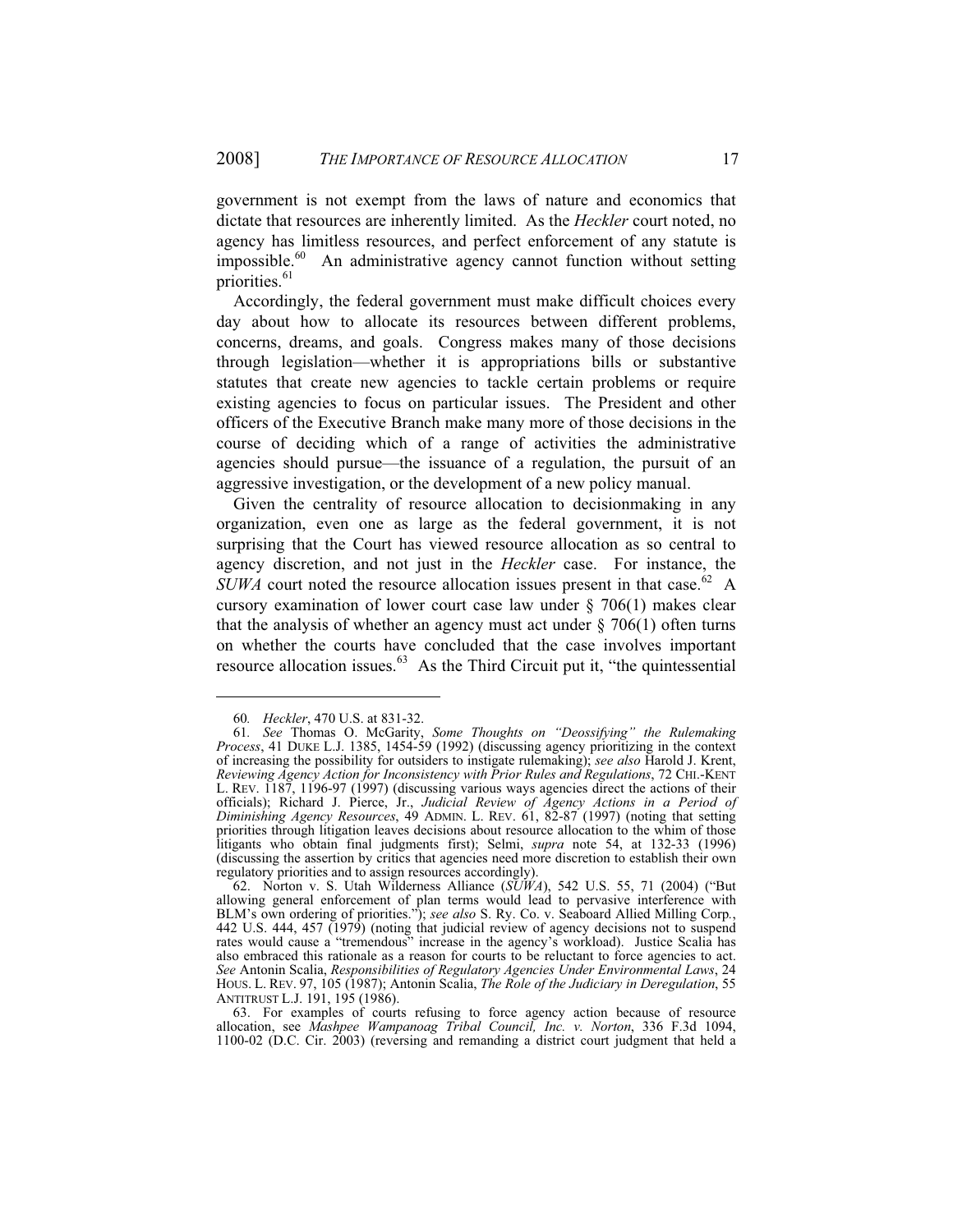discretion" of an agency is "to allocate [its] resources and set its priorities."<sup>64</sup>

Priority setting is therefore central to the role that an Executive Branch, headed by an elected officer, plays in our constitutional system of government. The Executive's discretion as to what priorities it will set in enforcing and implementing statutes, in drafting regulations, in processing applications, and in funding programs, is crucial to the independence of the Executive vis-à-vis Congress or the judiciary. Without that discretion, the Executive's scope for policymaking would be sorely reduced—limited to its discretion about the content of the rules it writes or the administrative adjudications that it performs.<sup>65</sup>

decision by the Secretary of the Interior to have been unreasonably delayed, because the district court did not first consider the limited resources and competing priorities of the Bureau of Indian Affairs); *In re Cal. Power Exch. Corp.*, 245 F.3d 1110, 1125 (9th Cir. 2001) (deferring to the agency's decision to "focus [] its resources" and give "higher priority" to structural remedies of the California electricity market instead of retroactive refund determinations); *Envtl. Def. Fund, Inc. v. Nuclear Regulatory Comm'n*, 902 F.2d 785, 790 (10th Cir. 1990) (noting a reason asserted by the Nuclear Regulatory Commission (NRC) for refraining from rulemaking included "its preference for concentrating NRC resources on site-specific enforcement"); *Panhandle Coop. v. EPA*, 771 F.2d 1149, 1152-53 (8th Cir. 1985) (finding that without proof of the agency's workload or the priority of Panhandle's appeal in relation to other matters before the EPA, the court could not determine that the EPA violated its regulation on timeliness); *Blankenship v. Sec'y of HEW*, 587 F.2d 329, 335 (6th Cir. 1978) (declining to require a ninety-day deadline for Social Security Administration hearings for plaintiffs in Kentucky, and citing the agency's assertion that compliance with that court order would "merely result in shifting resources from other parts of the country to handle hearings in Kentucky, thereby aggravating hearing delays in other areas"). For examples of courts forcing agency action because they conclude that no resource allocation concerns exist, see *In re Bluewater Network*, 234 F.3d 1305, 1316 (D.C. Cir. 2000) (granting mandamus to require an agency to promulgate rules where the agency "has not shown that expedited rulemaking here will interfere with other, higher priority activities"); *Farmworker Justice Fund, Inc. v. Brock*, 811 F.2d 613, 623 n.11 (D.C. Cir. 1987) (requiring an agency to act on regulation and rejecting the agency's resource allocation argument because the agency decision barely discussed this issue); *Pub. Citizen Health Research Group v. Auchter*, 702 F.2d 1150, 1158 (D.C. Cir. 1983) ("We would hesitate to require [an agency] to expedite the . . . rulemaking if such a command would seriously disrupt other rulemakings of higher or competing priority. But we do not confront such a case."); see also *In re Am. Rivers & Idaho Rivers United*, 372 F.3d 413, 420 (D.C. Cir. 2004) (compelling the Federal Energy Regulatory Commission to answer a petition because it has not indicated "that any 'agency activities of a higher or competing priority' have required its attention" (quoting In re United Mine Workers of Am. Int'l Union, 190 F.3d 545, 549 (D.C. Cir. 1999))).

 <sup>64.</sup> Oil, Chem. & Atomic Workers Union v. OSHA, 145 F.3d 120, 123 (3d Cir. 1998); *see also In re* Monroe Commc'ns Corp., 840 F.2d 942, 946 (D.C. Cir. 1988) ("[W]e must give agencies great latitude in determining their agendas."); FEC v. Rose, 806 F.2d 1081, 1091 (D.C. Cir. 1986) ("It is not for the judiciary to . . . sit as a board of superintendance directing where limited agency resources will be devoted. We are not here to run the agencies."); Med. Comm. for Human Rights v. SEC, 432 F.2d 659, 674 (D.C. Cir. 1970) ("[E]ven the boldest advocates of judicial review recognize that the agencies' internal management decisions and allocations of priorities are not a proper subject of inquiry by the courts.").

<sup>65</sup>*. See* Richard M. Thomas*, Prosecutorial Discretion and Agency Self-Regulation:*  CNI v. Young *and the Aflatoxin Dance*, 44 ADMIN. L. REV. 131, 143 (1992) (noting the inherently political decisions that agencies must make about how to allocate resources and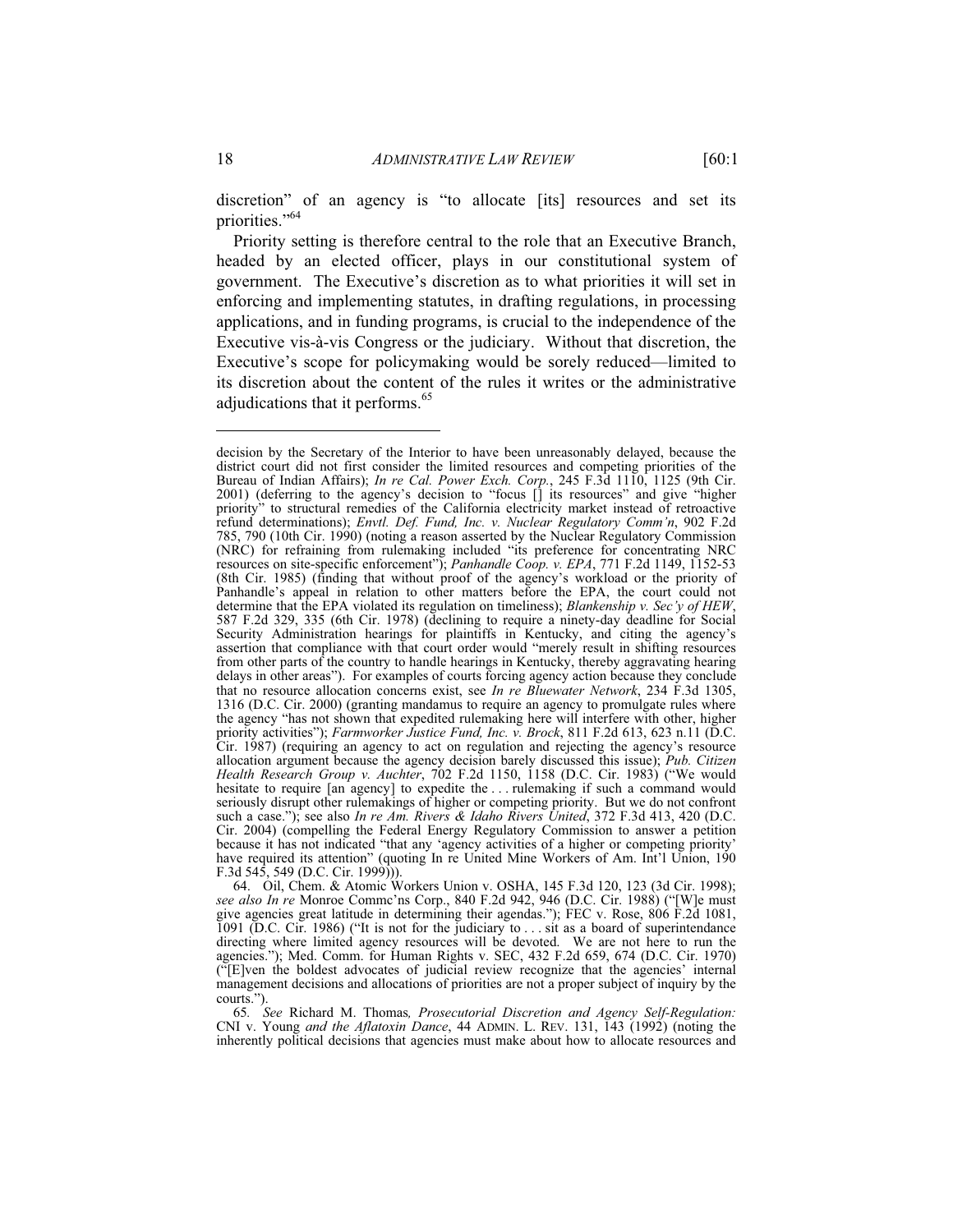Finally, courts might well conclude that, based on how they are structured as organizations, they are just not well suited to the task of regularly supervising and monitoring large organizations.<sup>66</sup> Accordingly, courts might well be reluctant to interpose themselves in day-to-day decisionmaking of the agency—and resource allocation is perhaps the archetypal example of this type of decision making.<sup>67</sup>

The importance of resource allocation can be understood by looking at another factor that the Court in *Heckler v. Chaney* indicated was important to its conclusion not to review agency decisions not to enforce the law—the traditional discretion that government prosecutors have as to whether to proceed with criminal charges, or "prosecutorial discretion."<sup>68</sup> The Supreme Court has repeatedly held that prosecutors' decisions as to whether or not to file criminal charges are generally unreviewable by the courts.<sup>69</sup> In many of the Court's decisions (and those of the lower courts), it has justified this position by simply referring to separation of powers concerns.<sup>70</sup> When the Court has discussed functional grounds for those separation of powers concerns, it has often referred to concerns about resource allocation. For instance, deference to prosecutor's determinations that some cases would have higher deterrence value and so would be worth

set priorities); WILLIAM F. WEST, CONTROLLING THE BUREAUCRACY: INSTITUTIONAL CONSTRAINTS IN THEORY AND PRACTICE 43 (1995) (asserting that agenda setting is an "'executive function' best left to administrators" because of the "subtle balancing considerations" agencies face when allocating resources).

<sup>66</sup>*. See* Frank H. Easterbrook, *The Supreme Court 1983 Term–Foreword: The Court*  and the Economic System, 98 HARV. L. REV. 4, 42 (1984) (arguing that courts should not become involved in resource allocation decisionmaking by agencies because courts could "control the decisionmaking effectively only by taking charge of the entire operation"); Richard B. Stewart & Cass R. Sunstein, *Public Programs and Private Rights*, 95 HARV. L. REV. 1193, 1268-70 (1982) (expressing similar concerns).

 <sup>67.</sup> This judicial reluctance to take over supervisory functions of agencies—particularly in the resource allocation context—may help explain other barriers to judicial review under the APA, such as the Supreme Court's conclusion that only specific "agency action" can be challenged under the APA. *See* Norton v. S. Utah Wilderness Alliance (*SUWA*), 542 U.S. 55, 62 (2004) (defining and giving examples of "agency action," all of which "involve circumscribed, discrete agency actions"); Lujan v. Nat'l Wildlife Fed'n, 497 U.S. 871, 873 (1990).

<sup>68</sup>*. See* 470 U.S. 821, 832 (1985) ("[W]e recognize that an agency's refusal to institute proceedings shares to some extent the characteristics of the decision of a prosecutor in the Executive Branch not to indict—a decision which has long been regarded as the special province of the Executive Branch, inasmuch as it is the Executive who is charged by the Constitution to 'take Care that the Laws be faithfully executed.'" (quoting U.S. CONST. art. II, § 3)).

<sup>69</sup>*. See, e.g.*, United States v. Armstrong, 517 U.S. 456, 464 (1996) ('"[I]n the absence of clear evidence to the contrary, courts presume that [prosecutors] have properly discharged their official duties.'" (quoting United States v. Chem. Found., Inc., 272 U.S. 1, 14-15 (1926))); Wayte v. United States, 470 U.S. 598, 607-08 (1985) ("[T]he courts [are] properly hesitant to examine the decision whether to prosecute.").

<sup>70</sup>*. See, e.g.*, *Armstrong*, 517 U.S. at 464 (rejecting a selective-prosecution claim because judicial review would involve intrusion of a "'special province' of the Executive"); *see also* United States v. Doe, 125 F.3d 1249, 1255 (9th Cir. 1997).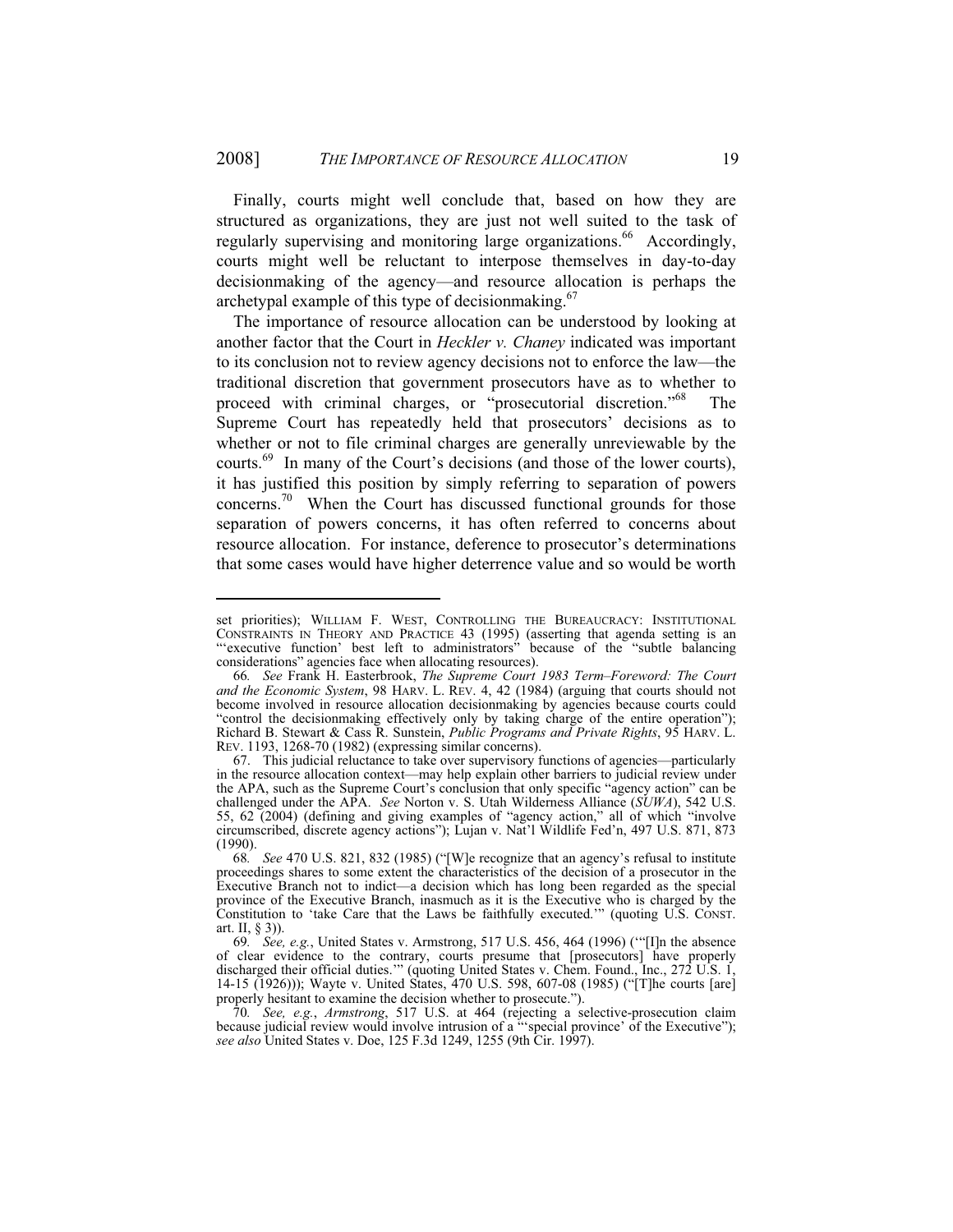more resources, or determinations that other cases involve only marginal violations of the law that would be ultimately counter-productive to challenge, or determinations that given limited resources, only certain types of cases or crimes can be pursued.<sup>71</sup> In other words, resource allocation is apparently a fundamental basis for a core component of executive power prosecutorial discretion.72

<sup>71</sup>*. See, e.g.*, *Armstrong*, 517 U.S. at 465 (stating that prosecutorial decisions involve "'[s]uch factors as the strength of the case, the prosecution's general deterrence value, the Government's enforcement priorities, and the case's relationship to the Government's overall enforcement plan'" (quoting *Wayte*, 470 U.S. at 607)); Town of Newton v. Rumery, 480 U.S. 386, 396 (1987) (stating that prosecutors "must consider other tangible and intangible factors, such as government enforcement priorities" and "must decide how best to allocate the scarce resources of a criminal justice system that simply cannot accommodate the litigation of every serious criminal charge"); *see also* United States v. Jarrett, 133 F.3d 519, 540 (7th Cir. 1998) ("[The] decision [to prosecute] is administrative in nature, made after a studied assessment of the Government's policy visions and priorities, as well as practical considerations like budgetary constraints . . . ."); United States v. Redondo-Lemos, 955 F.2d 1296, 1299 (9th Cir. 1992) (stating that prosecutorial decisions "are normally made as a result of careful professional judgment as to . . . the availability of resources"); United States v. Brock, 782 F.2d 1442, 1444 (7th Cir. 1986) (declaring that prosecutors must weigh "the limited availability of prosecutorial resources and the government's enforcement priorities"); EUGENE BARDACH & ROBERT A. KAGAN, GOING BY THE BOOK: THE PROBLEM OF REGULATORY UNREASONABLENESS 39 (1982) (describing that in addition to the strength of a case, a "violation [must be] sufficiently serious to warrant criminal prosecution and a portion of [the prosecutor's] scarce legal resources"); Shelby A. Dickerson Moore, *Questioning the Autonomy of Prosecutorial Charging Decisions: Recognizing the Need to Exercise Discretion—Knowing There Will Be Consequences for Crossing the Line*, 60 LA. L. REV. 371, 378 (2000) ("The government simply does not have sufficient resources to investigate, charge, and prosecute all offenses which come to its attention."); Leslie C. Griffin, *The Prudent Prosecutor*, 14 GEO. J. LEGAL ETHICS 259, 264 (2001) (explaining that prosecutors cannot pursue all crimes because of limits on enforcement resources, and that administrators develop policies that provide for the prosecution of certain crimes at the exclusion of others); Robert Heller, Comment, *Selective Prosecution and the Federalization of Criminal Law: The Need for Meaningful Judicial Review of Prosecutorial Discretion*, 145 U. PA. L. REV. 1309, 1328 (1997) (discussing the "limited resources of . . . prosecutors' offices" asserted in *Armstrong* as a reason for broad prosecutorial discretion); Cynthia Kwei Yung Lee, *Prosecutorial Discretion, Substantial Assistance, and the Federal Sentencing Guidelines*, 42 UCLA L. REV. 105, 163 (1994) ("Charging decisions are made with an eye to efficient allocation of scarce law enforcement resources."); James Vorenberg, *Decent Restraint of Prosecutorial Power*, 94 HARV. L. REV. 1521, 1547-49 (1981) (discussing prosecutors' screening and selecting of cases under resource limitations).

 <sup>72.</sup> Other justifications commonly advanced for prosecutorial discretion, and in particular shielding that discretion from judicial review include the need to reduce the potentially over-broad scope of criminal laws, and the need to shield prosecutors' strategic decisions about enforcement from public view. *See, e.g*., *Wayte*, 470 U.S. at 607 (maintaining that if a "prosecutor has probable cause to believe that the accused committed an offense defined by statute," then the prosecution decision "generally rests entirely in his discretion," and that evaluating the basis for a prosecution "threatens to chill law enforcement by subjecting the prosecutor's motives and decisionmaking to outside inquiry, and may undermine prosecutorial effectiveness by revealing the Government's enforcement policy"); *Redondo-Lemos*, 955 F.2d at 1300 n.4 ("The confidential nature of the charging process serves important institutional functions . . . ."); Dickerson Moore, *supra* note 71, at 377-78 (explaining that a reason asserted for allowing prosecutorial discretion "is that it serves to mitigate the ill effects of the trend toward legislative over-criminalization"); Griffin, *supra* note 71, at 263-65 (stating that '"prosecutors must exercise *judgment* about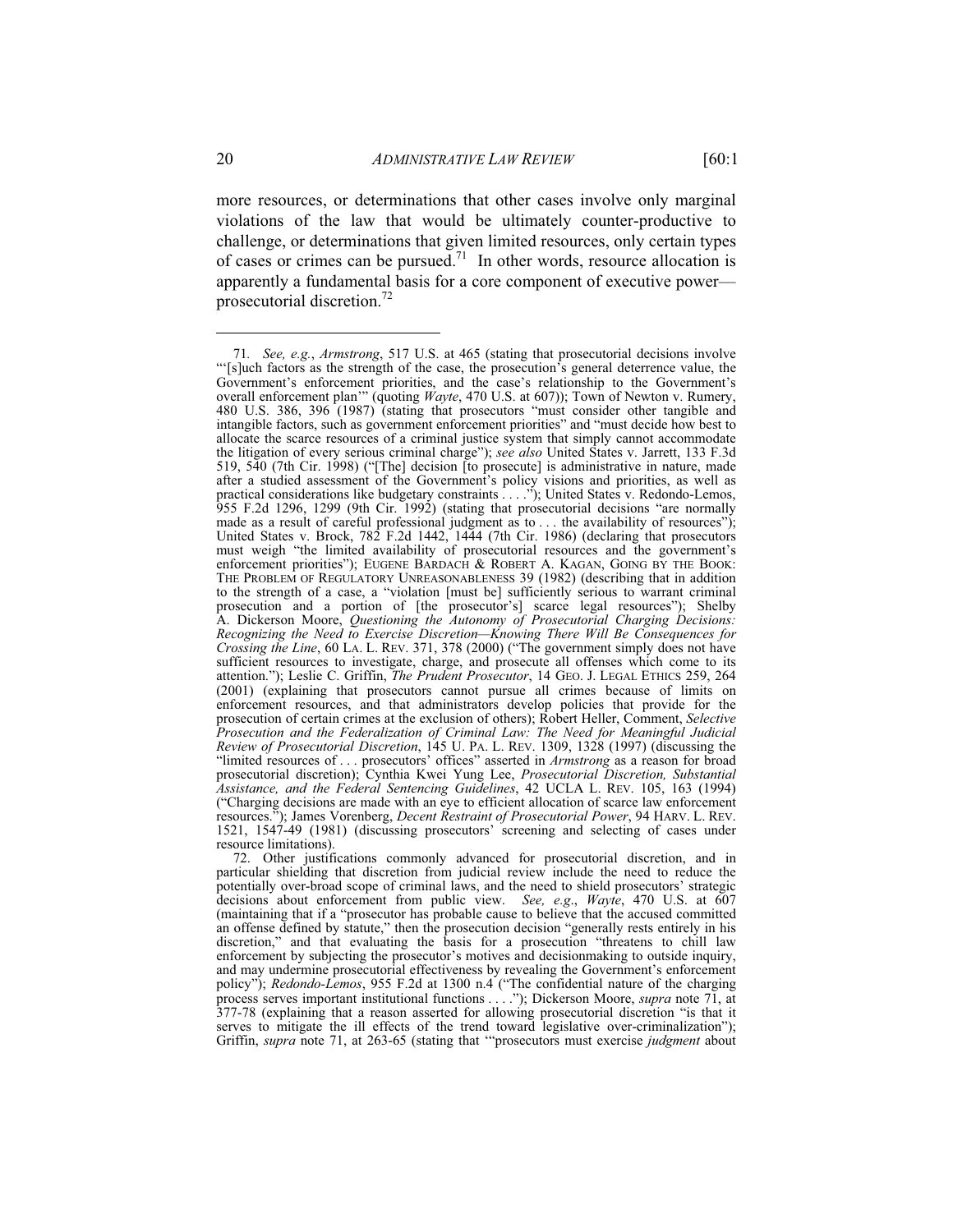Another example of the importance of resource allocation to the Executive Branch is the Supreme Court's decision in *Lincoln v. Vigil*. 73 In *Lincoln*, the Supreme Court held that the clearest instance of agency resource allocation—how to allocate lump sum appropriations among various agency programs—is unreviewable under the APA absent specific congressional directives as to how the money should be spent.<sup>74</sup> In so holding, the Court emphasized that decisions as to how to allocate resources involve

"a complicated balancing of a number of factors peculiarly within [the agency's] expertise" [including] whether its "resources are best spent" on one program or another; whether it 'is likely to succeed' in fulfilling its statutory mandate; whether a particular program "best fits the agency's overall policies"; and, "indeed, whether the agency has enough resources" to fund a program "at all."<sup>75</sup>

# *B. Understanding the Role that Resource Allocation Plays in Judicial Review*

Of course, if a relatively simple definition of resource allocation and a method for the courts to consider it in cases cannot be developed, then this principle is useless in practice. Fortunately, neither is particularly difficult.

which of the many cases that are technically covered by the criminal law are really worthy of criminal punishment"' (quoting Gerard E. Lynch, *Our Administrative System of Criminal Justice*, 66 FORDHAM L. REV. 2117, 2136-37 (1998))); Heller, *supra* note 71, at 1333-34 (explaining the argument for strong judicial deference to prosecutors' decisions based on a concern that "reveal[ing] prosecutorial and law enforcement strategies" could "undermin[e] effective crime control" by reducing the effect of deterrence); Kwei Yung Lee, *supra* note 71, at 159-60; William T. Pizzi, *Understanding Prosecutorial Discretion in the United States: The Limits of Comparative Criminal Procedure as an Instrument of Reform*, 54 OHIO ST. L.J. 1325, 1364-65 (1993) (discussing the issue of official guidelines for prosecutors and their potential impact on deterrence); Vorenberg, *supra* note 71, at 1547-50. Both arguments, however, appear to have far more traction in the particular realm of criminal law rather than in the broader realm of regulatory decisionmaking. With respect to the first argument, we may be concerned about overly broad criminal statutes because of the shame, symbolic statements, and individualized punishment that result from a criminal statute—but we need not be nearly as concerned about broad regulatory provisions enforced by licensing requirements and (generally speaking) civil penalties. Indeed, the fact that most requirements and (generally speaking) civil penalties. environmental regulatory statutes only provide criminal penalties for particularly egregious violations of the regulatory provisions reflects this distinction. Memorandum from Earl E. Devaney, Director, Office of Criminal Enforcement, EPA, to EPA Employees, on The Exercise of Investigative Discretion 6 (Jan. 12, 1994), *available at* http://www.epa.gov/ Compliance/resources/policies/criminal/exercise.pdf. As for the second argument, it has the most force when judicial review is sought of an uncompleted agency decision (such as an investigation), and does not support complete denial of judicial review. In any case, in the regulatory field where broad, sweeping regulatory statutes of unclear scope are allowed—in contrast to criminal statutes—we would want to encourage or even require agencies to provide more specific guidance to allow regulated parties to understand how they might comply with the law.

 <sup>73. 508</sup> U.S. 182 (1993).

<sup>74</sup>*. Id*. at 192.

<sup>75</sup>*. Id*. at 193 (quoting Heckler v. Chaney, 470 U.S. 821, 831 (1985)).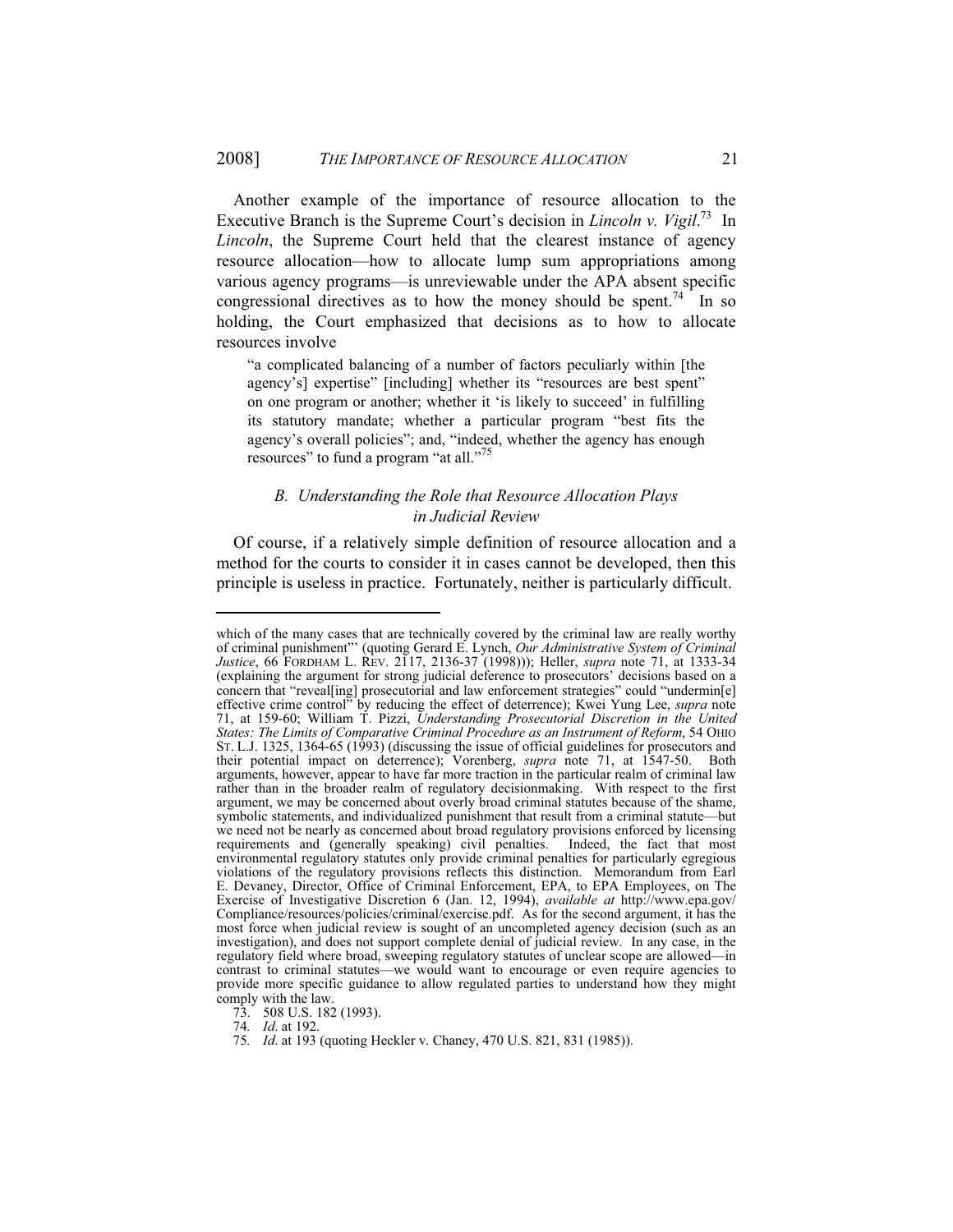First of all, resource allocation can be understood as an agency's decision about what issues it wants to address with how many limited resources at what time and at what speed. In other words, it is the question that agency heads (or, assuming perfect agent-principal relationships, every agency employee) ask themselves as they walk in the door for work every morning: "What am I going to do with my time today?"

The agency can—and often will—answer that question at multiple levels and at multiple stages of the decisionmaking process. At the highest level, an agency may decide whether or not to place a higher priority on one of many substantive areas it is in charge of regulating. For instance, the FDA may decide that, of food inspection, drug regulation, and cosmetics regulation, it will place the lowest priority on cosmetics regulation.<sup>76</sup> At the next level, an agency may decide on an approach to deal with the problems in a particular area. For instance, an agency may decide to pursue adjudications for violations of existing regulations in order to tighten up the regulatory system, rather than develop new regulations to cover new problems within the field. Likewise, an agency may decide that only some of the problems within a particular area—for instance, contamination of food with bacteria, as opposed to pesticide residues on food—should be a higher priority for either enforcement or rulemaking efforts. And at the field level, an agency will have to decide whether or not to seek enforcement efforts against particular violations of rules or statutes, or whether particular loopholes or flaws in individual regulations are worth the time and effort to correct through amendment of the regulations or the issuance of guidance documents.

Decisions at each of these levels will have substantially different impacts on the agency's allocation of its resources. Decisions at the two highest levels—which of the policy areas within the agency's jurisdiction should be the highest priority and the prioritization of major topics within those policy areas—will often involve the most important resource allocation decisions. For instance, an agency's decision to issue a major regulation or to proceed with a significant enforcement proceeding (such as a complex antitrust case) would require enormous amounts of resources for that particular task, and likely will only begin if the agency has committed to making that particular area a priority. Accordingly, a judicial order to commence or redo such a proceeding will have significant effects on the agency's resources. On the other hand, decisions at the field level will often have relatively little resource allocation concerns. For example, an agency might have a regular administrative system based on hearings or other regularized procedures that decide claims for benefits, waivers from regulations, or applications for licenses. Requiring an agency to process a

 <sup>76.</sup> I am indebted to Prof. Jerry Mashaw for this example.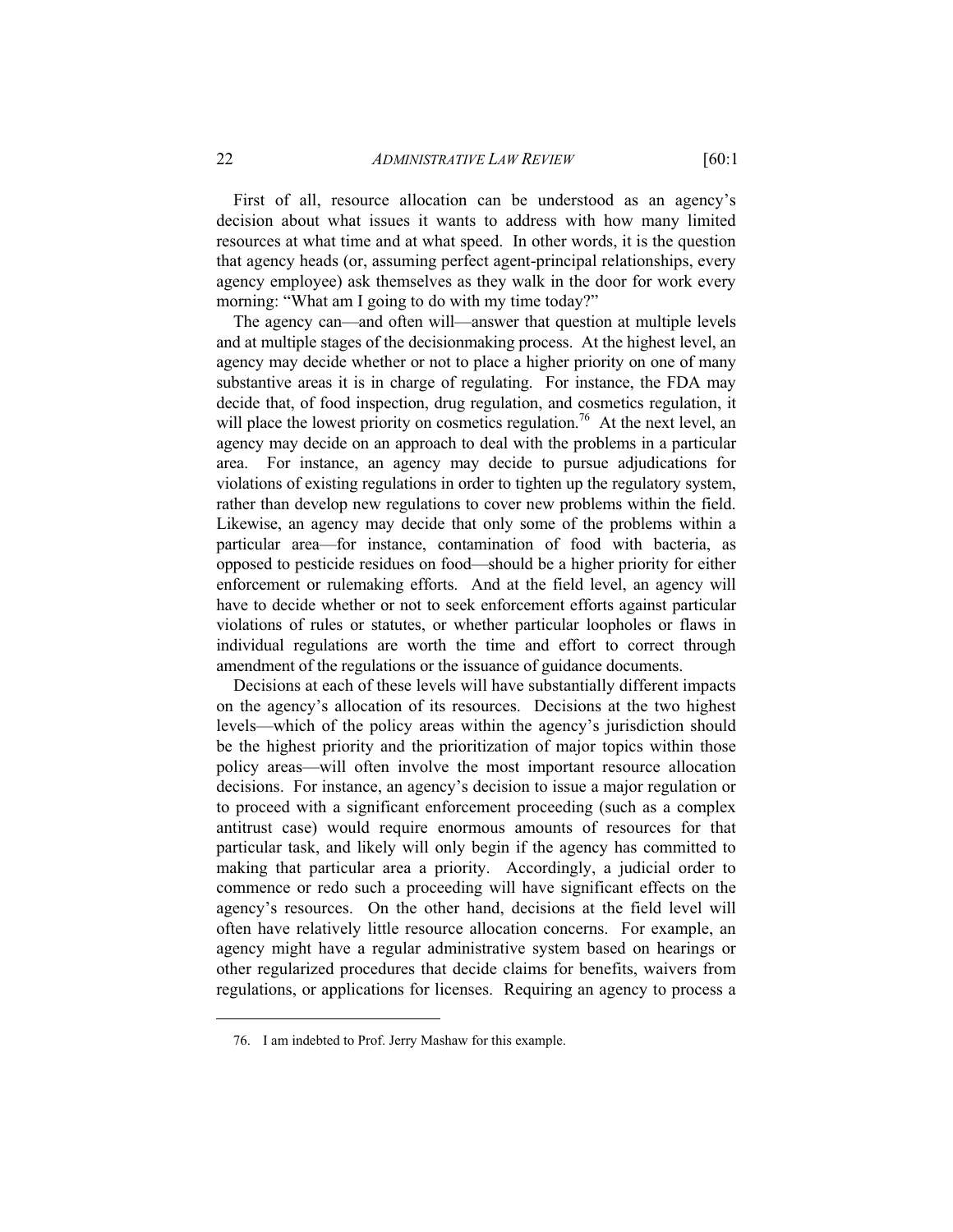particular case that it has refused to handle, or to rehear a decision that it has improperly decided, is unlikely to greatly affect the agency's resource allocation decisions. The agency has already committed significant amounts of resources to the overall process, and the one particular case is often only a fraction of the overall workload.

It is important to note that the above generalizations are just that generalizations. Consider the systemic consequences of judicial review of a wide range of agency field decisions. If, for example, a court orders an agency to process a significant number of individual applications, that can have significant resource allocation implications, even if the agency already has a regularized process to consider those applications.<sup>77</sup> Such a situation may lead us to conclude that we may want to limit or even exclude judicial review of certain types of field level actions because of resource allocation concerns.<sup>78</sup>

The next, and somewhat trickier question, is how courts should, and do, consider resource allocation. Resource allocation cannot be the only factor that courts consider in reviewing agency decisionmaking, or judicial review would never take place. Any time a court reviews an agency decision, the court is in some way interfering with agency resource allocation, and not just where a court compels an agency to take a particular action. For example, in one classic example of judicial review of an agency decisionmaking—judicial review of an agency's issuance of a rule judicial review imposes a demand on the agency to spend time and effort to defend the rule in court that it could spend on another activity.<sup>79</sup> If an agency loses, it may redo the rule—after all, the agency decided that the issue warranted time and effort to issue a regulation in the first place, so it may not just simply give up. $80$  In that case, the agency will have been forced to divert time and effort into redrafting the rule—time and effort that it otherwise likely would have spent on other priorities. Agencies will also siphon additional resources in future activities subject to judicial review in order to avoid having those struck down as well.

<sup>77</sup>*. See, e.g*., Blankenship v. Sec'y of HEW, 587 F.2d 329, 335 (6th Cir. 1978) (refusing in part to impose a uniform ninety day deadline for the agency to hold all Social Security disability hearings because such an order "will merely result in shifting resources from other parts of the country to handle hearings in Kentucky, thereby aggravating hearing delays in other areas").

<sup>78</sup>*. See infra* text accompanying notes 103-14.

<sup>79</sup>*. See* Emerson H. Tiller, *Controlling Policy by Controlling Process: Judicial Influence on Regulatory Decision Making*, 14 J.L. ECON.&ORG. 114 (1998).

<sup>80</sup>*. See* William S. Jordan, III, *Ossification Revisited: Does Arbitrary and Capricious Review Significantly Interfere with Agency Ability to Achieve Regulatory Goals Through Informal Rulemaking?*, 94 NW. U. L. REV. 393, 412-42 (2000) (compiling empirical data that shows that most agencies, after remand, continue to pursue their regulatory goals); *see also* Peter H. Schuck & E. Donald Elliott, *To the* Chevron *Station: An Empirical Study of Federal Administrative Law*, 1990 DUKE L.J. 984, 1048 chart 18 (1990) (reporting the agency dropped only about five percent of all federal agency decisions remanded by courts).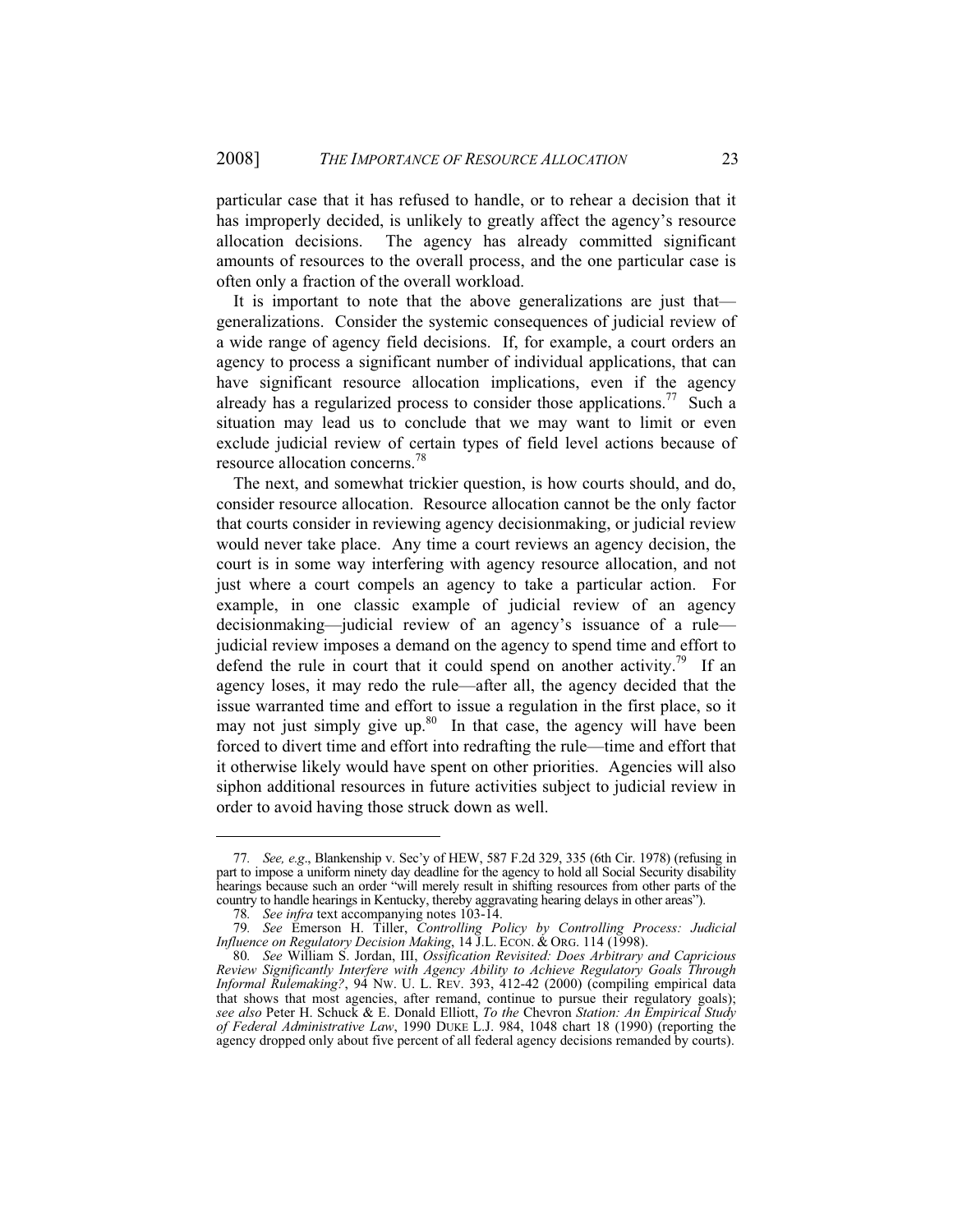So courts must consider other fundamental values. Here, I build on Bressman's point that one of the fundamental purposes for judicial review of agency decision making is to prevent arbitrary action.<sup>81</sup> The difficulty, of course, is in defining what, exactly, arbitrary action consists of. Bressman herself notes that the concept is a slippery one. $82$  Arbitrariness cannot mean irrationality, since (absent an Equal Protection rational review challenge) a court will uphold an agency action that is consistent with an  $\overline{\text{irrational}}$  congressional statute.<sup>83</sup> Indeed, a tentative examination of the concept might indicate that arbitrariness is in large part, if not entirely, coterminous with the constitutional value of "statutory supremacy," and ensuring that agency action is consistent with that value.<sup>84</sup> Accordingly, there must inherently be a trade-off between holding agencies to their obligations under the law—including situations where Congress has commanded the agency to make an issue a high priority<sup>85</sup>—and deferring to

Ultimately what we have is a balance that courts must strike between deferring to administrative agency resource allocation and upholding the statutory commands and directions of Congress. This understanding of the interaction of resource allocation and statutory supremacy concerns in judicial review of agency decisionmaking leads to the important conclusion that agency inaction is not some discrete category of administrative law that should be rendered off-limits from judicial review. Instead, the appropriate paradigm is one in which judicial review of agency inaction is

their decisions as to how to spend their limited resources.<sup>86</sup>

 <sup>81.</sup> Bressman, *Judicial Review of Agency Inaction*, *supra* note 49, at 1687-89.

<sup>82</sup>*. See* Lisa Schultz Bressman, *Beyond Accountability: Arbitrariness and Legitimacy in the Administrative State*, 78 N.Y.U. L. REV. 461, 495-96 (2003) (stating that she (the author) will "forego[] a grand definition of the term 'arbitrary'" and instead will focus on the "evidence of a problem rather than its source").

 <sup>83.</sup> Searching judicial review of the rationality of congressional statutes would, of course, raise the specter of Lochnerian substantive due process review. Agency action that is consonant with a congressional statute based on an irrational purpose, or a non-publicregarding purpose, should be upheld simply because it is consistent with the law, even if that law is a poor one.

 <sup>84.</sup> The Constitution requires the President to "take Care that the Laws be faithfully executed," U.S. CONST. art. II, § 3, and the Supremacy Clause makes congressional statutes the "supreme Law of the Land," U.S. CONST. art. VI, cl. 2. Accordingly, unless there is another even more fundamental cross-cutting constitutional value, congressional commands in the form of statutes control both presidential action and judicial interpretation—what I call "statutory supremacy." Of course, resource allocation might be just such a cross-cutting value, and I discuss below why we might want to privilege one or the other value where there is a direct conflict.

Bressman identifies the strong connection between arbitrariness and statutory supremacy. *See* Lisa Schultz Bressman, Schechter Poultry *at the Millenium: A Delegation Doctrine for the Administrative State*, 109 YALE L.J. 1399, 1424-25 (2000) (quoting commentators who make connections between arbitrariness and statutory supremacy).

 <sup>85.</sup> Krent, *supra* note 61, at 1196 (noting that Congress can always impose requirements on the agency as to how to set its priorities).

<sup>86</sup>*. See* Selmi, *supra* note 54, at 138-39 (noting the trade-off between agency autonomy and accountability).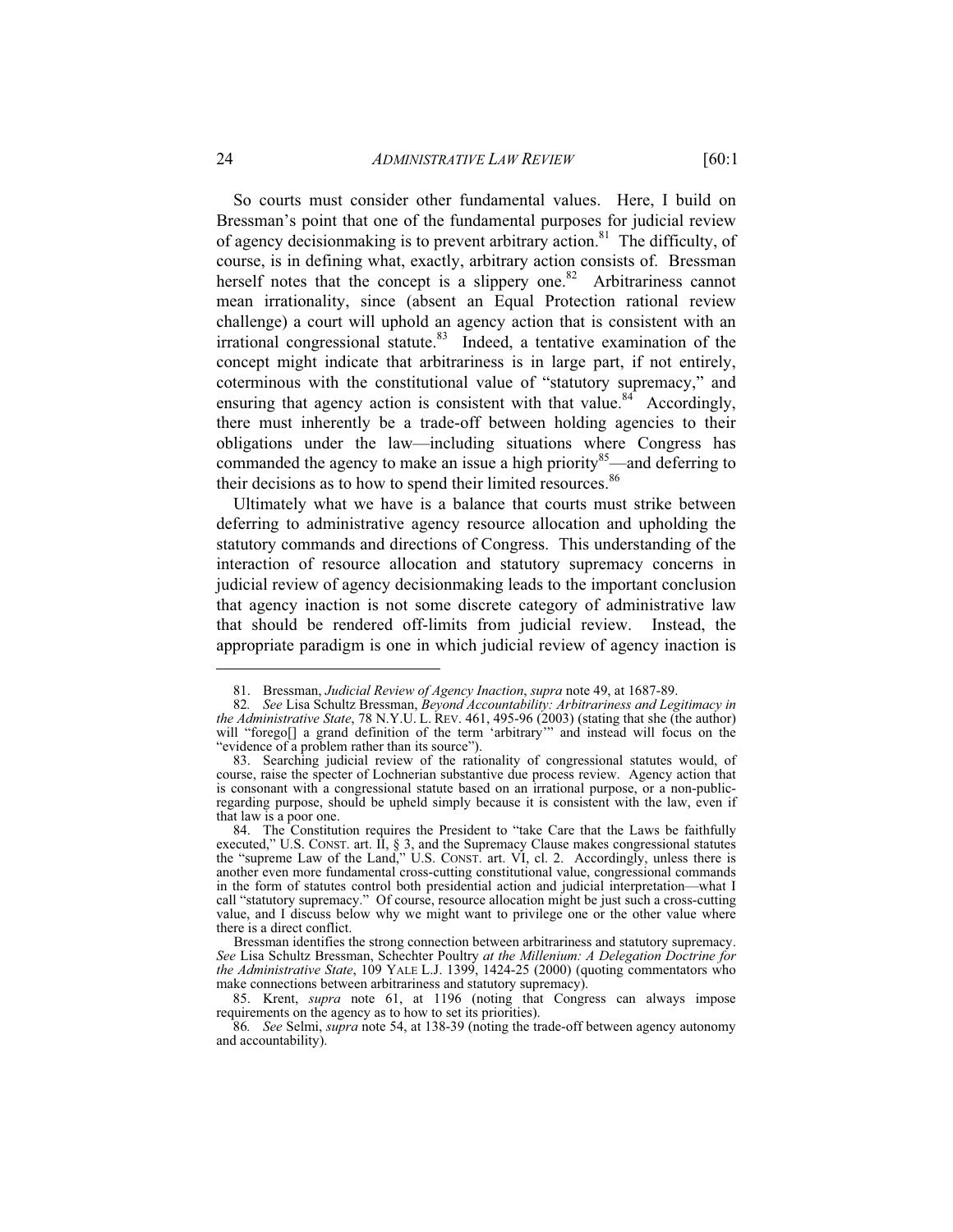not fundamentally different from judicial review of agency action—in both situations, deference to resource allocation decisions by agencies is usually only one of a number of elements that helps determine the overall deference that courts apply in reviewing agency decisionmaking.

Accordingly, courts should construe *Heckler v. Chaney* narrowly—only in a few limited situations, where the mere possibility of judicial review might fundamentally alter an agency's allocation of resources, should resource allocation be outcome-determinative such that courts should apply the non-reviewability principle laid out in *Heckler*. In any case, where Congress has spoken clearly to the priorities it wishes agencies to follow, courts should be enforcing those priorities.

The above framework helps us understand not only judicial review of agency inaction, but indeed, much of judicial review of agency decisionmaking in general. Below, I provide some initial development of that framework. I begin by explaining how courts should generally apply the tradeoff between deference to resource allocation and statutory supremacy and how these principles in fact should apply across the board to judicial review of agency action and inaction. I then explore the proper scope of non-reviewability of agency decisions pursuant to *Heckler* to demonstrate that it is an example of how resource allocation concerns might require the elimination of any judicial review in relatively limited circumstances. I conclude with an analysis of why statutory supremacy concerns should trump deference to agency resource allocation when the two principles conflict.

# *1. Understanding Judicial Review as a Balance Between Resource Allocation and Statutory Supremacy*

As noted above, at times courts have stated that judicial review of agency inaction under  $\S$  706(1) is fundamentally different from judicial review of agency action under  $\S 706(2)$ . If that is the case, then arguments for fundamentally different standards of judicial review—perhaps even a lack of review, as in *Heckler*—suddenly have a much greater appeal. Thus, an important contribution that a framework of judicial review based on deference to resource allocation can provide is to answer the question of whether judicial review under  $\S$  706(1) is fundamentally different from review under § 706(2).

The answer to that question is that there is no fundamental difference. Instead, judicial review of agency inaction is simply a specific application of the general framework of judicial balancing between deferring to resource allocation and upholding congressional mandates. As outlined above, in general, the more that judicial review in a particular situation implicates statutory supremacy and the less it implicates resource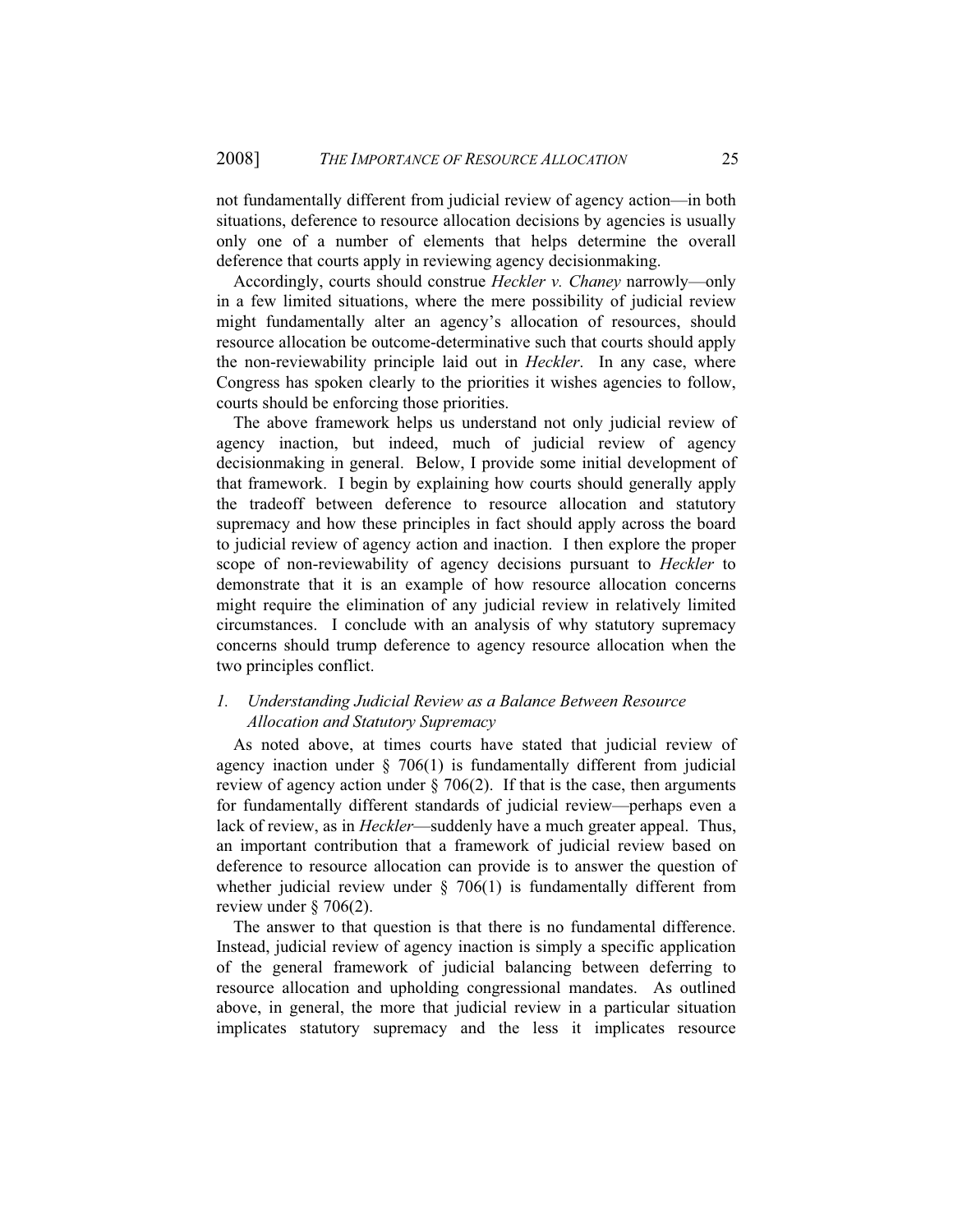allocation, the less deferential (all other things being equal) courts will be to the agency in undertaking review. $87$  We can accordingly lay out four categories of agency decisions, including both action and inaction—those involving: (1) important questions of resource allocation and statutory supremacy; (2) important questions of resource allocation but minimal questions of statutory supremacy; (3) minimal questions of resource allocation but important questions of statutory supremacy; and (4) minimal questions of resource allocation and minimal questions of statutory supremacy. In category two, deference by a court will be high. In category three, deference by a court will be low. In category one, courts will be faced with difficult questions, though usually statutory supremacy will trump resource allocation (as discussed below). Category four will turn on other questions (such as deference to agency expertise or accuracy of agency fact-finding) besides statutory supremacy and resource allocation.

We can expand some on what it means for a case to have important or minimal questions of resource allocation or statutory supremacy. At a most basic level, the agency's decision may explicitly and directly implicate the amount of resources an agency will have to expend. Such situations are relatively rare, and will almost never be outcome determinative, but they are informative for my analysis.

Second, and far more important for all practical purposes, there are situations where the type of agency decision at issue will necessarily implicate resource allocation concerns. In these types of cases, resource allocation may determine not just the deference that courts will grant, but even the possibility of review. There are two ways in which the type of agency decision may implicate resource allocation concerns. One, resource allocation questions will be less important in situations where the agency has proceeded some or all of the way towards acting compared to situations where the agency has not proceeded at all to act. Two, statutory supremacy questions will be more important in situations where the agency acts through a rulemaking or other generally applicable policy-setting procedure versus situations where the agency is acting in a case-by-case process.

## *a. Resource Allocation as a Direct Factor in Agency Decisionmaking*

There may be occasions where an agency explicitly decides not to act, or shapes the form of the action that it takes, based on concerns about how it will expend its resources. $88$  Given the centrality of such decisions to

<sup>87</sup>*. See id.* at 141-42 (concluding that deference to agency resource allocation should be reduced where it conflicts with congressional mandates, and increased where Congress has not spoken and the agency is relying on its expertise and policy setting autonomy).

<sup>88</sup>*. See, e.g*., NLRB v. Cedar Tree Press, Inc., 169 F.3d 794, 797 (3d Cir. 1999) (discussing an NLRB policy prohibiting the provision of absentee ballots for representation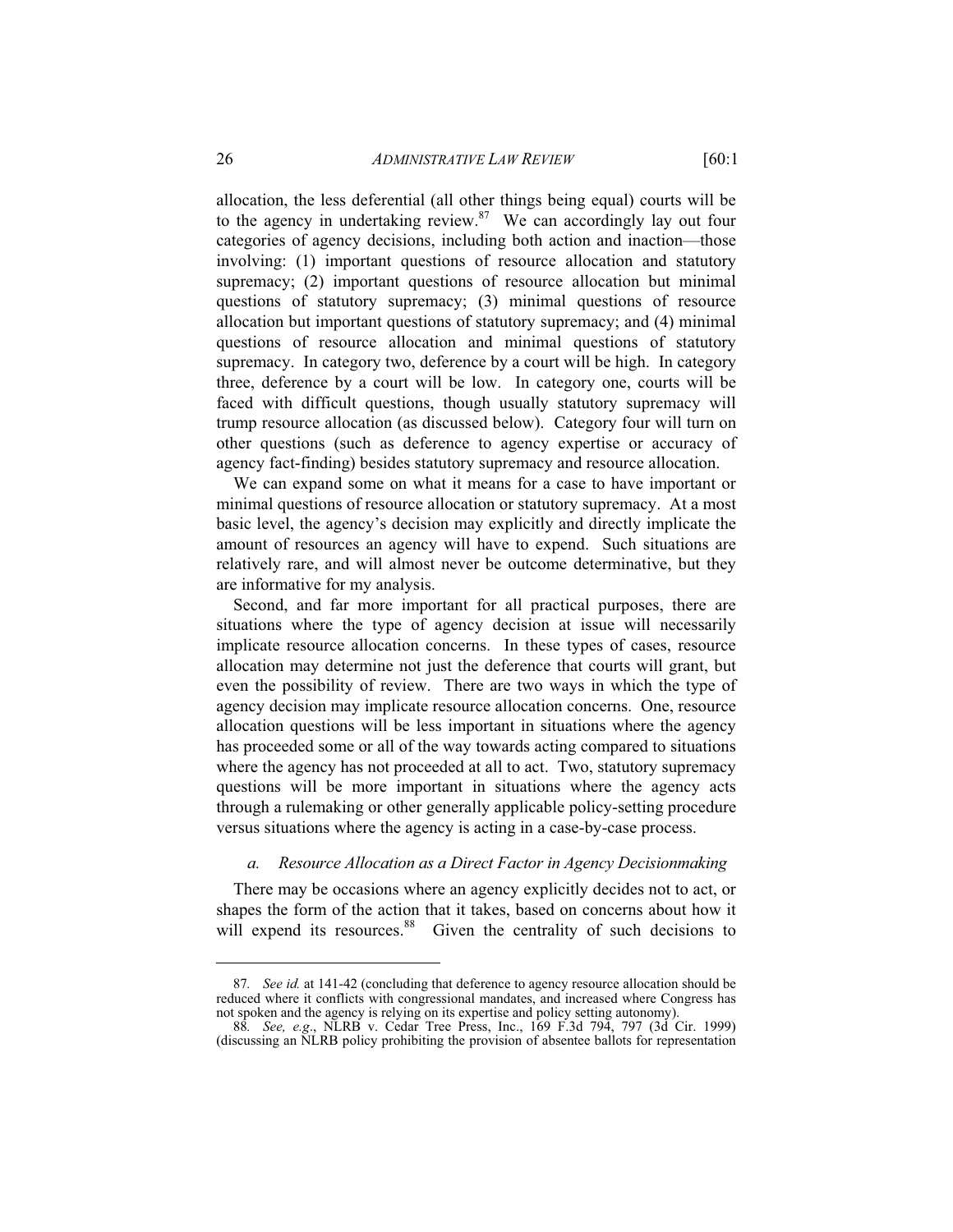agency discretion—and the difficult task that courts would have in closely examining the veracity of these claims by an agency—it is no surprise that courts provide at least some deference to such arguments, and properly so (as with any of the other important factors in judicial review in administrative law, such as agency expertise).<sup>89</sup> Moreover, courts will also defer to explicit agency decisions as to whether to fund a particular program or not—and as noted above, agency decisions as to how to allocate funds from lump sum appropriations are in fact unreviewable. $90$ 

Likewise, big picture agency decisions—an FDA decision to prioritize food regulation over cosmetics regulation, for instance—inherently and obviously implicate resource allocation concerns. Those types of decisions also tend to be outside the scope of judicial review by courts because plaintiffs seeking to attack these types of decisions do not qualify under the specific "agency action" that the APA requires for judicial review.<sup>91</sup>

However, the vast majority of agency decisions are not the high-level ones made in the corner offices of agency buildings in Washington, D.C. Agencies often will not explicitly base decisions on resource allocation concerns, perhaps because they are prohibited from doing so (for example, because of a statutory mandate to act). Furthermore, agency invocation of "limited resources" cannot be talismanic because agencies would then strategically be able to alter the extent or nature of judicial review with the use of some magic words or phrases. Indeed, to the extent that we are attempting to use resource allocation concerns to determine the level of deference or draw the lines between reviewable and unreviewable decisions, the possibility that agencies might strategically use resource allocation rationales is worrisome. Courts accordingly need some way of determining when deference to agency resource allocation is truly called for. The structure of the agency decisionmaking process can in fact reveal those types of clues.

elections because of agency resources that would be required to consider thousands of requests for individual absentee ballots).

<sup>89</sup>*. See, e.g*., *id*. (deferring to agency policy of not providing absentee ballots for labor representation elections because of resource allocation concerns. The court wrote: "We believe the Board has made a valid, well-reasoned determination to deploy its limited resources elsewhere and that this determination should not be disturbed without good cause or clear statutory authority."). In considering claims that an agency has "unreasonably delayed" acting under § 706(1) of the APA, courts will explicitly consider the various other decisions and issues that the agency considers high priority. *See* Biber, *supra* note 8, at 17-18.

<sup>90</sup>*. See* Lincoln v. Vigil, 508 U.S. 182, 192-94 (1993).

<sup>91</sup>*. See* Lujan v. Nat'l Wildlife Fed'n, 497 U.S. 871 (1990).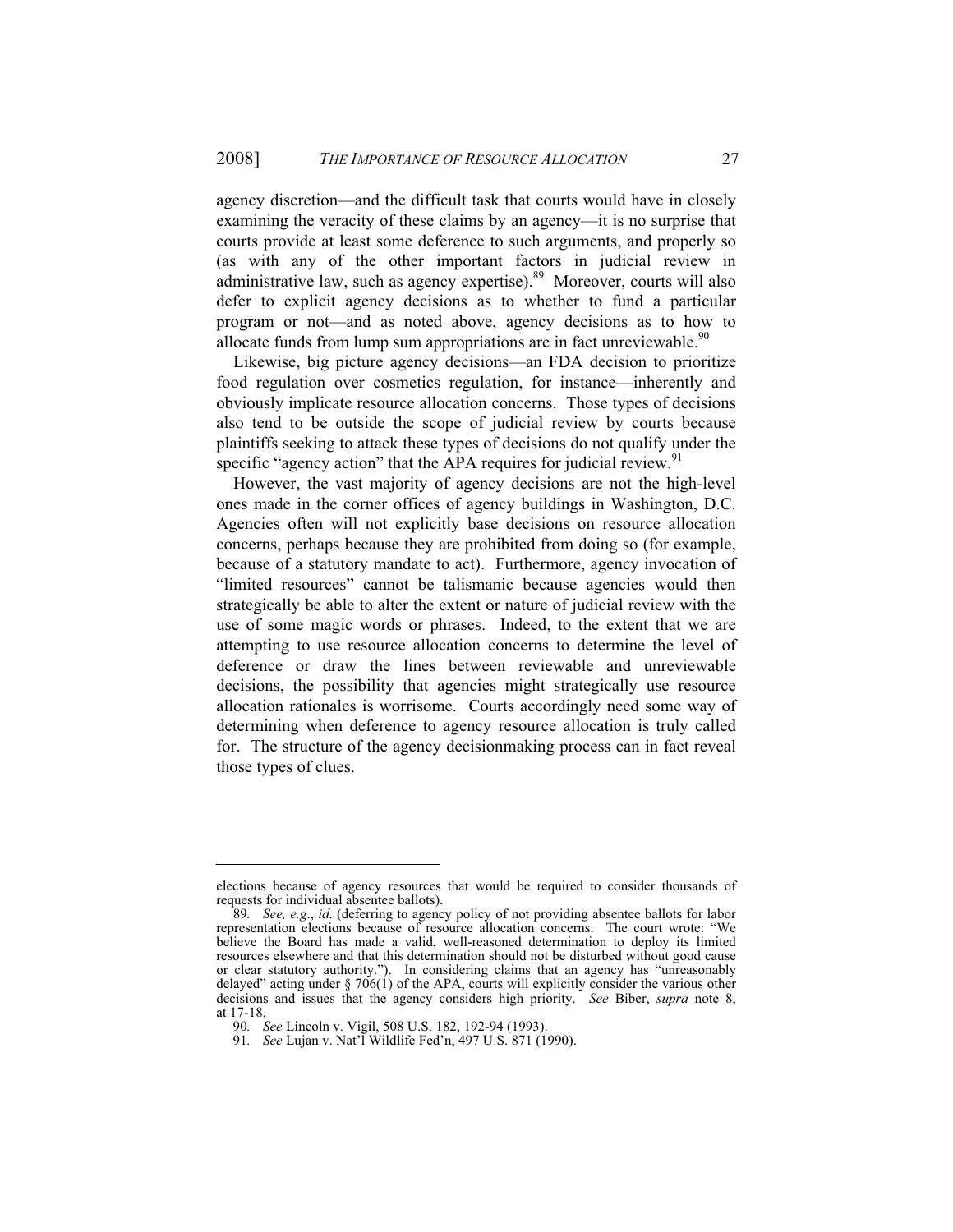## *b. Indirect Consideration of Resource Allocation*

For the reasons given above—lack of an explicit agency reliance on resource allocation issues, or concerns about strategic agency use of resource allocation rationales—we might well want to rely on more "objective" indications of when a particular agency decision implicates resource allocation concerns. There are two primary ways we can categorize agency decisions that allow us to understand whether resource allocation concerns are greater or lesser, and whether the balance between resource allocation deference and upholding statutory supremacy should go in one direction or another: (1) the extent to which an agency has completed its decisionmaking process; and (2) whether the agency decision involves general rulemaking or particularized adjudications.

# *i. Comparing Situations Where an Agency Has Acted Versus Situations Where the Agency Has Not Acted at All*

Resource allocation is based on deferring to the agency's discretion to prioritize which particular issues, problems, or concerns warrant expenditures of limited time and resources. If an agency has already expressed what its priorities are, there is much less reason for a court to defer to the agency. For example, if an agency has already issued a regulation and the court is being asked to review the legality of that regulation, then resource allocation is of minimal concern. The agency cannot object that any additional time and effort it must spend to defend the regulation and rewrite the regulation on remand (if the regulation is struck down) is an improper interference with its priority-setting. After all, the agency has already made it abundantly clear that the issue is of high priority to the agency—it has spent plenty of time and energy drafting and promulgating the regulation.<sup>92</sup> In contrast, the need to ensure the legality of the agency action is undiminished. The trade-off implies minimal deference to the agency action (at least on the basis of resource allocation),

<sup>92</sup>*. See* Med. Comm. for Human Rights v. SEC, 432 F.2d 659, 674, 675 & n.19 (D.C. Cir. 1970) (reviewing the agency decision because "the full Commission has exercised its discretion to review this controversy" and distinguishing situations where courts might "compel the Commission . . . either to entertain administrative review of a staff decision in the first instance"); *see also* N.Y. State Dep't of Law v. FCC, 984 F.2d 1209, 1214 (D.C. Cir. 1993) (stating that an agency decision to settle an administrative proceeding may be reviewable where the agency has completed much of the proceeding); Inv. Co. Inst. v. FDIC, 728 F.2d 518, 527-28 (D.C. Cir. 1984) (noting same); Robbins v. Reagan, 780 F.2d 37, 46-47 (D.C. Cir. 1985) (concluding the agency decision to close a homeless shelter was reviewable because the agency had already committed resources to the shelter, and the court was only considering rescission of that commitment); Ernest Gellhorn, *Public Participation in Administrative Proceedings*, 81 YALE L.J. 359, 381 (1972) ("[O]nce an action is begun the agency's resource commitment has already been made.").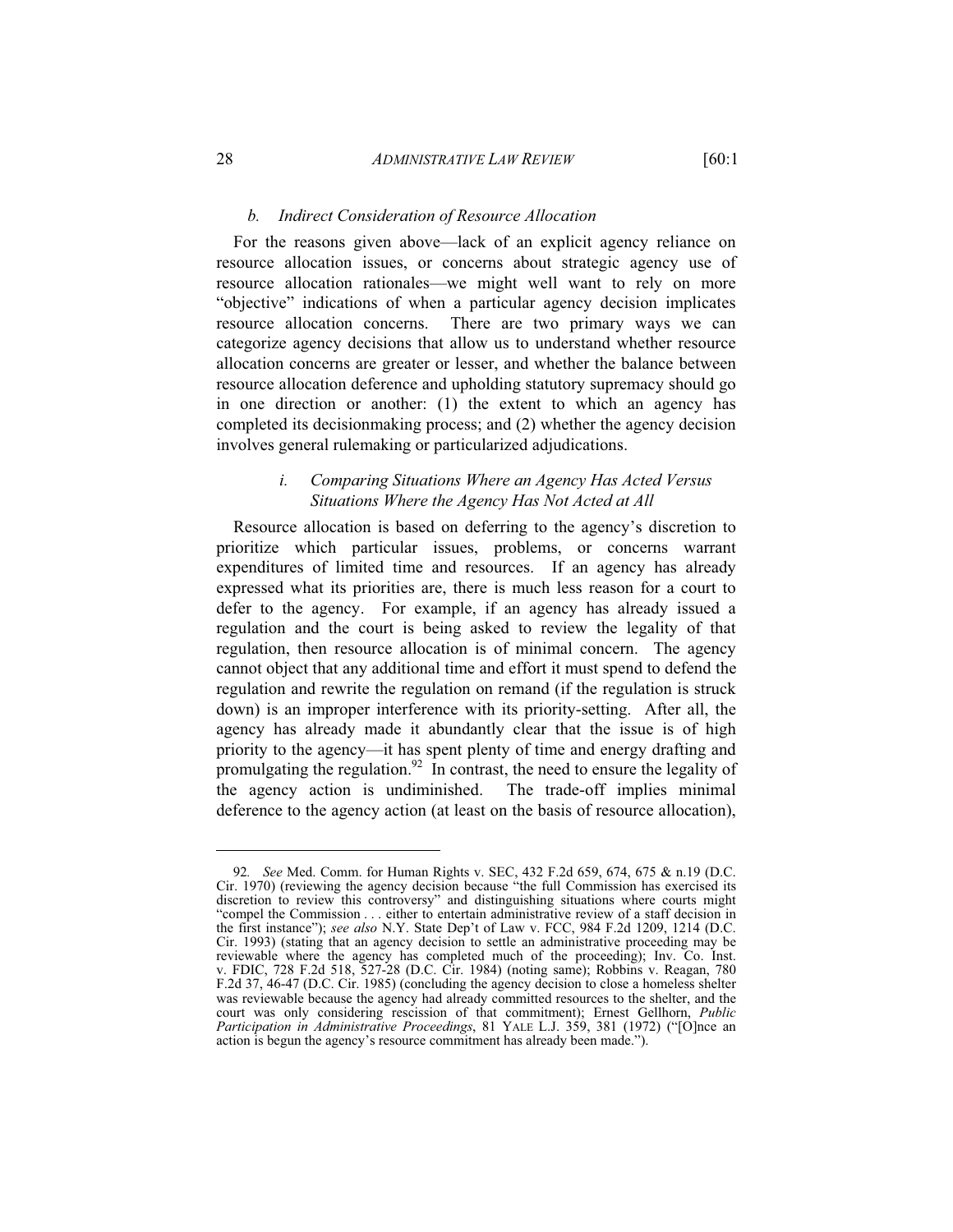and judicial review under  $\S 706(2)$ , which tends to focus on completed agency action, is much less deferential than review under  $\S 706(1)$ .<sup>93</sup>

Courts would owe more deference to resource allocation if the agency action was partially completed. For instance, an agency's decision to initiate rulemaking and then abandon the proceedings midway through would imply that the issue was initially of high priority and then the agency changed its mind—courts would want to defer to some extent to the agency's change of heart. After all, agency priorities obviously will dynamically change based on numerous factors and external events, such as changes in administration, budget cuts or increases, changes in a regulated industry, or broader economic or social currents. On the other hand, the agency at one point did think this issue was worth time and effort to pursue, and the change of position should require at least some explanation (at least if the change of position has harmed a party sufficiently to support standing to sue).<sup>94</sup> Any agency claims of interference with resource allocation to some extent are weak given that extensive resources were put into the aborted process by the agency—the harm of requiring the agency to expend additional resources to ensure meaningful judicial review is relatively minimal, and if the agency truly erred in abandoning the proceedings, then requiring the agency to recommence those proceedings will be less intrusive to the extent that the agency can rely on its earlier efforts as a starting point.<sup>95</sup> Obviously, the above analysis makes it clear that the

 <sup>93.</sup> As an example of this principle, consider *United Steelworkers of Am. v. Pendergrass*, 819 F.2d 1263 (3d Cir. 1987). The court had previously held that the agency's decision to issue a narrowly drawn workplace safety regulation was arbitrary and capricious—the agency responded by reinitiating the regulatory process, essentially from scratch. *Id*. at 1266-67. The court's response was sharp—the agency was required to issue a broader regulation (or an explanation as to why a broader regulation was improper) based on the existing rulemaking record within sixty days. Any additional delay would be unreasonable. *Id.* at 1269-70. The short timetable for agency reworking of a completed action contrasts strongly with judicial review of agency delays on completing action, where unreasonable delay is usually measured in years. *Compare* Potomac Elec. Power Co. v. ICC,  $702$  F.2d  $1026$ ,  $1033-35$  (D.C. Cir. 1983) (requiring the agency to act after a ten year delay although refusing to rely explicitly upon deadlines in the underlying statutory scheme), *with In re* Cal. Power Exch. Corp*.*, 245 F.3d 1110, 1124-25 (9th Cir. 2001) (concluding that a four month delay was not egregious).

<sup>94</sup>*. Cf.* Motor Vehicle Mfrs. Ass'n v. State Farm Mut. Auto. Ins. Co*.*, 463 U.S. 29, 40-42 (1983) ("[A]n agency changing its course by rescinding a rule is obligated to supply a reasoned analysis for the change beyond that which may be required when an agency does not act in the first instance.").

<sup>95</sup>*. See* WWHT, Inc. v. FCC, 656 F.2d 807, 816-17 (D.C. Cir. 1981) ("[T]he greater the agency's investment of resources in considering the issues . . . and the more complete the record compiled during the course of the agency's consideration, the more likely it is that the ultimate decision not to take action will be a proper subject of judicial review." (internal quotations omitted)); Raymond Murphy, Note, *The Scope of Review of Agencies' Refusals to Enforce or Promulgate Rules*, 53 GEO. WASH. L. REV. 86, 114 (1985) (explaining judicial review of agency refusal to promulgate smoking rules on the grounds that "once the agency had expended the resources to study the proposals in depth, the agency was obligated to address the major issues in its final decision").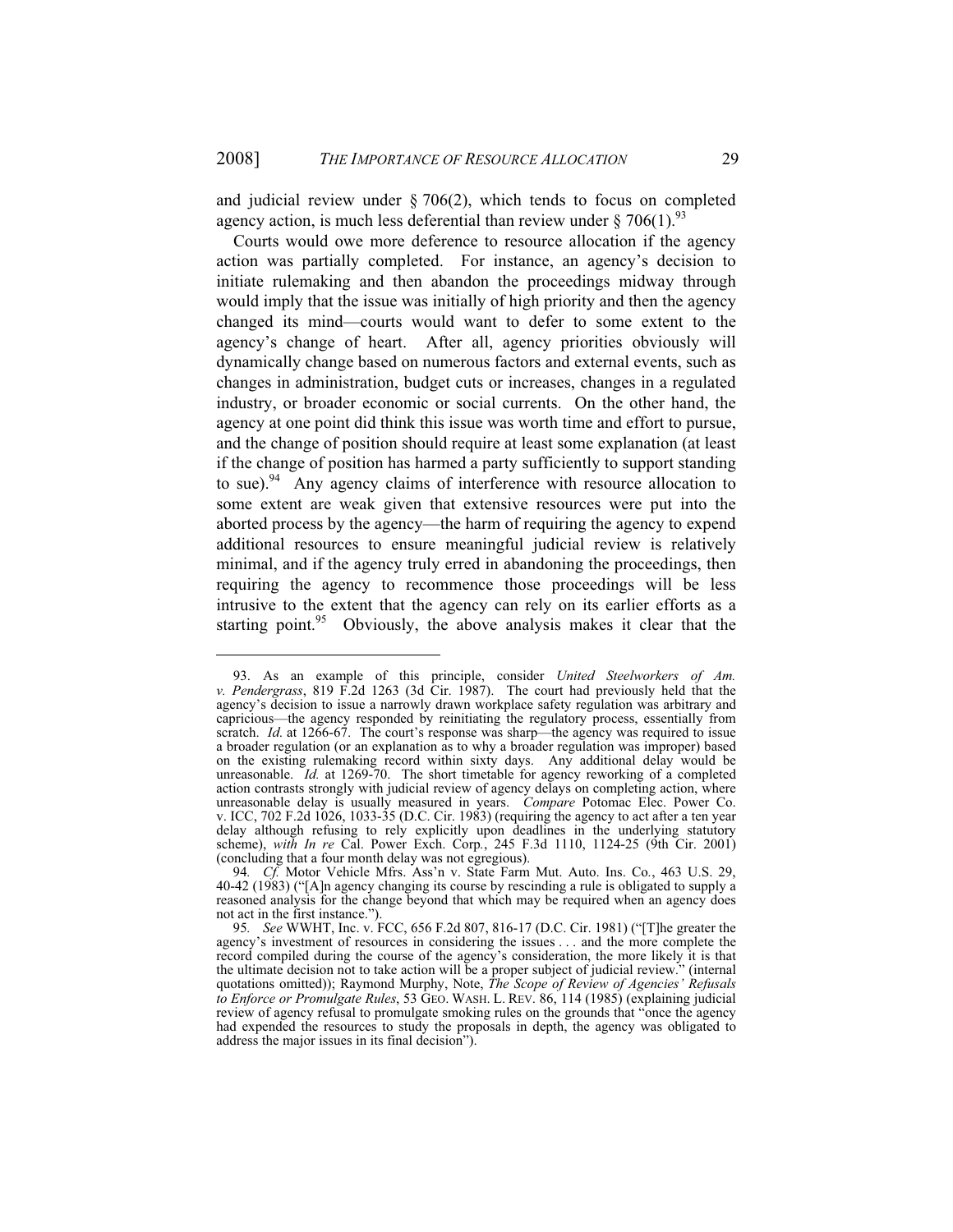partially completed agency actions is consistent with this principle.<sup>96</sup>

farther advanced an agency proceeding has become, the less deference the courts owe the agency. Indeed, the (scant) case law on judicial review of

At a similar level of deference would be claims that an agency has unreasonably delayed in completing an ongoing action.<sup>97</sup> Again, in such a situation the agency has already committed to undertaking the action (or a statute already requires the agency to act), and to this extent resource allocation is less of an issue. On the other hand, the agency certainly has discretion to proceed at different rates of speed to complete the various items on its agenda, and to give each of those items more or less priority. Thus, significant discretion exists for the agency in these types of claims, with considerable deference to agency protestations that it is proceeding at an adequate pace to resolve the issue and/or that there are other issues of higher priority within the agency.<sup>98</sup>

The next and higher level of deference would be situations where an agency explicitly denies a petition or other motion by a private party for the agency to initiate action, and the statutes or regulations impose a duty on the agency to respond to the petition or motion. The most important example of such a duty would be the APA's requirement that agencies shall respond to petitions for rulemaking in a timely manner.<sup>99</sup> Such a situation implicates the agency's resource allocation decisionmaking, and deference is warranted. On the other hand, the agency has a duty to respond to the petition or motion, and should not be able to evade that duty through a lack of a response or an irrational response. If there is a legitimate reason for the agency not to act, that reason should receive deference—if there is no legitimate reason for the agency not to act, then the agency should be required to act (although the agency would have significant discretion in how speedily it may act). Thus, even though resource allocation weighs

<sup>96</sup>*. See* State Farm Mut. Auto. Ins. Co. v. Dep't of Transp., 680 F.2d 206, 221 (D.C. Cir. 1982), *aff'd on other grounds*, *State Farm*, 463 U.S. 29; and cases cited therein. Of course, it is possible that agencies might take advantage of this by delaying completion or progress on rulemakings (e.g., issuing notices of proposed rulemaking but avoiding issuing draft regulations) in order to take advantage of heightened deference. But that kind of action might then open the agency up to claims of unreasonable delay.

<sup>97</sup>*. See* Ronald M. Levin, *Understanding Unreviewability in Administrative Law*, 74 MINN. L. REV. 689, 774 (1990) (noting the parallels between an unreasonable delay claim and a claim that an agency has improperly abandoned an action in midstream).

<sup>98</sup>*. See* Biber, *supra* note 8, at 15-17 (describing that as part of a balancing test for judicial review of a claim that agency action has been unreasonably delayed, "the court should consider the effect of expediting delayed action on agency activities of a higher or competing priority").

<sup>99</sup>*. See* 5 U.S.C. § 553(e) (2000) (requiring agencies to accept petitions for rulemaking); *id.* § 555(e) (requiring agencies to respond to petitions made "in connection with any agency proceeding"). The two provisions have generally been read together by courts to require agencies to respond to petitions for rulemaking. *See* Massachusetts v. EPA, 127 S. Ct. 1438, 1459 (2007).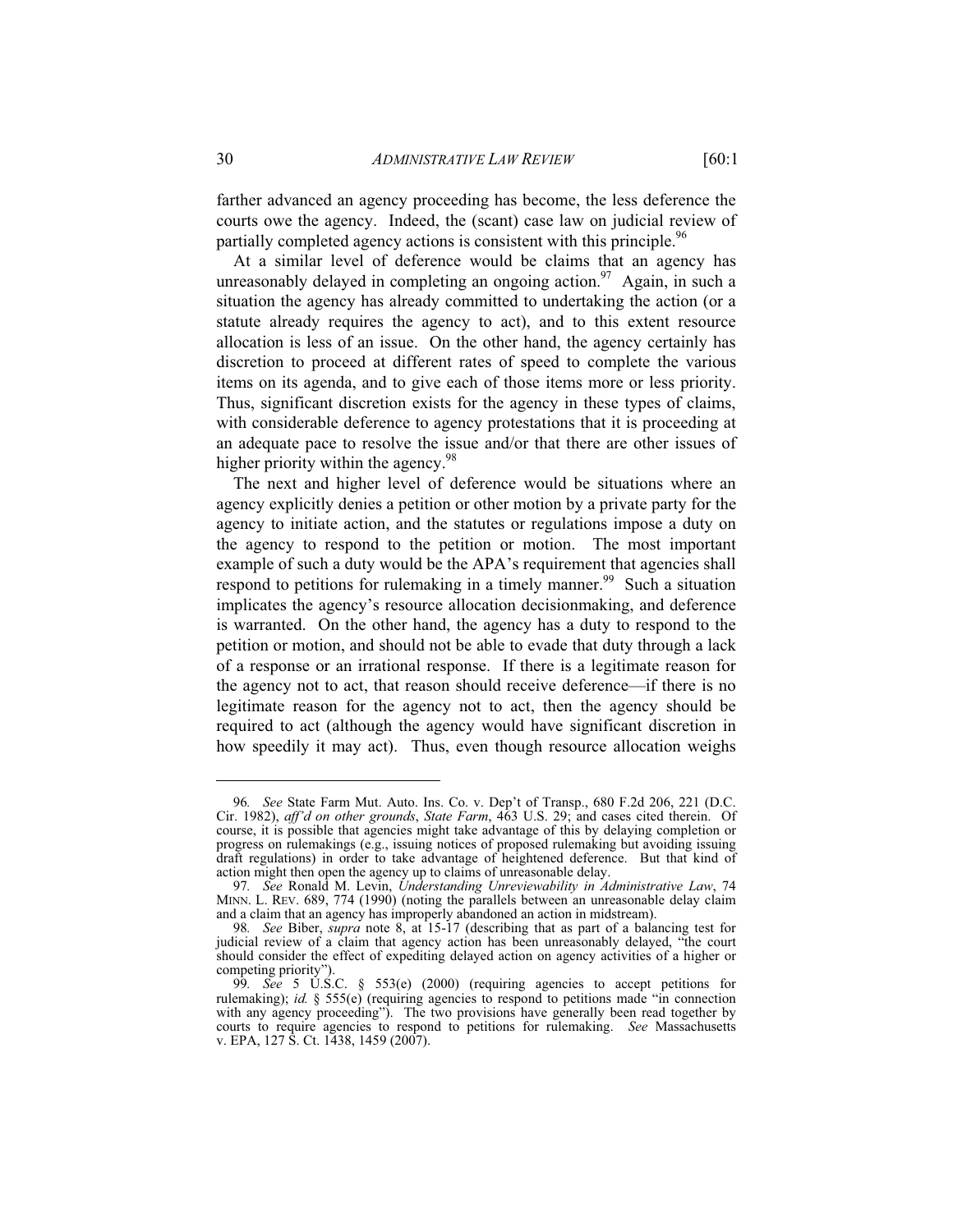significantly and great deference is owed to agency denials of petitions or other motions, courts should, and do, provide at least some judicial review in order to vindicate the statutory or regulatory requirements.<sup>100</sup>

Finally, there are situations where an agency has not made any decision whether or not to initiate work on a particular issue, project, or concern.<sup>101</sup> In such a situation, deference would be at its highest, and only in the most egregious situations—for instance, where a statute explicitly requires an agency to commit resources to the particular issue, project, or concern, as in the "clear duty" of mandamus law—would the courts require the agency to act. Only in these types of situations where there is a clear, even blatant, violation of the law by the agency will courts interfere with the heart of agency discretion in resource allocation.<sup>102</sup>

# *ii. Statutory Supremacy: Collective Actions Versus Individual Actions*

Because courts balance upholding statutory supremacy with deference to agency resource allocation, courts should be more willing to step in when the benefits to enforcing statutory supremacy are higher—i.e., when the judicial action will result in the correction of legal errors that might harm a wide range of private parties or public interests. Agencies have two major paths by which they can choose to make policy and implement a regulatory scheme: they can issue regulations or similar guidance that sets policy that is generally applicable, or they can set policy through case-by-case adjudications.<sup>103</sup> Generally, agency decisions to promulgate regulations (or similar policy statements that are binding on private parties and/or the agency) will impose a far broader and more sweeping legal rule than an agency decision in an individual adjudication or proceeding. The rule is binding on the world as a matter of law, while the individual proceeding is

 <sup>100.</sup> For examples of courts providing judicial review of agency decisions not to issue a regulation, but with great deference, see *Am. Horse Protection Ass'n v. Lyng*, 812 F.2d 1, 4 (D.C. Cir. 1987), concluding that agency refusals to institute rulemaking are reviewable, and *Rockbridge v. Lincoln*, 449 F.2d 567 (9th Cir. 1971), reviewing agency refusal to issue regulations regarding business on an Indian reservation. *See also* Biber, *supra* note 8, at 13-14.

 <sup>101.</sup> Alternatively, an agency may even explicitly decide against initiating any work on a particular issue, project, or concern outside of responding to a petition, as discussed above.

<sup>102</sup>*. See* Biber, *supra* note 8, at 13-14 (explaining that "courts are very reluctant to interfere with an agency's ordering of its priorities" except where Congress has imposed a "clear duty").

 <sup>103.</sup> Courts will generally defer to an agency's decision whether or not to pursue its policy goals through regulation or adjudication. *See, e.g*., Nat'l Petroleum Refiners Ass'n v. FTC, 482 F.2d  $\overline{672}$ ,  $\overline{674}$  (D.C. Cir. 1973) (explaining that the court's duty "is not . . . to make a policy judgment as to what mode of procedure—adjudication alone or a mixed system of rule-making and adjudication, as the Commission proposes—best accommodates the need for effective enforcement of the Commission's mandate").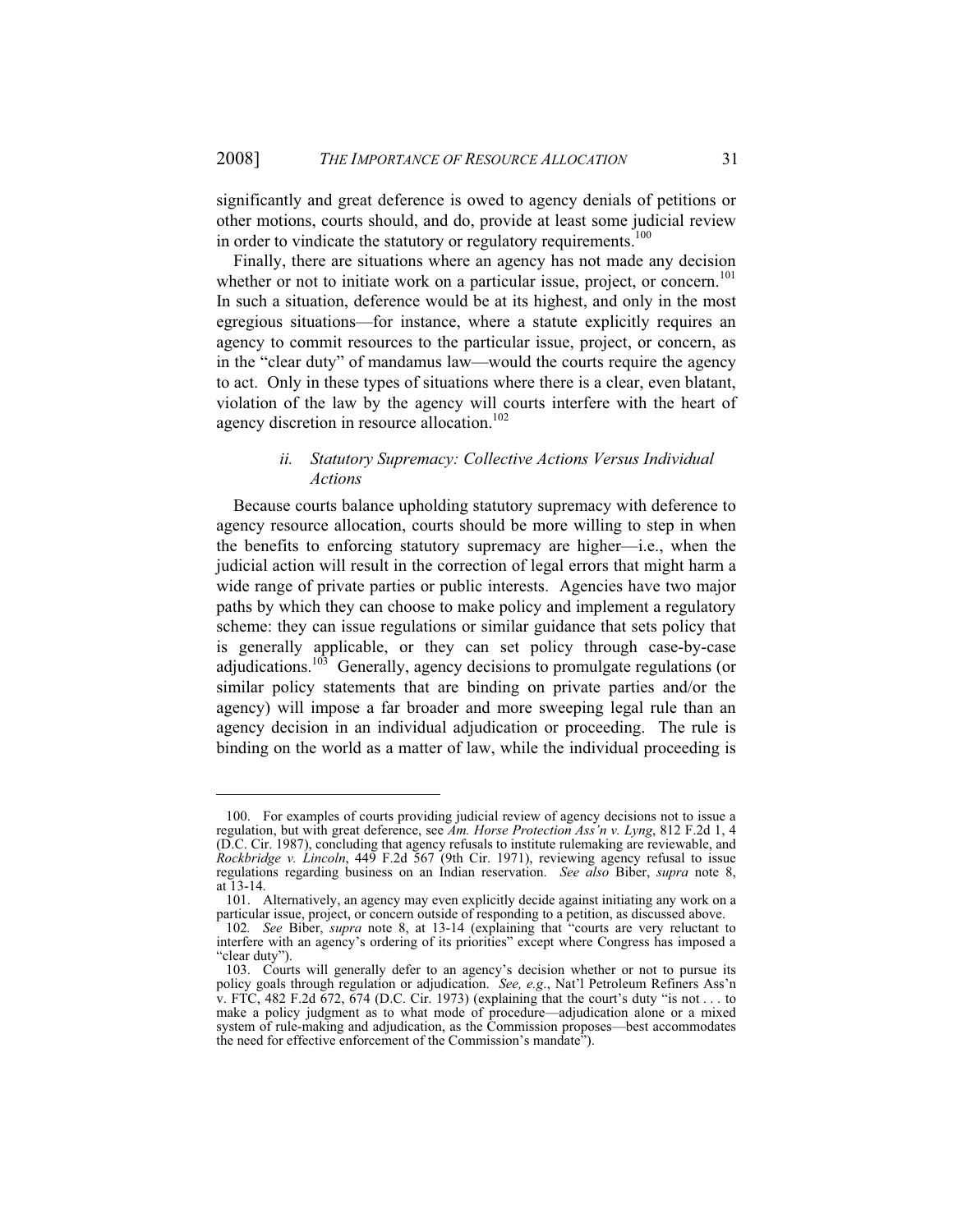only binding on the particular parties affected.<sup>104</sup> Of course, the individual proceeding may announce a legal rule that is binding as precedent on subsequent proceedings, but if that new rule is erroneous, the agency can correct it in the subsequent proceeding as easily (or almost as easily) as in the prior proceeding.<sup>105</sup> On the other hand, issuance of a regulation often consumes more time and resources than an individual adjudication, and therefore any errors will only be corrected in the (less likely) event that the agency revisits its regulation. Thus, judicial review in the context of regulations is much more likely to produce a significant benefit in terms of making sure the agency is complying with the law and protecting private parties from legal error, i.e., the benefit of judicial review is much higher.<sup>106</sup> In addition, individual proceedings by agencies will occur more frequently, raising concerns that the possibility of judicial review will substantially increase the resources the agency expends in order to buttress its many decisions against judicial review.<sup>107</sup> Moreover, individual adjudications will usually depend on close evaluations of the facts in the case, rather than the underlying law.<sup>108</sup> Accordingly, courts should be much more willing to review agency decisions that establish binding legal standards (such as regulations) than individual adjudications, at least where resource allocation is a significant issue.<sup>109</sup>

The case law reflects this distinction. For instance, agencies have argued that a decision to set standards (or not to set standards) through rulemaking

<sup>104</sup>*. See* John A. Ferejohn, *The Structure of Agency Decision Processes*, *in* CONGRESS: STRUCTURE AND POLICY 441, 443-45 (Matthew D. McCubbins & Terry Sullivan eds., 1987) (discussing how rulemaking by agencies allows for the "grouping [of] broad classes of decisions into categories" while adjudication is much more focused on the particularities of individual cases).

<sup>105</sup>*. See* STEPHEN G. BREYER ET AL., ADMINISTRATIVE LAW AND REGULATORY POLICY 453 (4th ed. 1999) (stating that an agency "surely can change" a policy developed through adjudication as long as it explains its change in course) (citing NLRB v. Int'l Union of Operating Eng'rs, 460 F.2d 589, 604 (5th Cir. 1972) and WLOS T.V. v. FCC, 932 F.2d 993, 998 (D.C. Cir. 1991)).

<sup>106</sup>*. See* CORNELIUS M. KERWIN, RULEMAKING: HOW GOVERNMENT AGENCIES WRITE LAW AND MAKE POLICY 35 (2d ed. 1999) ("Clearly articulated rules offer judges an efficient way to review and determine agencies' stewardship of the law and public policy.").

<sup>107</sup>*. See* Massachusetts v. EPA, 127 S. Ct. 1438, 1459 (2007) ("[A]gency refusals to initiate rulemaking 'are less frequent'" than agency decisions not to enforce (quoting Am. Horse Prot. Ass'n v. Lyng, 812 F.2d 1, 4 (D.C. Cir. 1987))); *see also* Schuck & Elliott, *supra* note 80, at 1013-14 (reporting that adjudications consisted of approximately 87% to 98% of agency decisions reviewed by courts in published opinions from the 1960s to the 1980s).

<sup>108</sup>*. See* Massachusetts v. EPA, 127 S. Ct*.* at 1459 (concluding that agency refusals to institute rulemaking remain reviewable after *Heckler*, in part because decisions not to prosecute, unlike rulemaking decisions, are "numerous" and are "typically based mainly on close consideration of the facts of the case at hand, rather than on legal analysis" (quoting *Lyng*, 812 F.2d at 4)).

<sup>109</sup>*. See* Schuck & Elliott, *supra* note 80, at 1021-22 (reporting that affirmance rates in judicial review of agency decisions are much higher for adjudications (57.8%) than rulemaking (43.9%)).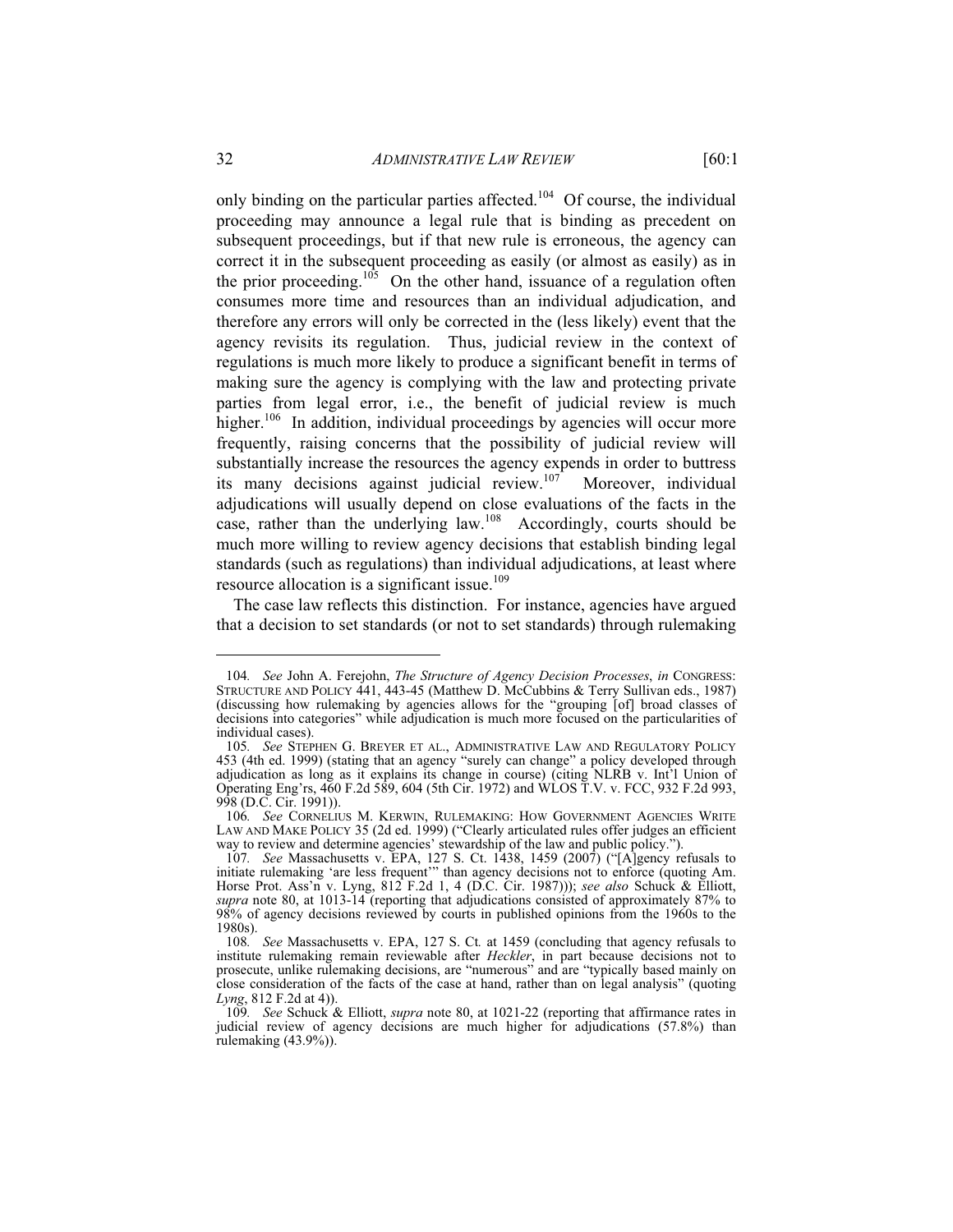or similar proceedings should be exempt from review, in particular under *Heckler v. Chaney*. The Supreme Court, in *Massachusetts v. EPA*, specifically rejected this argument.<sup>110</sup> Lower courts have also rejected these agency claims on the grounds that an agency decision involves broad policy-setting decisions, rather than an individual enforcement decision, and therefore judicial review is appropriate. $111$ 

# *c. Conclusion: Resource Allocation as a Determinant of Deference to Agency Decisionmaking*

Under the framework developed above, courts would provide more or less deference to an agency decision based on the trade-off between resource allocation and statutory supremacy. It is important to keep in mind that this would be just one of a number of factors that play into the deference given by the court to an agency decision—i.e., that resource allocation is not determinative of the level of discretion that applies. Other factors that might apply include an agency's expertise on a particular

<sup>110</sup>*.* Massachusetts v. EPA, 127 S. Ct. at 1459 (remarking that in contrast to decisions not to enforce in individual cases, "[r]efusals to promulgate rules are . . . susceptible to judicial review, though such review is 'extremely limited' and 'highly deferential'" (quoting Nat'l Customs Brokers & Forwarders Ass'n of Am., Inc. v. United States, 883 F.2d 93, 96 (D.C. Cir. 1989))).

<sup>111</sup>*. See* Crowley Caribbean Transp., Inc. v. Peña, 37 F.3d 671, 676-77 (D.C. Cir. 1994) (distinguishing between "expressions of broad enforcement policies" which are reviewable and which "are more likely to be direct interpretations of the commands of the substantive statute rather than . . . mingled assessments of fact, policy, and law" and "individual enforcement decision[s]" which are unreviewable); Nat'l Wildlife Fed'n v. EPA, 980 F.2d 765, 773 (D.C. Cir. 1992) (reviewing an agency regulation that allowed discretion in revoking state drinking water regulatory authority, in part because plaintiff "raise[d] a facial challenge to the EPA statutory interpretation . . . and d[id] not contest a particular enforcement decision"); Nat'l Treasury Employees Union v. Horner, 854 F.2d 490, 496-97 (D.C. Cir. 1988) (allowing judicial review of an OPM personnel policy decision, and distinguishing between a "major policy decision" and "day-to-day personnel management decisions," in part because review of major policy decisions does not run the risk subjecting "hundreds of thousands of employment decisions" each year "to the possibility of judicial review," which would be "utterly impractical"); *Lyng*, 812 F.2d at 4 (concluding that agency refusals to institute rulemaking remain reviewable after *Heckler* in part because decisions not to prosecute, unlike rulemaking decisions, are "numerous," and are "typically based mainly on close consideration of the facts of the case at hand, rather than on legal analysis"). Of course, the standard of review is quite deferential, as noted above. *See* Murphy, *supra*  note 95, at 107-14. *But see* Levin, *supra* note 97, at 764-68 (arguing that courts should be less likely to review refusals to issue regulations). Levin rests his critique in part on an assertion that judicial review of refusals to issue regulations will increase the burden on agencies because private parties are more likely to seek review of refusals to issue regulations than to seek review of refusals to enforce in individual proceedings. *Id.* at 764-65. This analysis does not address the fact that the chilling effect on the agency from the mere potential for judicial review may be what matters most for agency resource allocation (as discussed *supra* notes 15-17 and accompanying text). Where individual proceedings are far more frequent, the chilling effect (and the agency's concomitant diversion of resources to immunize the decisions from judicial review) will be significantly larger. Levin concedes that regulations differ from individual proceedings primarily in terms of the number of people impacted by the regulation, and that this would justify more searching judicial review. *Id.* at 765, 768.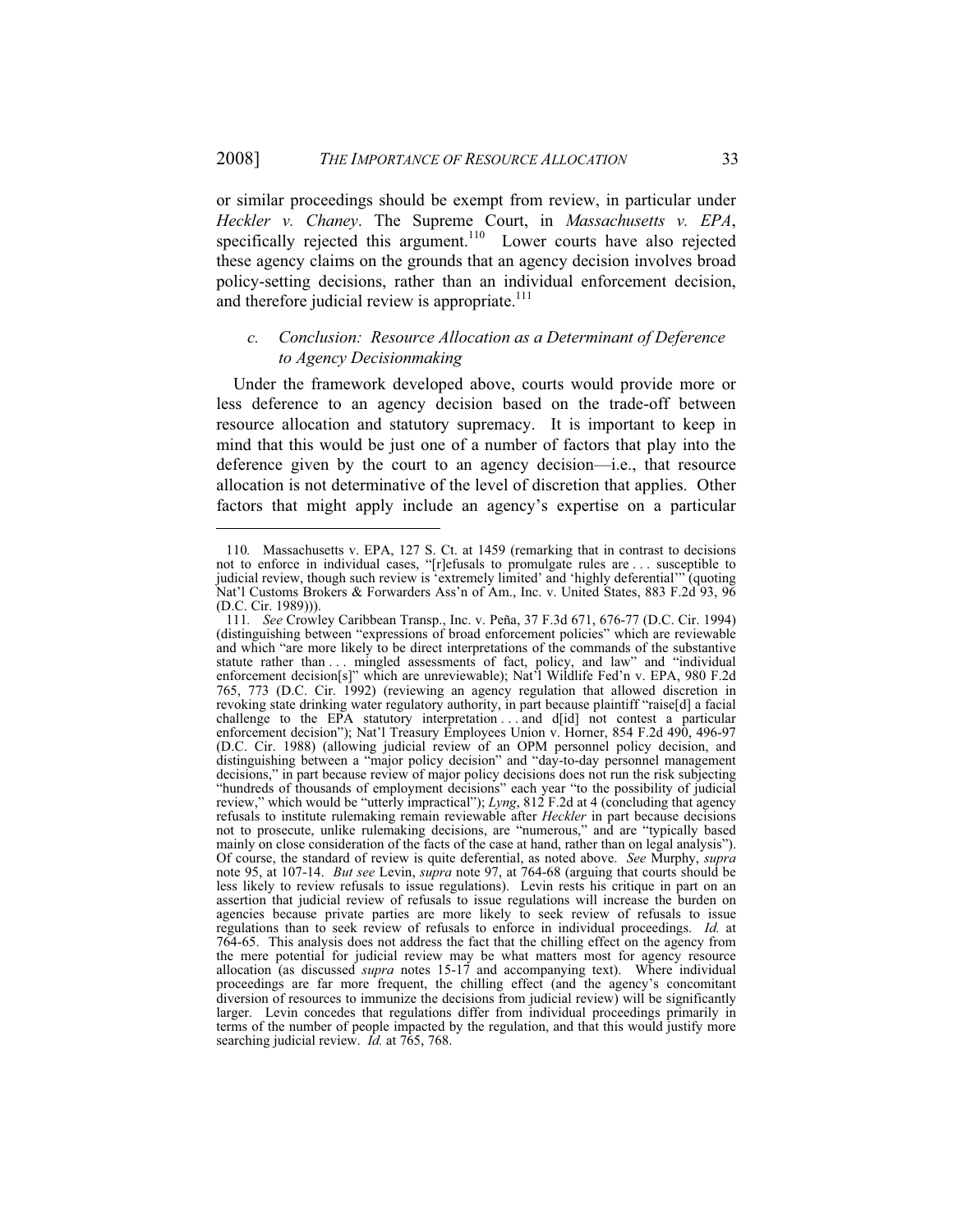question, the statutory scheme that Congress has laid out, and the court's own determination as to whether the agency is acting in good faith.

The Court's decision in *Massachusetts v. EPA* illuminates this point. The Court properly noted that the default level of judicial review of an agency's failure to initiate a rulemaking proceeding is "extremely limited" and "highly deferential."<sup>112</sup> The Court then noted that if the agency reached certain conclusions (i.e., that certain air pollutants present a threat to human health or welfare), the agency had a mandatory duty to issue regulatory standards (in this case, to control those air pollutants).<sup>113</sup> The agency's mandatory duty to regulate if it finds that certain conditions exist greatly reduced the agency's legal room to maneuver. According to the Court, the plain text of the statute made clear that Congress intended to strip away most of the agency's discretion over resource allocation—and that instead, the agency was restricted to a narrow, focused analysis about whether an air pollution problem existed. If such a problem existed, the agency was required to regulate. Because the agency had never squarely considered the question of whether an air pollution problem existed, its refusal to regulate was arbitrary and capricious—even under what first started out as a highly deferential standard of review.

In short, the key conclusion of this Article is not that there are no other factors that are important to understanding how judicial review functions both for agency action and inaction. What is significant is the realization that agency inaction is not a fundamentally different type of agency decision that receives fundamentally different treatment by the courts, and it is not always, or even often, unreviewable. Instead, agency inaction is subject to the same general scheme of judicial review—including deference on issues such as expertise—as the rest of agency decisionmaking.<sup>114</sup> Resource allocation is and should be a significant factor in that judicial review process—albeit one with particularly important weight in certain types of agency decisions that we tend to identify as "inaction."

<sup>112</sup>*.* Massachusetts v. EPA, 127 S. Ct. at 1459 (explaining that judicial review of the agency's refusal to act in the case was based on a special judicial review provision in the Clean Air Act, but the Court's analysis was based on APA case law and the Court did not indicate that its analysis was in any material way affected by that difference (citing 42 U.S.C. § 7607(b)(1) (2006))).

<sup>113</sup>*. Id*. at 1459-60 (discussing 42 U.S.C. § 7521(a)(1), which requires the EPA to issue regulatory standards for any "air pollution which may reasonably be anticipated to endanger public health or welfare").

<sup>114</sup>*. See* Biber, *supra* note 8, at 11-18.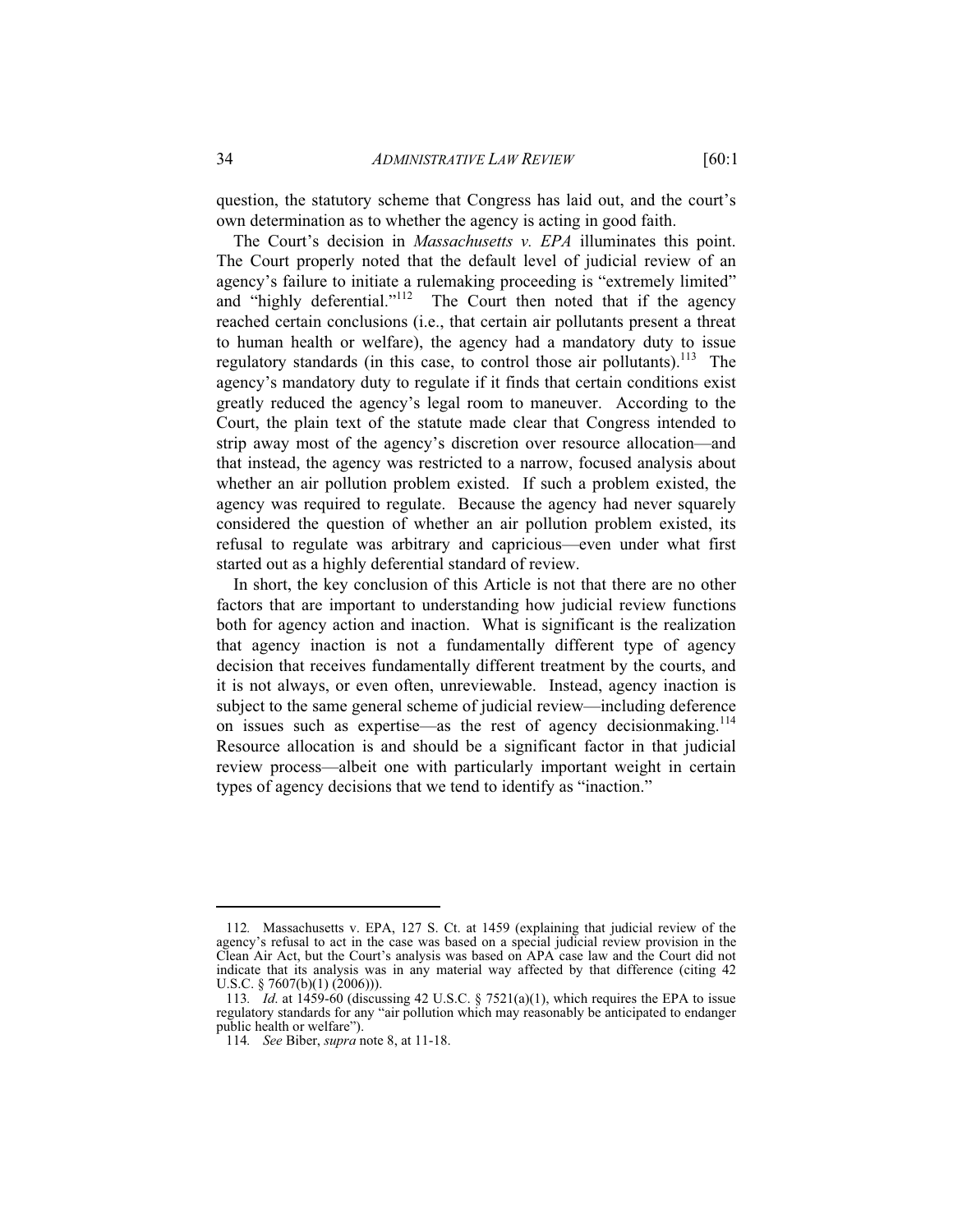# *2. Explaining Why Agency Decisions May Be Unreviewable Based on Resource Allocation*

The analysis above explains why agency inaction should be reviewable by the courts—albeit with some level of deference in certain circumstances. However, what about the presumption of non-reviewability laid out by the Supreme Court in *Heckler v. Chaney* for agency decisions not to enforce? Is it simply wrong? Or, if it is not wrong, why does it not cover the field of agency inaction?

My answer is that *Heckler* is not wrongly decided—but that it has a (relatively) narrow application in the field of administrative law. The underlying purpose of the *Heckler* presumption of non-reviewability is to protect agency resource allocation, and it applies even where the mere possibility of judicial review would excessively interfere with agency resource allocation. In other words, while in general resource allocation is simply an important factor that helps determine the level of deference that courts give to agency decisions, in some situations resource allocation is so important that it becomes the overriding factor that requires courts to refuse judicial review altogether.

What types of situations would warrant such a draconian limitation on judicial power? Situations where the agency must make many informal and quick judgments on a regular basis, and where the possibility of judicial review would force the agency to fundamentally change how it made those decisions. In such situations, the possibility of judicial review would require an agency to make those decisions in a more formal and regularized manner, require a vast increase in resources for the decisionmaking process, and sharply circumscribe its ability to address other issues or problems.<sup>115</sup>

The classic example of this is, in fact, the *Heckler* situation—an agency decision about whether to enforce a regulation or statute against a private party. Agencies receive a plethora of reports of possible violations of the

<sup>115</sup>*. See* Krent, *supra* note 61, at 1214 (noting that the possibility of judicial review will cause an agency to "devote considerable time and resources into papering the record to withstand review"); Sunstein, *Reviewing Agency Inaction*, *supra* note 54, at 673 (noting that if there is judicial review of agency decisions not to act, "it might become necessary to formalize inaction decisions, a step that could have considerable costs"); Thomas, *supra* note 65, at 140 n.67 (noting that judicial review cannot only restrict the ability of agencies to substantively choose where they should allocate their resources, but also that imposition of judicial review entails enormous transaction costs as agencies and private parties must comply with more formal procedures); *see also* Richard B. Stewart, *The Reformation of American Administrative Law*, 88 HARV. L. REV. 1667, 1772-76 (1975) (arguing that an increase in judicial review of informal agency decisions has led to much more formality, delay, and use of resources by agencies to make those decisions); Stewart & Sunstein, *supra* note 66, at 1270 n.324 (noting the risk that judicial review of inaction will increase resource demands on the agency to justify its decisions).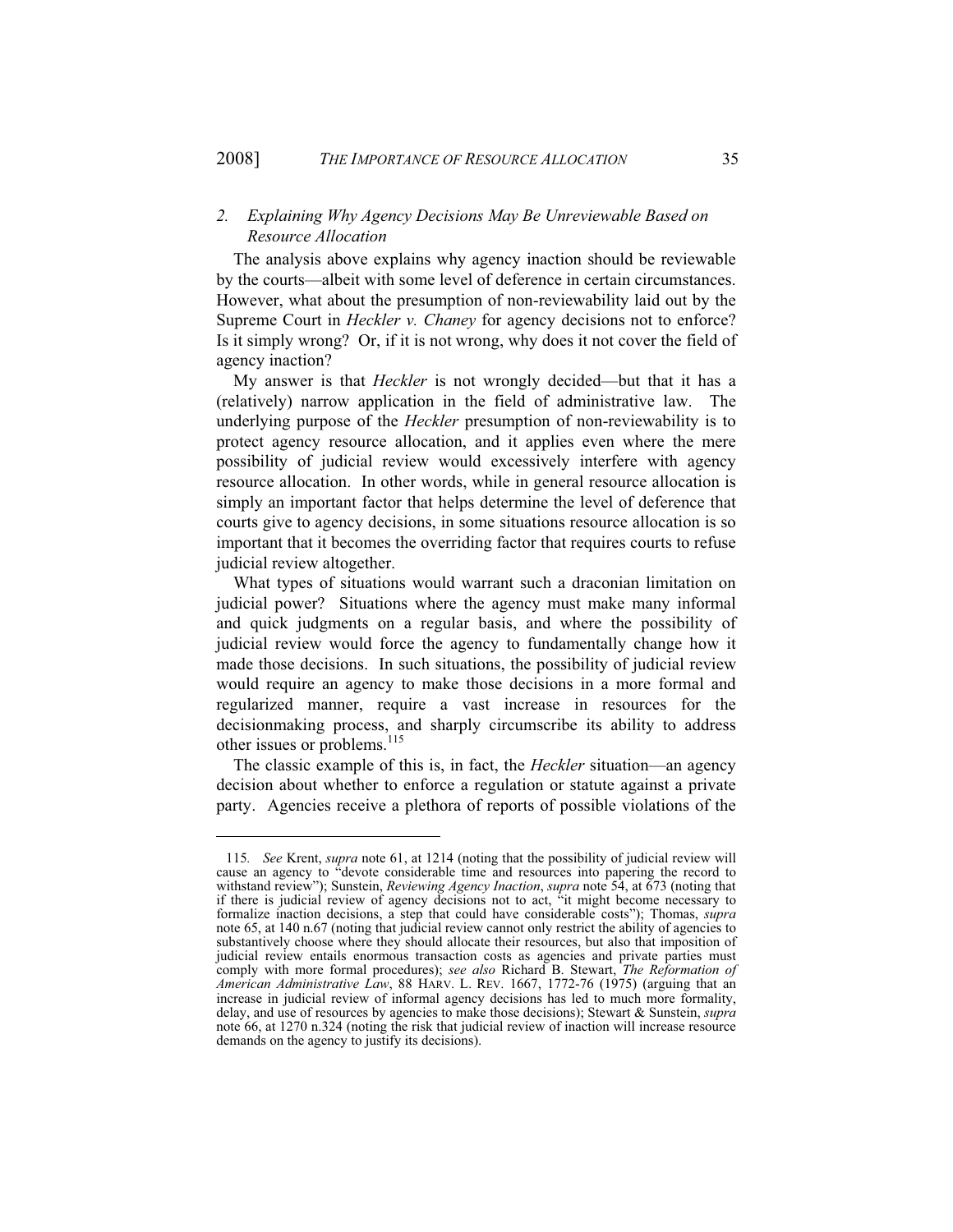law on a regular basis, and must make quick and informal decisions about which possible violations are worth further investigation and which ones to ignore. After further investigation, the agency again must make a large number of decisions about whether or not to pursue formal proceedings. Judicial review of these enormous numbers of agency decisions would destroy their informal nature and require agencies to spend significant time and effort on keeping records on their decisionmaking.<sup>116</sup> Judicial review might even force all agencies to conduct at least some investigation on all complaints, if only to justify a refusal to investigate further, which would drain even more resources from the agency. Accordingly, it makes perfect sense that the courts have refused to allow judicial review of these types of decisions. Moreover, given that individual enforcement decisions rarely, if ever, set any sort of legal precedent, the benefit of enforcing agency compliance with the law is relatively low.<sup>117</sup>

Indeed, the *Heckler* court appeared to recognize this factor, albeit obliquely, in its analysis. The Court specifically stated that one factor in denying judicial review in the case was that an agency action (as opposed to an inaction) "itself provides a focus for judicial review, inasmuch as the agency must have exercised its power in some manner."<sup>118</sup> Lower courts have interpreted this *Heckler* rationale as requiring that an agency act in such a manner that it has created a record or similar material that a court can review.<sup>119</sup> Of course, if courts began to impose judicial review on an

 <sup>116.</sup> The informality of the agency decisions in *Heckler* is important in distinguishing the absence of judicial review in that case from judicial review of an agency's refusal to, for example, process a Social Security disability claim, where the agency has already established a formal system for adjudicating disputes and the possibility of judicial review will not seriously alter the agency's resource calculus.

 <sup>117.</sup> There is case law that preceded *Heckler* that reaches similar results. *See, e.g*., Bays v. Miller, 524 F.2d 631 (9th Cir. 1975) (finding no judicial review of NLRB refusal to file unfair labor practice complaint). *But see* REA Express v. Civil Aeronautics Bd., 507 F.2d 42 (2d Cir. 1974) (reviewing agency dismissal of complaint). The Supreme Court has raised similar concerns about judicial review of prosecutorial charging decisions in the criminal context. *See* Wayte v. United States, 470 U.S. 598, 607 (1985) (noting that judicial review of charging decisions might "chill law enforcement"); *see also* United States v. Redondo-Lemos, 955 F.2d 1296, 1299 (9th Cir. 1992) (noting the "host of virtually insurmountable practical problems" of allowing judicial review of prosecutor charging decisions).

 <sup>118.</sup> Heckler v. Chaney, 470 U.S. 821, 832 (1985).

<sup>119</sup>*. See* Transp. Intelligence, Inc. v. FCC, 336 F.3d 1058, 1063 (D.C. Cir. 2003) (concluding that the agency's denial of a petition to revoke a license was reviewable because the agency's grant of the license in the first place "provides a focus for judicial review") (internal citations omitted); Crowley Caribbean Transp*.*, Inc. v. Peña, 37 F.3d 671, 677 (D.C. Cir. 1994) ("[A]n agency will generally present a clearer (and more easily reviewable) statement of its reasons for acting when formally articulating a broadly applicable enforcement policy" in contrast to "individual decisions to forego enforcement [which] tend to be cursory, ad hoc, or post hoc" confronting courts "with the task of teasing meaning out of agencies' side comments, form letters, litigation documents, and informal communications"); Nat'l Treasury Employees Union v. Horner, 854 F.2d 490, 496 (D.C. Cir. 1988) (reviewing an OPM policy decision because it must follow notice and comment rulemaking, a procedure that "provides a focal point for judicial review"); Int'l Union,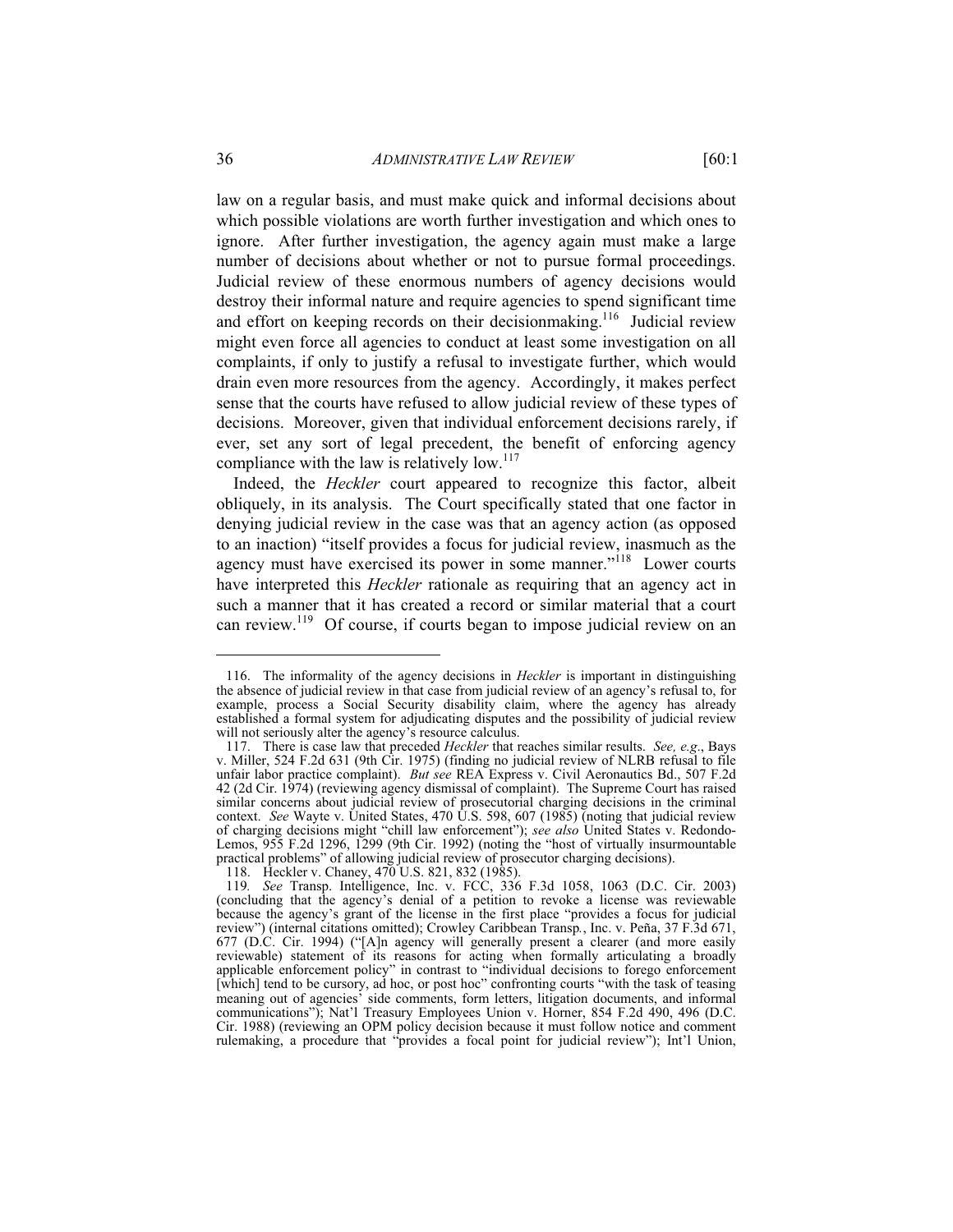agency's decision not to enforce, that would in turn prompt the agencies to begin developing records that could be reviewed—as happened in the wake of the Court's decision in *Citizens to Preserve Overton Park, Inc. v. Volpe*. In doing so, the courts would be forcing the agency to fundamentally readjust and formalize its decisionmaking process, with dramatic impacts on the agency's resource allocation priorities described above.

An excellent example of how the courts have explicitly recognized this logic is a pair of D.C. Circuit cases (pre-*Heckler*) in which the court considered whether to judicially review the Security and Exchange Commission's (SEC) decision to issue "no-action" letters. In a no-action letter, the SEC indicates to a publicly traded company that it will not take action against the company for failing to include a particular motion in the proxy materials for a shareholder meeting. In *Medical Committee for Human Rights v. SEC*,<sup>120</sup> the D.C. Circuit allowed judicial review of the SEC's issuance of a "no-action" letter, relying in significant part on the fact that the full SEC itself had explicitly reviewed the agency decision in question. The court explicitly recognized that judicial review must be limited to avoid interfering with an agency's informal ability to deal with "a formidable number of proxy statements in limited time and with insufficient manpower," especially given that "not all proxy proposals can or should be given detailed consideration by the full Commission."<sup>121</sup> Thorough judicial review of all "no-action" decisions by the agency would interfere with "agencies' internal management decisions and allocations of priorities" because they might require the agency to give full review to all proxy proposals.<sup>122</sup> Judicial review in that particular instance was Judicial review in that particular instance was appropriate because the full SEC had examined the case, an unusual circumstance. Accordingly, the agency had already gone through the formal review process, and judicial review of that particular decision was unlikely to force the agency to formalize all of the many decisions that never went to the full  $SEC.<sup>123</sup>$  The D.C. Circuit explicitly relied on this language in *Medical Committee* to limit its prior holding to its facts. In *Kixmiller v. SEC*, 124 the court stated that judicial review under *Medical Committee* was limited to situations where the full SEC has reviewed a staff decision, and refused to subject informal staff advice to judicial

United Mine Workers v. Mine Safety & Health Admin., 823 F.2d 608, 616 n.5 (D.C. Cir. 1987) (concluding that an agency's grant of interim relief from regulation was reviewable because the agency had exercised its power in a manner that at least allowed review to determine whether the agency had exceeded its powers).

 <sup>120. 432</sup> F.2d 659, 674 (D.C. Cir. 1970).

<sup>121</sup>*. Id.*

<sup>122</sup>*. Id.*

<sup>123</sup>*. Id.*

 <sup>124. 492</sup> F.2d 641, 645-46 (D.C. Cir. 1974).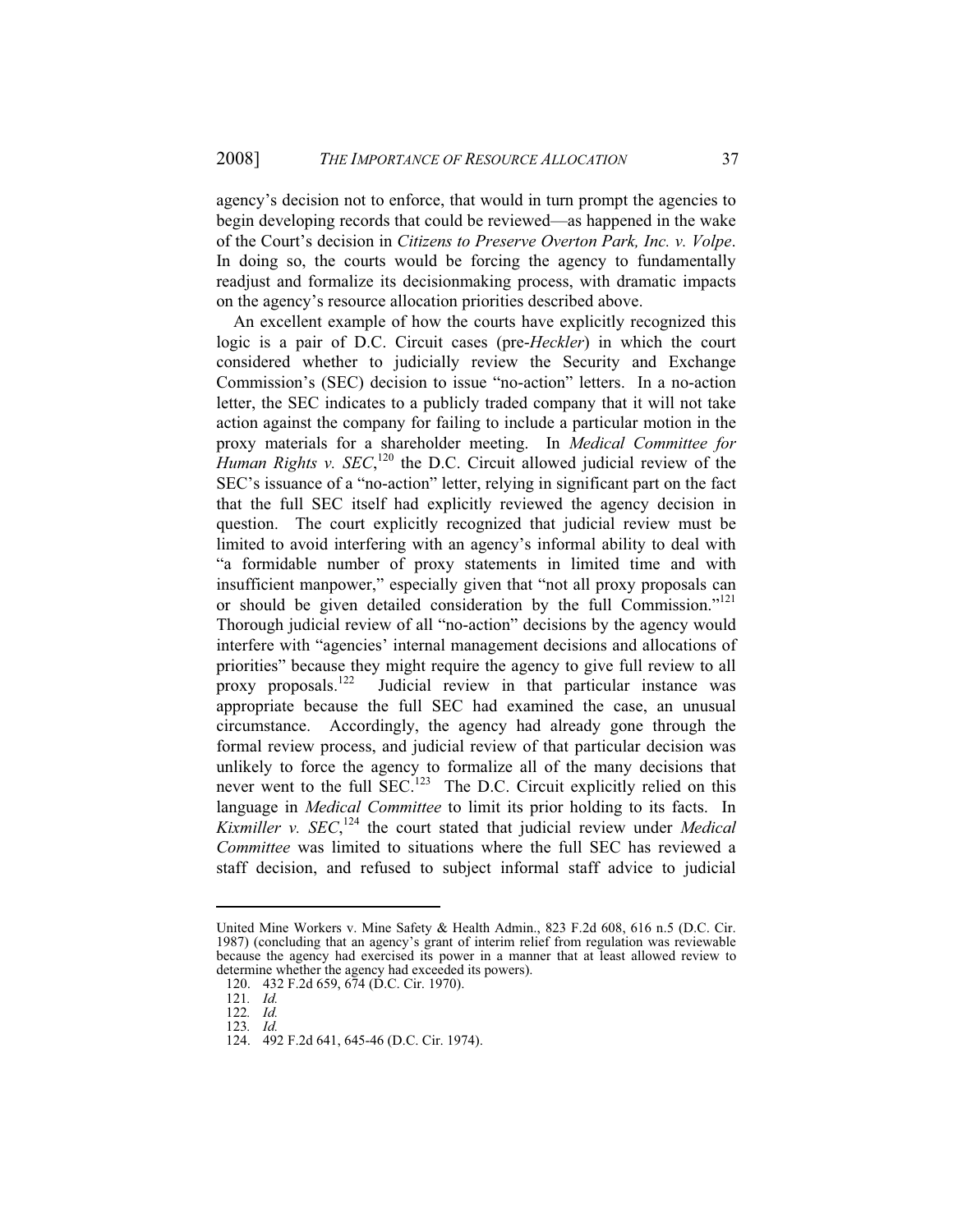review in part because the "[s]heer volume" of such advice precludes detailed, formal agency review.<sup>125</sup>

Therefore, now we can understand *Heckler v. Chaney* not as an anomaly in the world of administrative law, nor as the basis for an exception to judicial review that might swallow all of judicial review of agency decisions not to act. Instead, it is simply the result of the principled application of judicial deference to resource allocation in a relatively limited subset of cases of agency decision making.<sup>126</sup>

# *3. Resolving Conflicts Between Resource Allocation and Statutory Language*

Ultimately, however, courts will face situations where both statutory supremacy concerns and resource allocation concerns are high. Which goal in the end is paramount for a court? In practice, when push comes to shove and there is a direct conflict between statutory language (such as a deadline) and an agency claim that its resource allocation priorities are different, courts have consistently chosen clear statutory language over the agency claims of resource allocation discretion. This choice is most

 <sup>125.</sup> *Id*. Of course, there might be situations where constitutional requirements of procedural due process require judicial imposition of significant procedural formalities on agency decisionmaking, even when that might result in significant changes in how agencies allocate their resources. *See, e.g*., Goldberg v. Kelly, 397 U.S. 254 (1970) (imposing procedural protections on agency decisions to terminate welfare benefits).

<sup>126</sup>*. Contra* Bressman, *Judicial Review of Agency Inaction*, *supra* note 49, at 1693-94 (arguing that the *Heckler v. Chaney* exception to judicial review should be essentially abandoned, whatever the "considerable costs" "in terms of administrative flexibility and administrative efficiency," because there is "no principled way to defend" nonreviewability for agency enforcement decisions while advancing reviewability for agency actions).

There is another alternative explanation for the Court's decision in *Heckler*, albeit one that the Court itself never expressed. To the extent that the agency is being forced to take enforcement action in court, we might have concerns about a supposedly neutral arbiter (the court) requiring a party to initiate an adversarial proceeding in front of that arbiter. A recalcitrant agency, for instance, might decide to initiate the proceeding but only in a pro forma or indifferent manner. However, a supposedly impartial arbiter (i.e., the court) will have a very difficult task of supervising the litigation efforts of one of the adversarial parties and requiring it to make better efforts on its behalf to litigate. These concerns have animated the judicial reluctance to reject settlement agreements between litigants and force further litigation of the case. *See, e.g*., County of Santa Fe v. Pub. Serv. Co. of N.M., 311 F.3d 1031, 1047-50 (10th Cir. 2002) (noting judicial deference to motions by parties to dismiss cases pursuant to FED. R. CIV. P. 41 and noting concerns that if a motion to dismiss by a plaintiff is denied, the plaintiff "may seek effective dismissal of his case through non-prosecution or poor litigation tactics" and that courts will be ill-placed to force parties to submit higher-quality litigation materials for the court's own consideration in an adversarial proceeding). But this concern has only limited application in the context of judicial review of agency inaction, where much agency activity occurs informally or administratively, such that courts are not directly involved. Indeed, even in *Heckler*, at least one of the tools available to the agency (suspension of the registration of the drugs for use) would not have required judicial action. *See* Heckler v. Chaney, 470 U.S. 821, 853 (1985). Accordingly, it would support a narrower application of the *Heckler* doctrine than would resource allocation.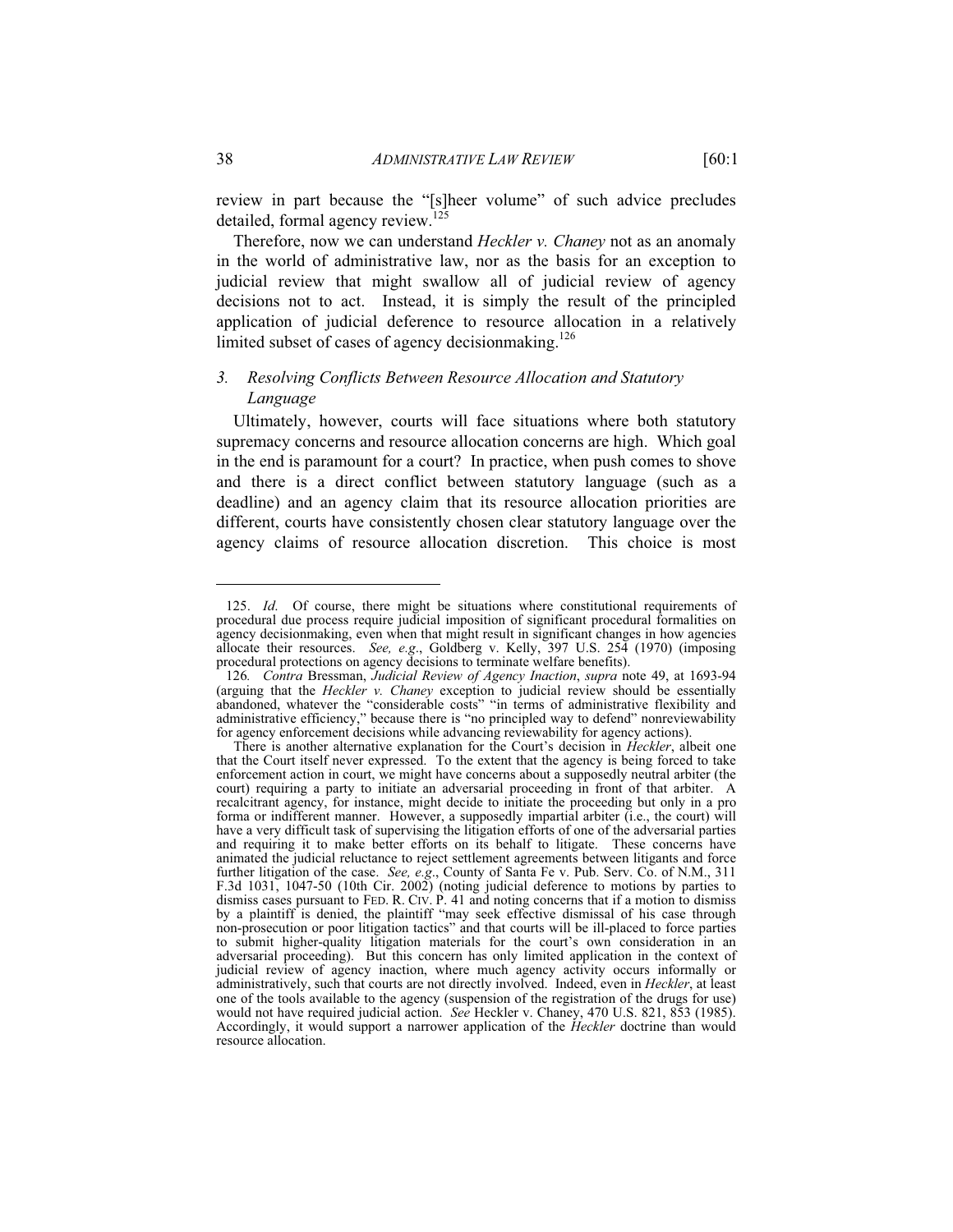evident in situations where, absent the statutory language, the courts would certainly defer to an agency's decision to act or not to act—for instance, where a private party claims that an agency has completely failed to address a problem. Where the statute states that an agency "shall" take a particular action—the "clear" or "ministerial" or "nondiscretionary" language that most courts search for in many  $\S$  706(1) cases—then the agency can be required to act, deference to resource allocation notwithstanding.<sup>127</sup> Similarly, "unreasonable delay" cases, which might be very difficult for a private party to win, become simple claims that the agency has "unlawfully withheld" action where the relevant statute imposes a clear deadline on the agency to act.<sup>128</sup> It is also shown in the context of agency allocation of funds appropriated by Congress—even in this area, where agency decisions are unreviewable absent congressional instruction, courts will enforce explicit statutory instructions from Congress on how to allocate funds.129 Finally, the *Heckler v. Chaney* presumption that an agency decision not to enforce is unreviewable can be overcome by clear statutory language indicating that the agency has a duty to enforce the  $law.$ <sup>130</sup>

Why, however, should statutory duties trump an agency's decision about how to allocate its own resources? This is not an idle question—there are those who believe that judicial interference in agency decisionmaking is so pernicious and inappropriate that even a clear statement by Congress as to what an agency should do and when does not warrant judicial intervention.<sup>131</sup> These scholars usually do not argue that courts should explicitly disregard statutory language; instead they contend that courts

<sup>127</sup>*. See, e.g.*, Forest Guardians v. Babbitt, 174 F.3d 1261, 1270 (10th Cir. 1998) (taking a "'shall'-means-shall approach" and holding that an agency can be required to perform tasks that Congress has mandated).

<sup>128</sup>*. Id*. at 1272 ("[T]he distinction between agency action 'unlawfully withheld' and 'unreasonably delayed' turns on whether Congress imposed a date-certain deadline on agency action."); *see also* Stewart & Sunstein, *supra* note 66, at 1272, 1285-86 (explaining that courts are more likely to force agencies to act where there is strict, statutory duty).

<sup>129</sup>*. See* Lincoln v. Vigil, 508 U.S. 182, 193 (1993) ("Of course, an agency is not free simply to disregard statutory responsibilities: Congress may always circumscribe agency discretion to allocate resources by putting restrictions in the operative statutes . . . .").

<sup>130</sup>*. Heckler*, 470 U.S. at 832-33.

<sup>131</sup>*. See, e.g*., Frank B. Cross, *Pragmatic Pathologies of Judicial Review of Administrative Rulemaking*, 78 N.C. L. REV. 1013, 1027-36, 1068-69 (2000) (arguing that judicial review of any kind, and particularly of agency failure to comply with deadlines, is flawed and illegitimate); R. Shep Melnick, *The Political Roots of the Judicial Dilemma*, 49 ADMIN. L. REV. 585, 597 (1997) [hereinafter Melnick, *Political Roots*] (calling for narrow standing to prevent litigation of agency deadline cases: "Some will complain that denying standing to private attorneys general will make statutory deadlines unenforceable and will thereby discourage Congress from putting specific mandates in statutes. Right. That's the point."); R. Shep Melnick, *Administrative Law and Bureaucratic Reality*, 44 ADMIN. L. REV. 245 (1992) (questioning the propriety of having courts require agencies to take actions).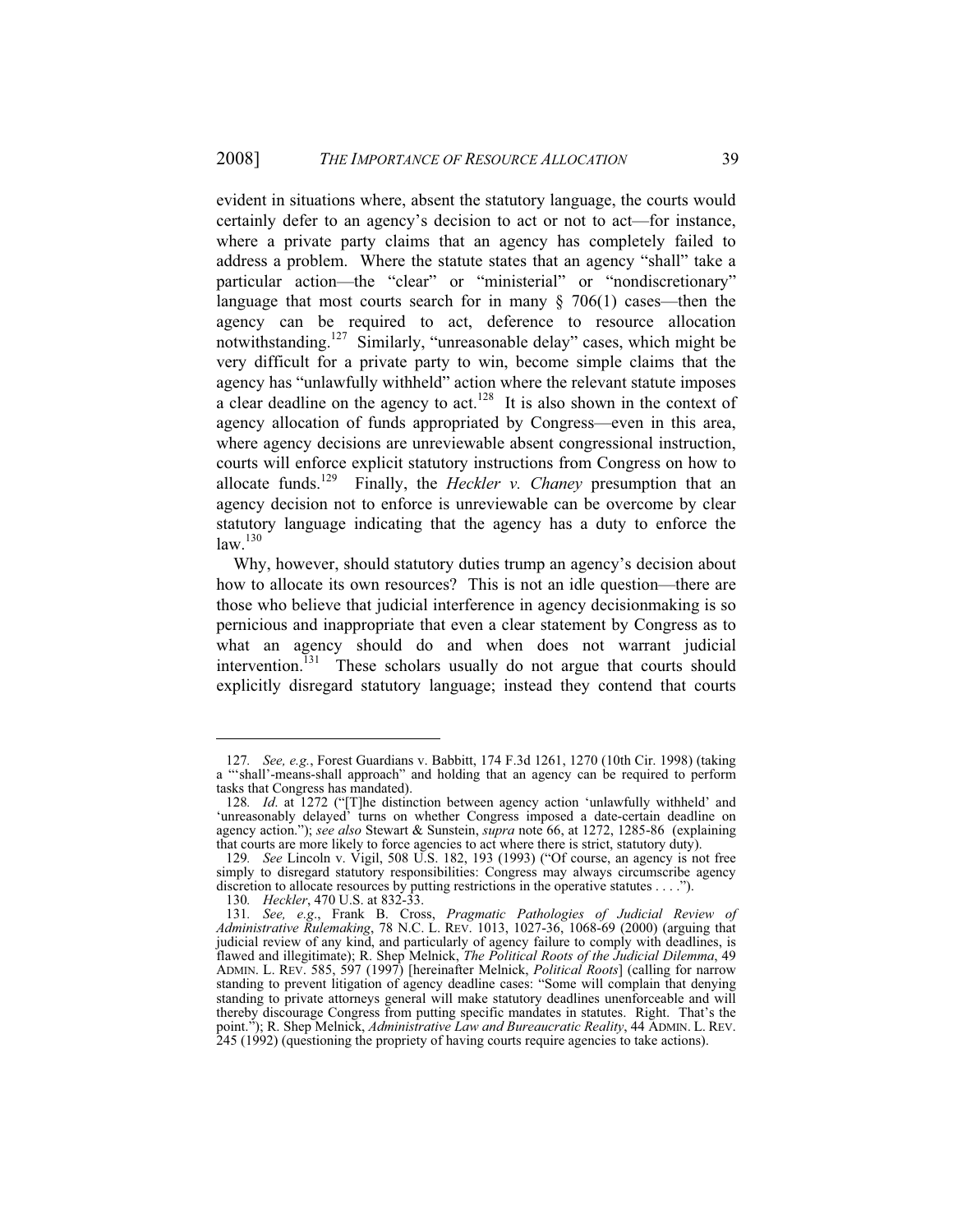should avoid claims that agencies have illegally failed to act through the use of various justiciability and reviewability doctrines, such as standing.<sup>132</sup>

There are multiple possible answers in response. One answer would be that from a strictly formalist constitutional perspective, it is the duty of the courts to interpret the law, not to write it, rewrite it, or repeal it. $^{133}$ Accordingly, it would be inappropriate and even unconstitutional for the courts not to enforce congressional statutes that require an agency to allocate its resources in a particular way.<sup>134</sup> Another answer would be that it is Congress's role, in general, to have the first and primary voice in setting policy, and that the role of agencies is to implement Congress's policy decisions, not to override them.<sup>135</sup>

A third answer is more important in the specific context of agency decisions not to act, and accordingly, it is one that I will discuss in more depth. This answer is based on a public choice theory understanding of how the political and regulatory process works. At its heart, this answer states that agency failures to implement regulatory statutes may be the result of asymmetries in the ability of regulatory subjects and regulatory beneficiaries to monitor and influence the political process. Thus, in order to counterbalance those asymmetries, at least in the most egregious situations, courts should uphold clear, specific congressional requirements for agencies to act.

According to public choice theory, regulatory actions that benefit small groups of voters in a concentrated manner are more likely to be enacted than regulatory actions that benefit a large group of voters in a diffuse manner.<sup>136</sup> The more distributed the benefits of a regulatory action, the less

135*. See* EDWARD L. RUBIN, BEYOND CAMELOT, RETHINKING POLITICS AND LAW FOR THE MODERN STATE 224 (2005) (developing the distinction between Congress's role in setting policy and the Executive's role in implementation).

136*. See, e.g.*, ROBERT E. MCCORMICK & ROBERT D. TOLLISON, POLITICIANS, LEGISLATION, AND THE ECONOMY: AN INQUIRY INTO THE INTEREST-GROUP THEORY OF

<sup>132</sup>*. See* Melnick, *Political Roots*, *supra* note 131.

<sup>133</sup>*. Cf.* U.S. CONST. art. VI, cl. 3 (stating that congressional statutes are the "supreme Law of the land").

<sup>134</sup>*. See, e.g*., Pierce, *supra* note 61, at 90 (rejecting judicial failure to enforce deadlines because "[a]ny judicial action that places the judiciary in a position inconsistent with that of the 'honest agent' of the Framers or the legislative branch imposes high costs on the legitimacy of the political and legal structure of government"); *see also* Selmi, *supra* note 54, at 139-42 (noting the conflict between resource allocation and upholding congressional deadlines, but concluding that courts should uphold deadlines because "it is entirely appropriate for courts to determine whether the agency's inaction violates a purely statutory command. In [such a case], the need for agency accountability is more important than protecting its autonomy"); Sunstein, *Reviewing Agency Inaction*, *supra* note 54, at 670 (while the executive has "power to set enforcement priorities and to allocate resources to those problems that, in the judgment of the executive, seem most severe" that does not "authorize the executive to fail to enforce those laws of which it disapproves"); *cf.* Chevron U.S.A. Inc. v. Natural Res. Def. Council, Inc., 467 U.S. 837, 842-43 (1984) ("If the intent of Congress is clear, that is the end of the matter; for the court, as well as the agency, must give effect to the unambiguously expressed intent of Congress.").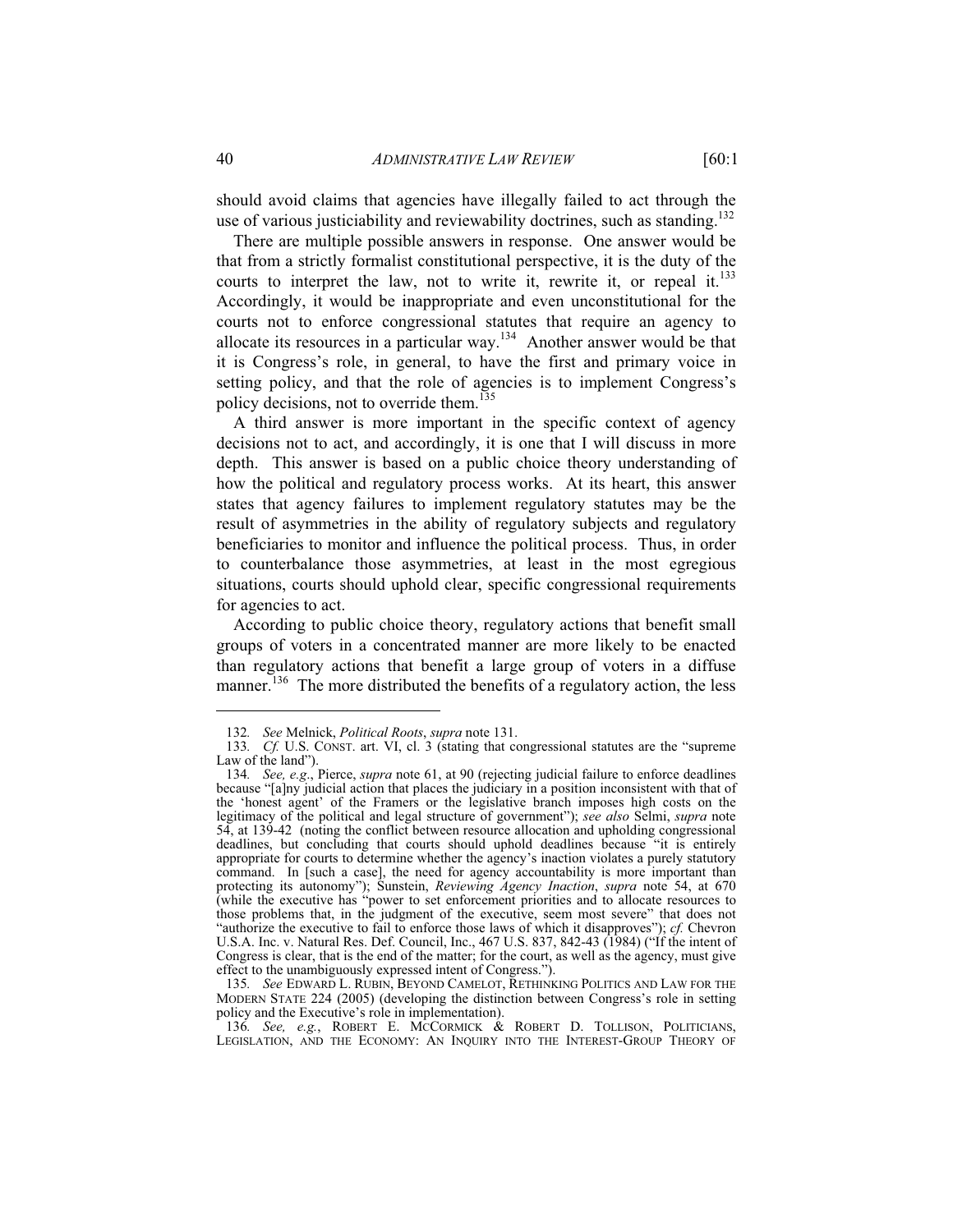likely that it will be in the self-interest of any individual voter to take action to obtain that regulatory action—the ratio of the benefits to the costs are necessarily lower.<sup>137</sup> In contrast, where the impacts of a regulatory action are concentrated, it may well be worthwhile for individuals to invest the large initial costs to organize themselves and fellow beneficiaries, monitor and engage the political process, and achieve their regulatory goals.<sup>138</sup>

These asymmetries in the political arena could be directly reflected in the elections for legislators.<sup>139</sup> They may be reflected in the lobbying, persuasion, or influence of administrative agencies in their own decisionmaking.<sup>140</sup> They may also be reflected in the monitoring by citizens of the actions of their legislators and regulatory agencies. In any event, they have real implications for the regulatory process and agency decisionmaking.<sup>141</sup>

GOVERNMENT 16-25, 42-44 (1981); Steven P. Croley, *Public Interested Regulation*, 28 FLA. ST. U. L. REV. 7, 35-36 (2000) [hereinafter Croley, *Public Interested Regulation*].

<sup>137</sup>*. See* Croley, *Public Interested Regulation*, *supra* note 136, at 35-36; MCCORMICK & TOLLISON, *supra* note 136, at 16-21, 42-44. The terms "concentrated" or "distributed" are widely used in the scholarly literature. *See, e.g*., R. DOUGLAS ARNOLD, THE LOGIC OF CONGRESSIONAL ACTION 25-26 (1990); James Q. Wilson, *The Politics of Regulation*, *in* THE POLITICS OF REGULATION 357, 370 (James Q. Wilson ed., 1980).

<sup>138</sup>*. See* Croley, *Public Interested Regulation*, *supra* note 136, at 14-16, 36-38.

<sup>139</sup>*. See, e.g*., DAVID R. MAYHEW, CONGRESS: THE ELECTORAL CONNECTION 137 (1974) (arguing that the electoral process means Congress favors organized interests). "Congress will be reluctant to legislate new programs benefiting the unorganized over the opposition of the organized." *Id.*

<sup>140</sup>*. See* JOHN E. CHUBB, INTEREST GROUPS AND THE BUREAUCRACY: THE POLITICS OF ENERGY (1983) (providing case studies of the expense of monitoring and being involved in administrative process, and how accordingly process tended to be dominated by industry groups with larger resources and more benefits from lobbying); LOUIS L. JAFFE, JUDICIAL CONTROL OF ADMINISTRATIVE ACTION 11-14 (1965) (noting the cost of participation in agency proceedings and that public interest groups participate in only a fraction of those proceedings); Ernest Gellhorn, *supra* note 92, at 389-94 (same); Roger C. Cramton, *The Why, Where and How of Broadened Public Participation in the Administrative Process*, 60 GEO. L.J. 525, 538 (1972); Roger Noll, *Political Foundations of Regulatory Policy*, *in* CONGRESS: STRUCTURE AND POLICY 462, 479-80 (Mathew D. McCubbins & Terry Sullivan eds., 1987) (same); Roger G. Noll, *Government Regulatory Behavior: A Multidisciplinary Survey and Synthesis*, *in* REGULATORY POLICY AND THE SOCIAL SCIENCES 31, 44 (Roger G. Noll ed., 1985) (noting this dynamic); Peter H. Schuck, *Public Interest Groups and the Policy Process*, PUB. ADMIN. REV. 132, 137-39 (Mar./Apr. 1977) (same); *see also* KAY LEHMAN SCHLOZMAN & JOHN T. TIERNEY, ORGANIZED INTERESTS AND AMERICAN DEMOCRACY 316 (1986) (providing evidence as to greater resources available to industry groups).

 <sup>141.</sup> I recognize that there are important, and in many ways valid, critiques of the public choice theory. Any casual observer of the political landscape will note that a wide range of groups at least purport to represent widely diffused interests, and at times represent those interests rather effectively. Examples are environmental, consumer interest, and taxpayer groups. *See* Croley, *Public Interested Regulation*, *supra* note 136, at 92-95; R. Shep Melnick, *Strange Bedfellows Make Normal Politics: An Essay*, 9 DUKE ENVTL. L. & POL'Y F. 75, App. A (1998) (providing data as to size of national environmental groups). There are a variety of theories to explain the existence of these groups, and their existence at least to some extent calls into question whether the collective action problems described by the public choice theory are the sole determinants of the political system. *See* Croley, *Public Interested Regulation*, *supra* note 136, at 19-22 (describing how moral imperatives and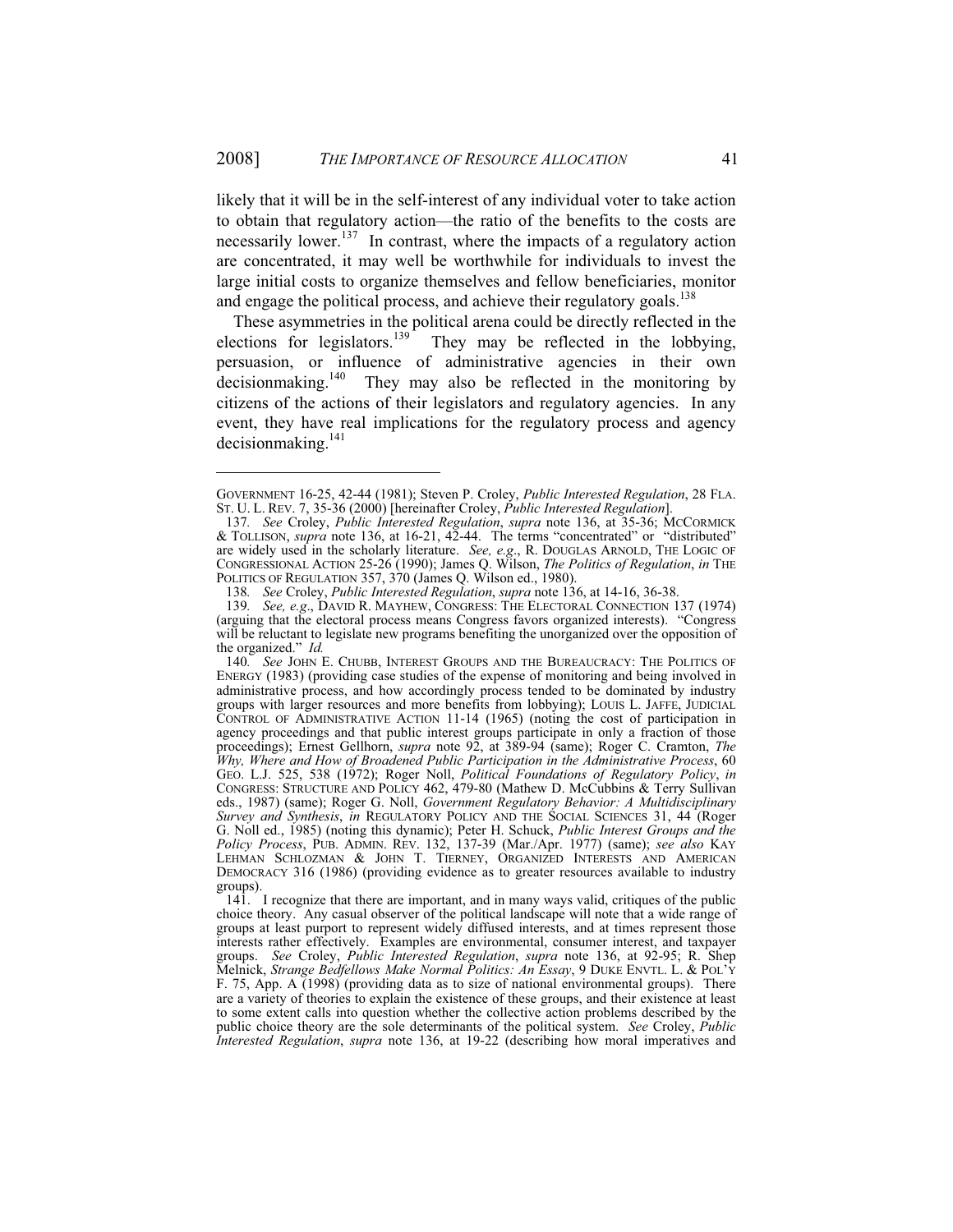In the context of agency decisions not to act, this dynamic can have particularly problematic results. Legislatures are notorious for enacting broadly worded regulatory statutes that provide glowing rhetoric about the benefits that the statute will provide to the broader citizenry—statutes for which there is little if any chance that the goals announced will ever be achieved. In environmental law, a classic example is the Clean Water Act's call for fishable and swimmable waters throughout the United States by 1983 and zero discharge of pollutants into the waters of the United States by 1985.142

Setting aside the feasibility of such sweeping goals, even partial achievement requires the creation and governance of a large, complex regulatory system. Such a system requires cooperation by both Congress and the agencies. The Legislature must fund the agency to develop the regulatory system on an ongoing basis, and not meddle with the substantive regulation in a way that undermines the program. On the agency side, regulations must be drafted, personnel hired, administrative capacity developed, research conducted, and laws and regulations enforced.

suasion, inherent rewards from participation in group activities, and political entrepreneurship might explain how diffuse beneficiary organizations are created and run); *id*. at 46-48 (describing the fundamental problems that collective action theory has in explaining how any group organization might occur); Mark Kelman, *On Democracy-Bashing: A Skeptical Look at the Theoretical and "Empirical" Practice of the Public Choice Movement*, 74 VA. L. REV. 199, 202-03 (1988) (challenging the assumptions and empirical evidence underlying public choice theory); V. Kerry Smith, *A Theoretical Analysis of the "Green Lobby*", 79 AM. POL. SCI. REV. 132 (1984) (developing models to demonstrate that environmental groups can develop despite collective action problems). Moreover, public choice theory necessarily requires basic assumptions about human nature and behavior that are clearly false in important and significant ways. Edward L. Rubin, *Public Choice, Phenomenology, and the Meaning of the Modern State: Keep the Bathwater, But Throw Out That Baby*, 87 CORNELL L. REV. 309, 340-46 (2002). Nonetheless, a number of scholars have concluded that there appears to be at least some truth to the collective action problems identified in public choice theory. *See* Steven P. Croley, *Theories of Regulation: Incorporating the Administrative Process*, 98 COLUM. L. REV. 1, 24-25 (1998) [hereinafter Croley, *Theories of Regulation*] ("[A]ny serious theory must somehow consider that collective goods, including monitoring, will in the absence of some catalyst tend to be underproduced."); *id*. at 52-56, 63-65, 145-47 (noting that the empirical evidence for the public choice theory is mixed but that there is at least some "modest support" for the theory); Michael E. Levine & Jennifer L. Forrence, *Regulatory Capture, Public Interest, and the Public Agenda: Toward a Synthesis*, 6 J.L. ECON.&ORG. 167, 170-71 (1990); Jerry L. Mashaw, *The Economics of Politics and the Understanding of Public Law*, 65 CHI.-KENT L. REV. 123, 146 (1989) [hereinafter Mashaw, *Economics of Politics*] (concluding that public choice theory provides a partial explanation of the motives of legislators); Lars Udéhn, *Twenty-Five Years with* The Logic of Collective Action, 36 ACTA SOCIOLOGICA 239, 240, 256 (Scandinavian Sociological Ass'n 1993) (noting same). To the extent there is some truth to the public choice story, we would want to design our regulatory structure in a way to minimize the risks that public choice flaws would pose to the decisionmaking process. *See* JERRY L. MASHAW, GREED, CHAOS, AND GOVERNANCE: USING PUBLIC CHOICE TO IMPROVE PUBLIC LAW 25-29 (1997).

<sup>142</sup>*. See* 33 U.S.C. § 1251(a)(1)-(2) (2000). Obviously, these environmental goals are yet to be achieved in the United States, even if those goals are achievable.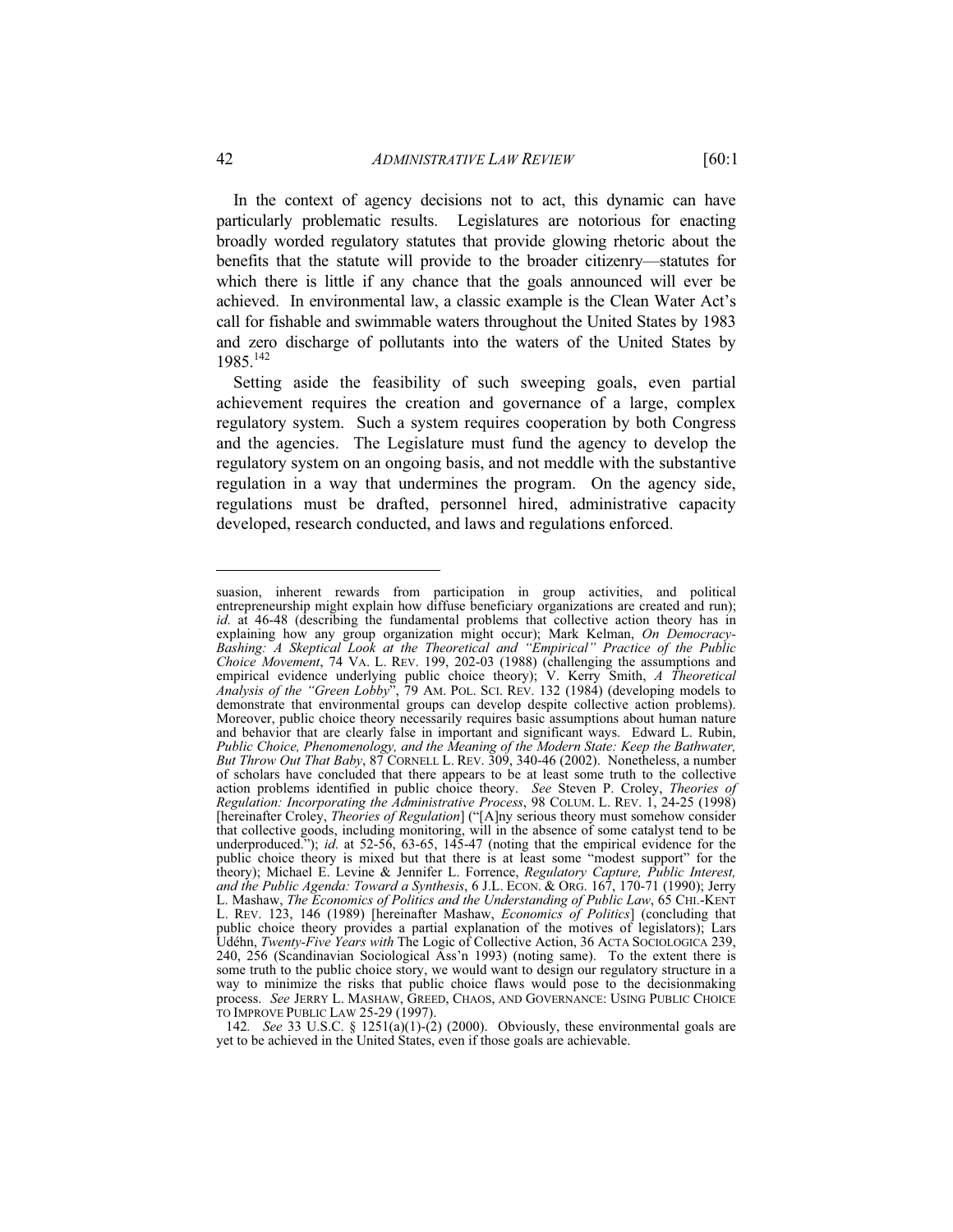All of these steps allow for slippage between the initial passage of the statutory scheme and its implementation. That slippage creates an opportunity that can be exploited through the political system. For many of these symbolic regulatory statutes, particularly in fields such as environmental law, the benefits of the regulatory scheme often redound to all or almost all of the public, but in a diffuse manner, while the costs are concentrated on a relatively small number of individuals or businesses—an asymmetry that will then be reflected in the political process of implementation of the regulatory statute. $143$ 

For instance, instead of aggressively funding the expansion of the regulatory state in an effort to achieve the goals, Congress might instead impose restrictions on the agency's ability to act through budget cuts for the agency as a whole or refuse to fund program expansions—decisions that need not be explicitly linked to the underlying substantive issues, either in the text of the statute, the congressional debates, or in the press coverage (if any) of the budget decisions.<sup>144</sup> Alternatively, Congress might

 <sup>143.</sup> For an account of how symbolic regulatory legislation may be passed that does not actually benefit the public in practice, see MURRAY EDELMAN, THE SYMBOLIC USES OF POLITICS 22-29 (1964).

<sup>144</sup>*. See* Bressman, *Judicial Review of Agency Inaction*, *supra* note 49, at 1688 (noting that "Congress often writes broad delegating statutes to create opportunities for narrow interests to dominate agency decisionmaking" and that "Congress similarly grants power without meaningful administrative limits so that its members will have space to push agencies toward preferential outcomes"); James V. DeLong, *New Wine for a New Bottle: Judicial Review in the Regulatory State*, 72 VA. L. REV. 399, 434-35 (1986) (noting same); Richard J. Lazarus, *The Tragedy of Distrust in the Implementation of Federal Environmental Law*, 54 LAW & CONTEMP. PROBS. 327, 328-29 (1991) (noting that appropriations committees, often skeptical of environmental laws, had purposefully passed low budgets to undermine enforcement, and that the committees "felt far more secure in undermining the statutory mandates in a less visible way through the appropriation process" as opposed to direct attempts at repeal); Mark Seidenfeld, *Bending the Rules: Flexible Regulation and Constraints on Agency Discretion*, 51 ADMIN. L. REV. 429, 443-44 (1999) (noting that Congress often imposes stringent duties on agencies but refuses to provide resources to carry out those duties, thus simultaneously rewarding the public and private interests). Interference with agency implementation may be the result not of a decision by Congress as a whole, but instead of decisions by individual congressional committees or even individual members of those committees. *See* R. DOUGLAS ARNOLD, CONGRESS AND THE BUREAUCRACY: A THEORY OF INFLUENCE (1979); Harold H. Bruff & Ernest Gellhorn, *Congressional Control of Administrative Regulation: A Study of Legislative Vetoes*, 90 HARV. L. REV. 1369, 1421-22 (1977) (providing examples of appropriations and other congressional committees putting pressure on agencies to prevent regulation); J.R. DeShazo & Jody Freeman, *The Congressional Competition to Control Delegated Power*, 81 TEX. L. REV. 1443 (2003) (providing empirical evidence of committee influence on agency decisionmaking); Eric Helland, *The Waiver Pork Barrel: Committee Membership and the Approval Time of Medicaid Waivers*, 17 CONT. ECON. POL'Y 401 (1999); MICHAEL W. KIRST, GOVERNMENT WITHOUT PASSING LAWS 6-7 (1969) (describing the ways in which appropriations committees can use legislative history, oversight hearings, and other nonstatutory tools to control an agency's substantive decisions); Jeremy Rabkin, *Micromanaging the Administrative Agencies*, 100 PUB. INTEREST 116 (1990) (providing examples of appropriations committees closely controlling agency decisionmaking); Barry R. Weingast & Mark J. Moran, *Bureaucratic Discretion or Congressional Control? Regulatory Policymaking by the Federal Trade Commission*, 91 J. POL. ECON. 765 (1983) (noting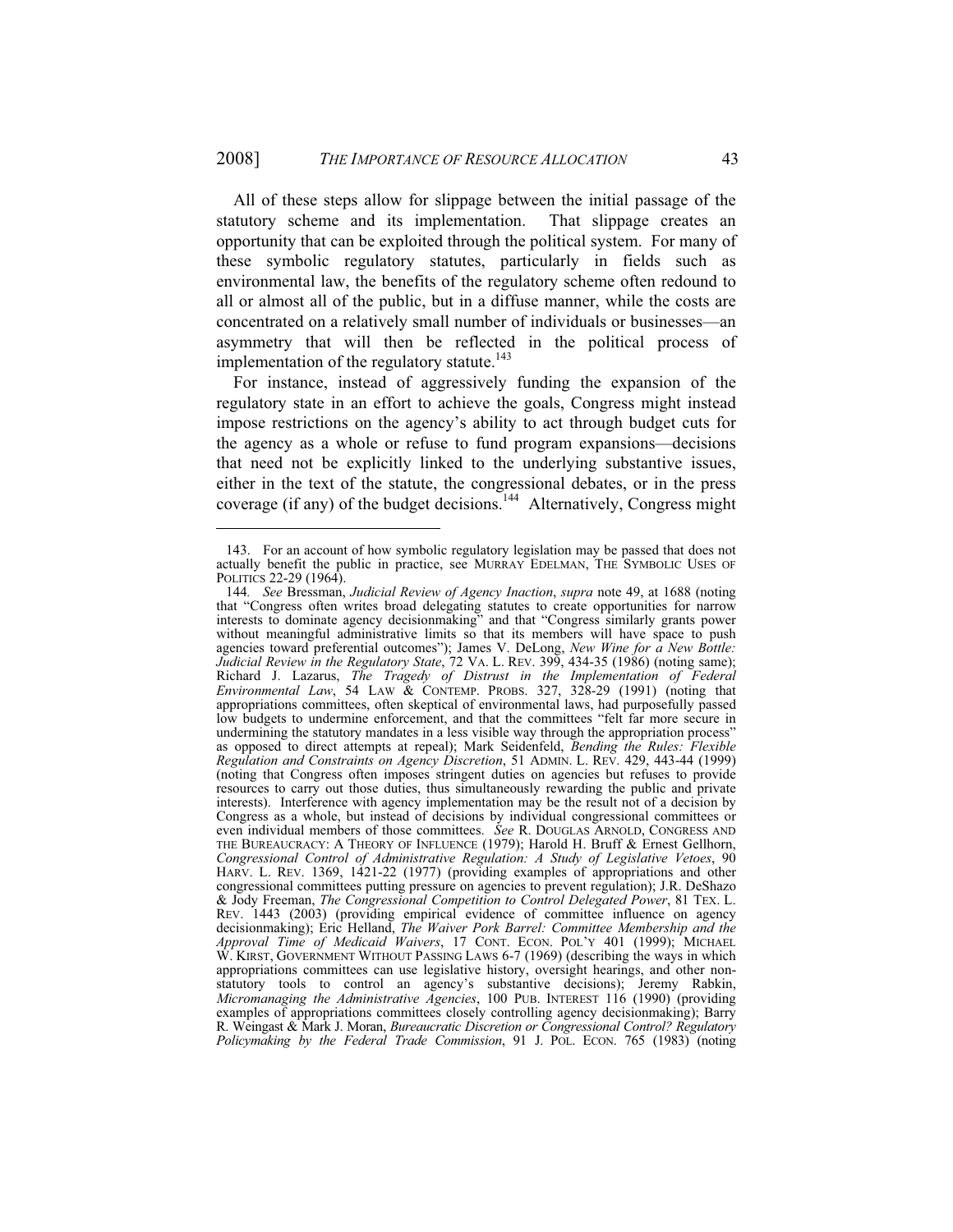impose procedural hurdles that make it impossible for the agency to promptly fulfill these responsibilities.<sup>145</sup> If questions arise about the fact that the glowing rhetoric has not been realized in practice, the Legislature might call oversight agencies and blame the agency for failing to achieve those results, while keeping for itself the credit of striving to reach the ideal. $146$ 

Likewise, the Executive Branch can instruct its agencies to make fulfillment of these goals a low priority, with the same goal of rewarding groups with concentrated costs at stake.<sup>147</sup> Blame can be transferred back to the Legislature by, for example, accusing it of not providing sufficient resources or by interfering with the Executive's ability to enforce the law. Alternatively, the Executive Branch may make implementation of the statute a lower priority based not on any intent to benefit particular groups, but simply in response to the relatively stronger ability of those who bear the concentrated costs to participate in agency proceedings, provide information to the agency, and lobby the agency.  $148$ 

same); *see also* JOSEPH L. SAX, DEFENDING THE ENVIRONMENT 1 (1970) (describing a case study of how lobbying by individual Congressmen had an important impact on agency decisionmaking).

 <sup>145.</sup> Matthew D. McCubbins, Roger G. Noll, & Barry R. Weingast, *Structure and*  Process, Politics and Policy: Administrative Arrangements and the Political Control of *Agencies*, 75 VA. L. REV. 431, 442-44, 457, 468-70 (1989) (noting capture of the House of Representatives Commerce Committee by specific pro-business interests, and the imposition of elaborate procedures by Congress on the agency, in order to restrict the agency's ability to implement statutory programs).

<sup>146</sup>*. See* Bressman, *Judicial Review of Agency Inaction*, *supra* note 49, at 1689 (stating that Congress can dodge blame by "placing the agency on the hook"); Pierce, *supra* note 61, at 69 ("The path of least resistance for any politician is to enact or retain the politically valuable rhetoric embodied in absolutist regulatory statutes; to decline to appropriate the funds necessary to implement the statutes; and then to chastise the agencies for failing to perform their statutorily assigned tasks.").

 <sup>147.</sup> The Bush Administration's Clear Skies initiative, in which the administration declined to enforce existing air laws against major industries, has been cited as an example of this type of behavior. *See* Bressman, *Beyond Accountability*, *supra* note 82, at 507-08; *see also* Bressman, *Judicial Review of Agency Inaction*, *supra* note 49, at 1689 (noting that agencies frequently act in a manner to reward narrow interests and that agencies "are beholden to elected officials who cater to private interests while escaping responsibility for that result"); Lazarus, *supra* note 144, at 328-29 (noting how agency officials cooperated with Congress in underfunding the enforcement of environmental laws); Seidenfeld, *supra*  note 144, at 459-63 (noting the risk of agency capture by regulated groups).

 <sup>148.</sup> For empirical evidence of interest group influence on agency decisionmaking, see, for example, WESLEY A. MAGAT, ALAN J. KRUPNICK & WINSTON HARRINGTON, RULES IN THE MAKING: A STATISTICAL ANALYSIS OF REGULATORY AGENCY BEHAVIOR 147, 156-57, 170-71 (1986); LAWRENCE S. ROTHENBERG, REGULATION, ORGANIZATIONS, AND POLITICS: MOTOR FREIGHT POLICY AT THE INTERSTATE COMMERCE COMMISSION (1994); DAVID VOGEL, NATIONAL STYLES OF REGULATION: ENVIRONMENTAL POLICY IN GREAT BRITAIN AND THE UNITED STATES 164-68 (1986); Amy Whritenour Ando, *Waiting to be Protected Under the Endangered Species Act: The Political Economy of Regulatory Delay*, 42 J.L. & ECON. 29 (1999); Daniel P. Carpenter, *Groups, the Media, Agency Waiting Costs, and FDA Drug Approval*, 46 AM. J. POL. SCI. 490 (2002); Joseph Cooper & William F. West, *Presidential Power and Republican Government: The Theory and Practice of OMB Review of Agency Rules*, 50 J. POL. 864, 879 (1988); Maureen L. Cropper et al., *The Determinants of Pesticide*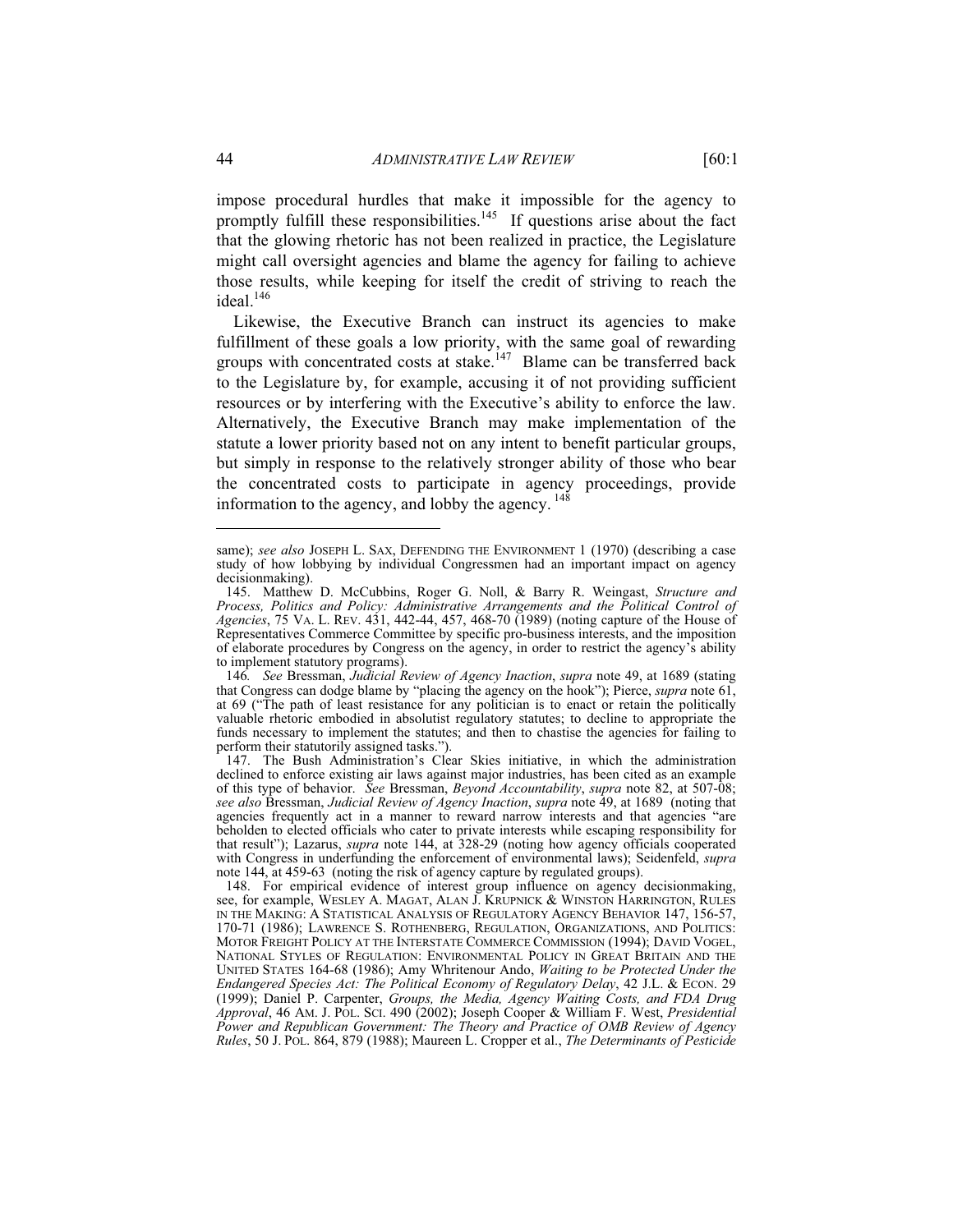Because of the increased deference courts will generally pay to agency decisions not to act, when it comes to substantive judicial review, agencies generally have great leeway in their ability to implement (or not implement) statutory mandates.<sup>149</sup> Moreover, the APA places few explicit procedural requirements on agencies that choose not to act—certainly no more than the bare-bones requirement that the agency provide a reasonable explanation of its decision not to act.<sup>150</sup> Thus, agencies (and/or congressional allies) may well be tempted to use agency inaction, rather than agency action, as their primary tool to avoid enforcement by the judicial branch and/or outside parties. $151$ 

Even more importantly, inaction allows both the Legislature and the Executive to reduce the ability of the public to monitor. Because of the lack of APA procedures, agencies usually need not make any announcements about whether they are choosing to act. If they do—as

*Regulation: A Statistical Analysis of EPA Decision Making*, 100 J. POL. ECON. 175 (1992); Lea-Rachel D. Kosnik, *Sources of Bureaucratic Delay: A Case Study of FERC Dam Relicensing*, 22 J.L. ECON.&ORG. 258, 285 (2005); Michael R. Moore, Elizabeth B. Maclin & David W. Kershner, *Testing Theories of Agency Behavior: Evidence from Hydropower Project Relicensing Decisions of the Federal Energy Regulatory Commission*, 77 LAND ECON. 423 (2001); Hilary Sigman, *The Pace of Progress at Superfund Sites: Policy Goals and Interest Group Influence*, 44 J.L. & ECON. 315 (2001).

 <sup>149.</sup> Croley, *Public Interested Regulation*, *supra* note 136, at 34-35.

 <sup>150.</sup> For instance, in the vast majority of individual adjudicatory decisions, an agency's decision not to take action will not be made explicit through a formal adjudicatory proceeding, where the APA places substantial procedural requirements on the agency, according to 5 U.S.C. § 554, but instead through informal decisions about which cases to pursue or not. Such informal adjudicatory decisions require almost no procedural steps under the APA, aside from providing a reasoned explanation for the decision to a court should the decision be reviewed judicially. *See* CHRISTINE A. KLEIN, FEDERICO CHEEVER, & BRET C. BIRDSONG, NATURAL RESOURCES LAW:APLACE-BASED BOOK OF PROBLEMS AND CASES 185 (2005). As for rulemaking decisions, the decision to terminate a rulemaking proceeding, reject a petition for rulemaking, or not to initiate a rulemaking in the first place at most would trigger the notice and comment obligations for informal rulemaking on the APA, and in many cases might not even trigger those requirements—leaving the procedural standard at the very low level of providing a reasoned explanation for the decision to a court.

<sup>151</sup>*. See* Croley, *Public Interested Regulation*, *supra* note 136, at 34-35; Peter L. Kahn, *The Politics of Unregulation: Public Choice and Limits on Government*, 75 CORNELL L. REV. 280, 292 (1990) ("[O]pposition to government actions which harm [a small] group will often be a more productive investment of lobbying dollars than is support for actions which help the group. The courts in general hold administrative agencies to a far lower standard of judicial review when agencies fail to act than when they do affirmatively act."). Some scholars have argued that the public choice theory of regulation is undermined because only informal agency decisionmaking is without significant procedural requirements, and accordingly it would be relatively difficult for particular special interests to monopolize the administrative process. *See* Croley, *Theories of Regulation*, *supra* note 141, at 144-45. Given the importance of agency resource allocation decisions to the implementation of regulatory programs, agencies are unlikely to miss the opportunity to use inaction (a form of informal agency decisionmaking) to reach substantive outcomes. *See* Croley, *Public Interested Regulation*, *supra* note 136, at 34; *see also* Stewart, *supra* note 115, at 1754 & n.404 (noting judicial concerns that informal agency decisionmaking was being used to benefit regulated industry).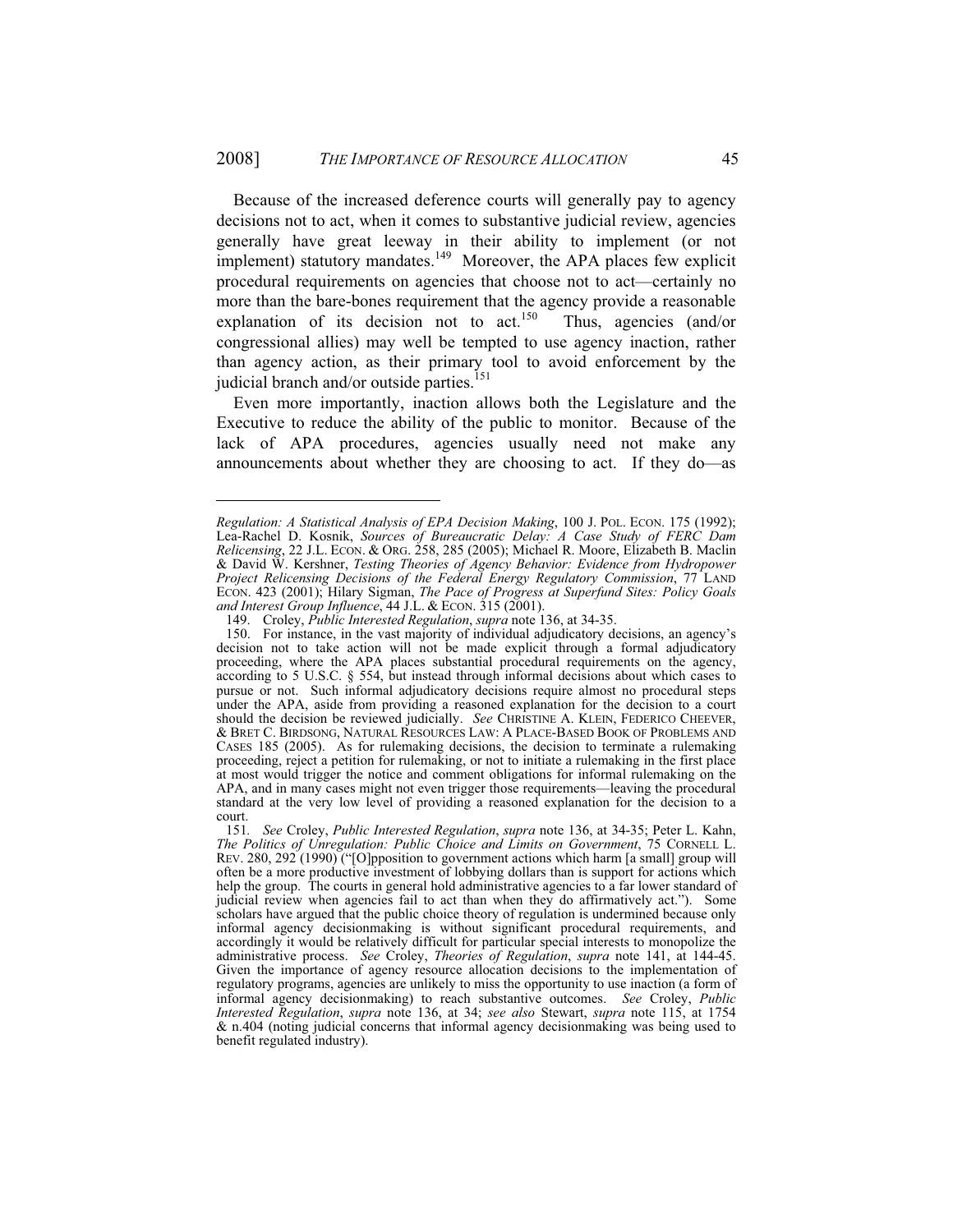when they choose to terminate an ongoing rulemaking proceeding—those decisions can be buried in a short notice in a large volume of the Federal Register.<sup>152</sup> As for appropriations bills, often the relevant provisions can be tucked away inside a massive omnibus spending reconciliation bill. $^{153}$ Moreover, neither agency resource allocation decisions nor congressional appropriations decisions are likely to ever have nearly the same kind of political resonance that the passage of the original symbolic statute would have.<sup>154</sup> The press coverage of the symbolic statute's passage is likely to be far greater—and however inaccessible the text of the United States Code would be to the average citizen, it is still far more accessible than the intricacies of the appropriations and budget processes.<sup>155</sup> In essence, agencies and Congress can use the symbolic substantive statute, filled with public interest language that promises action on a particular issue, to "mask" the actual implementation that betrays that promise—and thereby reduce or eliminate any political costs for failing to address the substantive question.<sup>156</sup> In doing so, both agencies and Congress can increase the

154*. See* Ferejohn, *supra* note 104, at 455 (describing agency administrative processes as less public than legislative processes).

<sup>152</sup>*. See* Nina A. Mendelson, *Regulatory Beneficiaries and Informal Agency Policymaking*, 92 CORNELL L. REV. 397, 424-33 (2007) (discussing the difficulty that regulatory beneficiaries have in monitoring informal agency action); *cf.* Jonathan R. Macey, *Separated Powers and Positive Political Theory: The Tug of War Over Administrative Agencies*, 80 GEO. L.J. 671, 682-83 (1992) (noting that the requirement that agencies provide explanations for their decisions reduces monitoring costs for the public and thus opportunities for agencies to hide special-interest rewards).

<sup>153</sup>*. See* D. RODERICK KIEWIET & MATHEW D. MCCUBBINS, THE LOGIC OF DELEGATION: CONGRESSIONAL PARTIES AND THE APPROPRIATIONS PROCESS 13-14 (1991) (discussing the rise of the use of continuing appropriations resolutions in the late twentieth century and the increase in power provided to appropriations committees).

 <sup>155.</sup> As two scholars have put it: "[T]hese internal dynamics play out behind the scenes, invisible to all but a handful of sophisticated academics and Washington insiders. Surely, the 'median voter' would be surprised to discover that a small group of well-positioned legislators have such a powerful and potentially undermining influence on laws passed by earlier majorities." DeShazo & Freeman, *supra* note 144, at 1448; *see also* R. DOUGLAS ARNOLD, THE LOGIC OF CONGRESSIONAL ACTION 102-03, 119-20 (1990) (noting how large appropriations and reconciliation bills can mask political choices); Levine & Forrence, *supra* note 141, at 185 (acknowledging the difficulty citizens have in monitoring the complex administrative process); Cass R. Sunstein, *Interpreting Statutes in the Regulatory State*, 103 HARV. L. REV 405, 416 (1989) [hereinafter Sunstein, *Interpreting Statutes*] ("[C]itizens have access to the statutory words and can most readily order their affairs in response to those words."). Appropriations bills are often a mystery to members of Congress not on the appropriations committees, let alone the public at large. *See, e.g*., CHRISTOPHER H. FOREMAN, JR., SIGNALS FROM THE HILL: CONGRESSIONAL OVERSIGHT AND THE CHALLENGE OF SOCIAL REGULATION 98-102 (1988) (pointing out that appropriations committee reports often contain key language to guide agencies that cannot be easily revised or controlled by Congress as a whole).

<sup>156</sup>*. See* NEIL K. KOMESAR, IMPERFECT ALTERNATIVES: CHOOSING INSTITUTIONS IN LAW, ECONOMICS, AND PUBLIC POLICY 95-96 (1994) (noting that administrative action is often "less observable and more complex" and therefore "the advantages of concentrated interests are greater and the likelihood of minoritarian influence increases," with environmental issues being a particularly strong example of the risk); Jonathan R. Macey, *Promoting Public-Regarding Legislation Through Statutory Interpretation: An Interest Group Model*,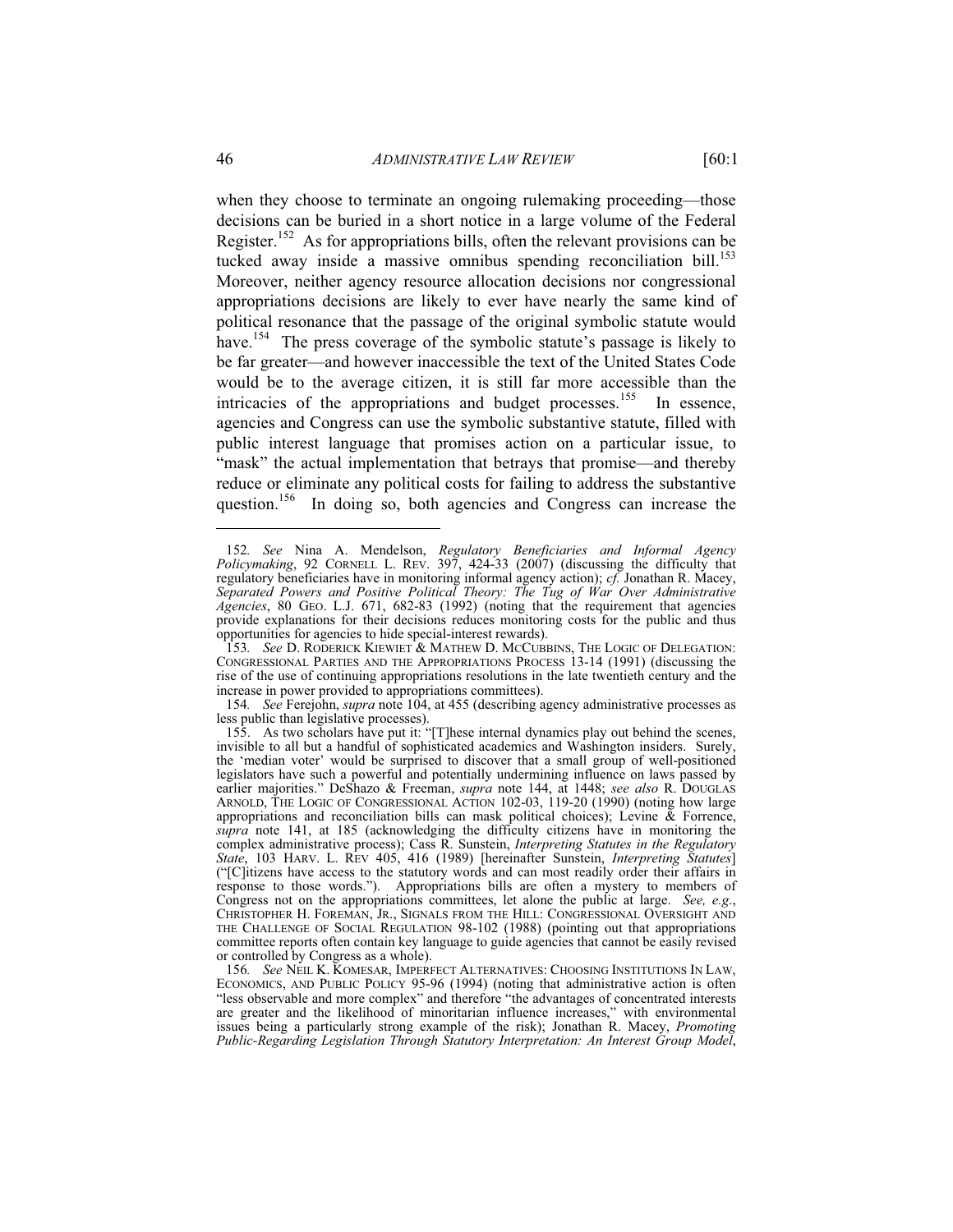monitoring costs for the public on the issue and therefore their ability to operate without significant public constraints.<sup>157</sup>

There is often little, if anything, that courts can do to address much of this statutory masking without sharply intruding upon the inherent discretion of the Executive Branch to allocate resources. However, judicial enforcement is possible in the most blatant of cases—where the Legislature makes an explicit promise to the electorate that specific goal X shall be achieved by the government (whether or not at time Y in the future). That kind of specific promise is most likely to deceive the broader public. Most sensible citizens might discount vapid generalities about eliminating crime or pollution as mere puffery. However, a promise to regulate toxic waste discharges to rivers by June 1992 is specific.<sup>158</sup> If car dealers made that kind of promise to customers, they could be liable in court if they did not follow through on it. The same should be true in government. If the Legislature does not like the substantive results when the judiciary enforces those clear duties—perhaps because it places too much of a bite on the regulated community—then it will be forced to at least go on the record, repeal the duty, and make its intentions clear.<sup>159</sup> If the Executive does not

157. As Neil Komesar has put it:

KOMESAR, *supra* note 156, at 96.

<sup>86</sup> COLUM. L. REV. 223, 232-33 & n.47 (1986) [hereinafter Macey, *Interest Group Model*] ("Interest groups and politicians have incentives to engage in activities that make it more difficult for the public to discover the special interest group nature of legislation. This often is accomplished by the subterfuge of masking special interest legislation with a public interest façade."); SCHLOZMAN & TIERNEY, *supra* note 140, at 311, 314-15, 395-96 (commenting that the key to interest group success is in the implementation of statutes, not just the passage of statutes, and arguing that interest groups are more likely to be successful in influencing low-profile implementation decisions than high-profile decisions, particularly when the goal is to block government action rather than initiate government action); Martin Shapiro, *Dishonest Corporatism: Who Guards the Guardians in an Age of Soft Law and Negotiated Regulation?*, *in* CREATING COMPETITIVE MARKETS: THE POLITICS OF REGULATORY REFORM 319, 327-30 (Marc K. Landy, Martin A. Levin, & Martin Shaprio eds., 2007) (arguing that close cooperation in regulatory policy between government and business may result in hidden arrangements that undermine achievement of the public interest).

What a politician would never do on the soap box, he or she can afford to do in the more complex, more hidden world of the bureaucracy. A politician may declare an abiding concern for the environment and even support broad (albeit vague) legislation and at the same time block implementation by halting prosecution under the guise of some procedural or jurisdictional rationale or by inhibiting particular prosecutions through pressure on the implementing agency. In turn, more sophisticated, concentrated interests may feel satisfied to know that what they appeared to have lost in the legislature they can recover in the administrative process.

<sup>158</sup>*. See* 33 U.S.C. § 1314(l) (2000); *see also* ROBERT V. PERCIVAL ET AL., ENVIRONMENTAL REGULATION: LAW, SCIENCE, POLICY (2d ed. 1996).

 <sup>159. &</sup>quot;[W]e would prefer to see a statute repealed, amended, or reauthorized, than to see it systematically undermined out of public view." DeShazo & Freeman, *supra* note 144, at 1504-05 (adding that the result of forcing changes to occur through the legislative process would be to "render the trade-offs transparent to the voters, which would generate greater electoral accountability"); *see also* Keith Werhan, *The Neoclassical Revival in Administrative Law*, 44 ADMIN. L. REV. 567, 619 (1992) (arguing that courts should strictly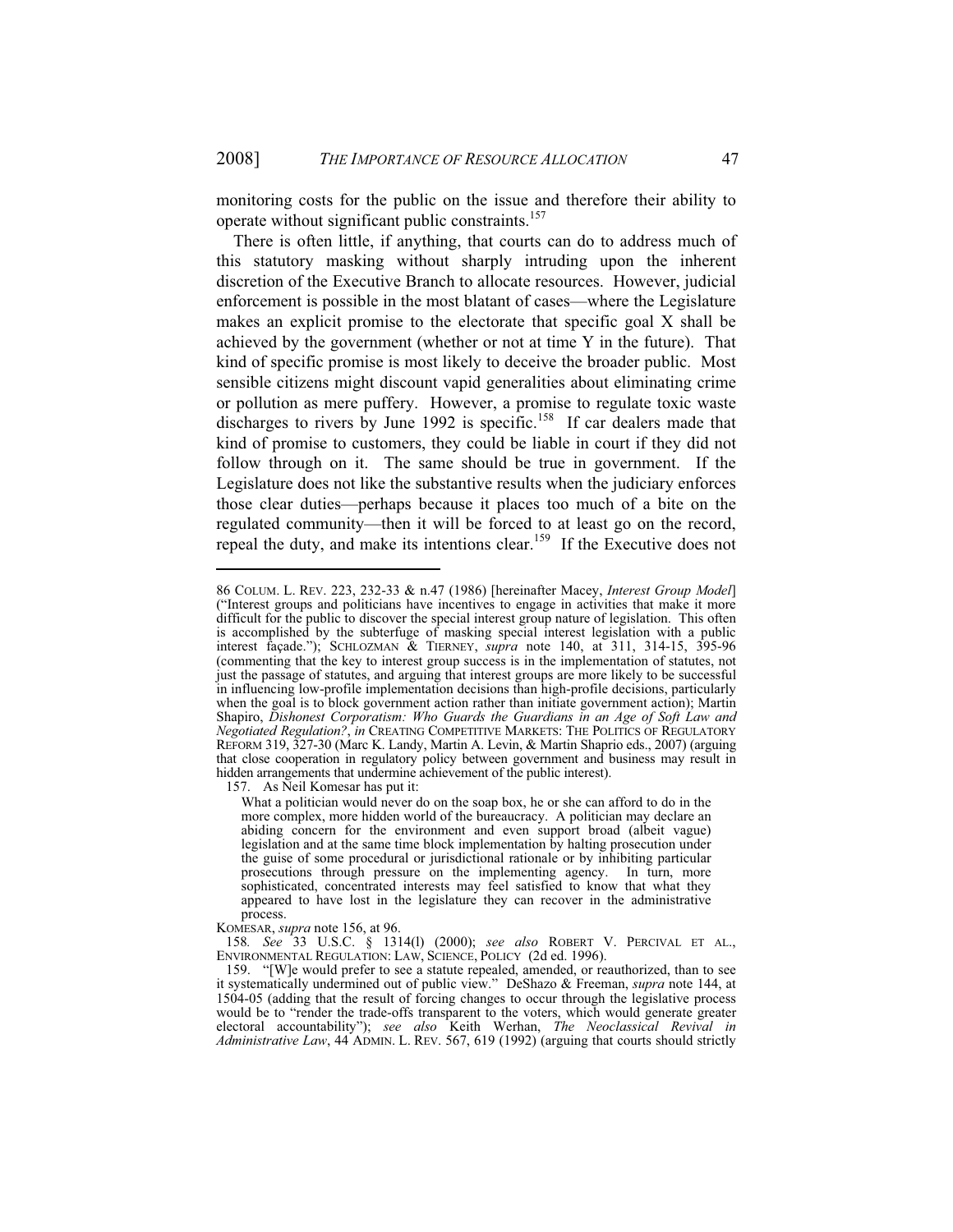have enough funds to implement the duty, and the Legislature will not provide the funds, the responsibility will at least be more clearly assigned to the Legislature and not to the agency (in this case).<sup>160</sup>

There is one final puzzle here. The APA is a statutory creation of Congress, and it is the source of the judicially-enforced duty in  $\S$  706(1) that requires agencies to comply with congressional deadlines. However, if Congress may in part want to impose deadlines that it does not want agencies to be able to comply with, why would Congress want courts to enforce  $\S 706(1)$ , and indeed why would Congress have created  $\S 706(1)$  in the first place? At heart, I believe the answer lies in the words "in part." Certainly there will be times when members of Congress will find it advantageous for agencies not to comply with mandatory deadlines. However, there may also be times when they do not—such as when Congress put in mandatory language because it truly wanted the agency to act. There may also be times when Congress may want the agencies to act but the President does not. In such a case, § 706(1) provides a useful tool of control for Congress in the never ending battle between the Legislature and Executive for control over the bureaucracy. Because members of Congress enacting the APA in 1946 could not have known, a priori, in

enforce statutes with "public-regarding" purposes, even those broadly worded, in order to counteract public choice failures in the administrative and legislative branches).

Repeal could happen not just through a direct amendment of the underlying substantive law, but also through a congressional repeal of the underlying appropriations authority that directly and specifically targets the substantive program at issue. In such a situation, there will be tension between Congress's clear statements in the substantive law and its clear statements in the appropriations statutes. Perhaps the best solution would be to follow the path taken by the Ninth Circuit—find that a recalcitrant agency is in violation of the law for failure to complete its obligations in a timely manner, but also refuse to impose sanctions against the agency, since after all, its failures are only due to congressional action. *See* Envtl. Def. Ctr. v. Babbitt, 73 F.3d 867 (9th Cir. 1995). This result both highlights the contradictions in congressional action while also respecting the legal status of congressional appropriations decisions.

<sup>160</sup>*. See* Pierce, *supra* note 61, at 88 (noting the possibility that strict judicial enforcement of deadlines will "increase the pressure on the politically accountable branches to take some . . . actions that can yield an improvement in agencies' performance," whether through structural reform, elimination of deadlines and other substantive requirements, or increases in resources, while lax judicial enforcement of deadlines will result in less pressure); Sargentich, *supra* note 48, at 606 (Agency "problems of being overworked and underfunded should be taken to Congress and the President"); Patricia M. Wald, *Judicial Review in the Time of Cholera*, 49 ADMIN. L. REV. 659, 662-63 (1997) (arguing for strict judicial review because it will require Congress to confront questions of resource allocation: "Why should one branch, the courts, be asked to lower its standards for performing constitutionally assigned tasks while the other, Congress, is allowed to play the prince on stage and the pauper behind the scenes?"); *see also* WILLIAM L. CARY, POLITICS AND THE REGULATORY AGENCIES 57 (1967) (arguing that it is normatively preferable to have decisions made explicitly by Congress in full public view, than in informal and secret ways by agencies that are vulnerable to industry pressure). This conclusion contrasts with commentary that has argued that courts should defer to congressional decisions not to fund agencies because they are declarations that the issue in question is low priority. *See* DeLong, *supra* note 144, at 442.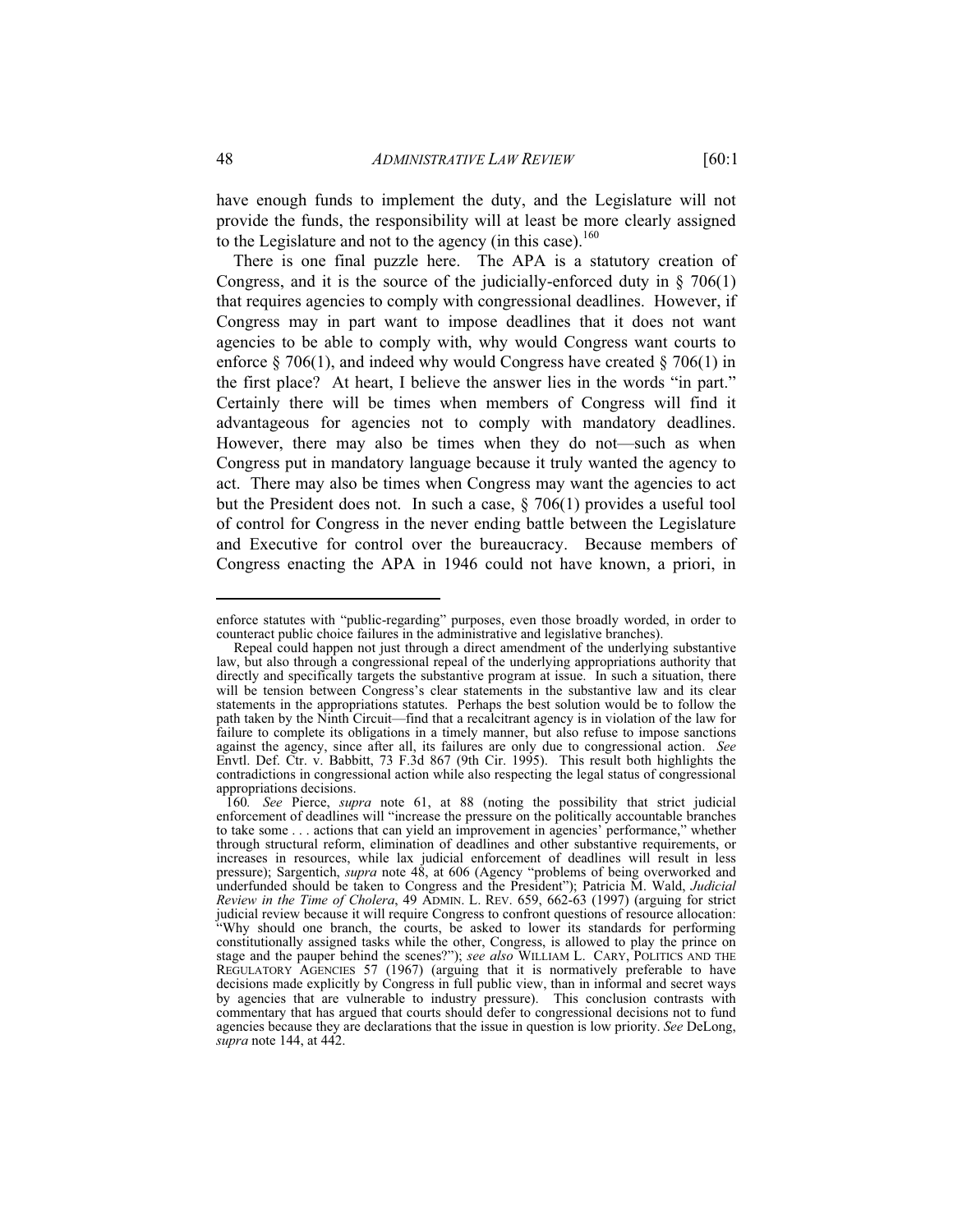which circumstances they would truly want a deadline to be enforced and when they would not, they apparently made a choice (consciously or unconsciously) that they would be better off with enforceability as an insurance mechanism against wild variations of future agencies from congressional intent<sup>161</sup>—thus, the existence of  $\S 706(1)$ .

To summarize, a strong reason exists for courts to intervene and enforce "clear duties" against agencies. The "clear duty" doctrine puts at least some limits on the deception that elected representatives in the Legislature, an elected Executive, and unelected agency bureaucrats can attempt to practice on the citizenry.<sup>162</sup> In doing so, it corrects in part (and perhaps only in small part) what could be a serious public choice flaw in government. $163$ 

#### *C. A Typology of Judicial Review Based on Resource Allocation*

Putting the previously developed principles together, it is possible to lay out a typology of how courts should be addressing resource allocation questions. In category one, resource allocation concerns and statutory supremacy are both significant concerns. An example of this type of situation would include judicial review of an agency failure to initiate a regulatory task that has been specifically mandated by Congress. In such situations, statutory supremacy concerns would trump concerns about

<sup>161</sup>*. Cf*. Matthew C. Stephenson, *Legislative Allocation of Delegated Power: Uncertainty, Risk, and the Choice Between Agencies and Courts*, 119 HARV. L. REV. 1036, 1054, 1058 (2006) (developing a model that shows that a legislature will prefer judicial implementation of statutes when it has a strong desire to ensure consistent interpretation over time); Matthew C. Stephenson, *"When the Devil Turns . . . ": The Political Foundations of Independent Judicial Review*, 32 J. LEGAL STUD. 59 (2003) (arguing that political branches may create an independent judiciary as an insurance mechanism against wild variations in policy outcomes in the future).

<sup>162</sup>*. See* Sunstein, *Constitutionalism After the New Deal*, *supra* note 48, at 458 n.160, 472-73 (noting the importance of judicial review of agency decisions to ensure implementation of statutory programs); *see also* DeShazo & Freeman, *supra* note 144, at 1504 ("[W]e think it normatively problematic that a small handful of powerful and wellplaced legislators can exert pressure on agencies to frustrate statutory directives intended to have general and diffuse effects out of self-interest.").

 <sup>163.</sup> One might respond that the dynamic just described is not a flaw at all, but instead is simply the natural result of individuals with very strong preferences being better able to organize and influence the political process—and that there is nothing necessarily wrong with a democratic system registering not just the preferences of citizens, but their intensity as well. *See* Einer R. Elhauge, *Does Interest Group Theory Justify More Intrusive Judicial Review?*, 101 YALE L.J. 31, 49-58 (1991) (noting that, absent a normative baseline to measure political outcomes, public choice theory does not in and of itself provide a basis for criticizing those outcomes). To the extent that citizens with stronger preferences are able to maintain their political advantage through their use of organizational advantages to manipulate the political process through the passage of symbolic statutes that are subsequently not implemented, I would argue that there is a serious normative concern. *See* Levine & Forrence, *supra* note 141, at 176-77 (defining "special interests" as policies that result only because of differential levels of "information, organization, and transaction and monitoring costs").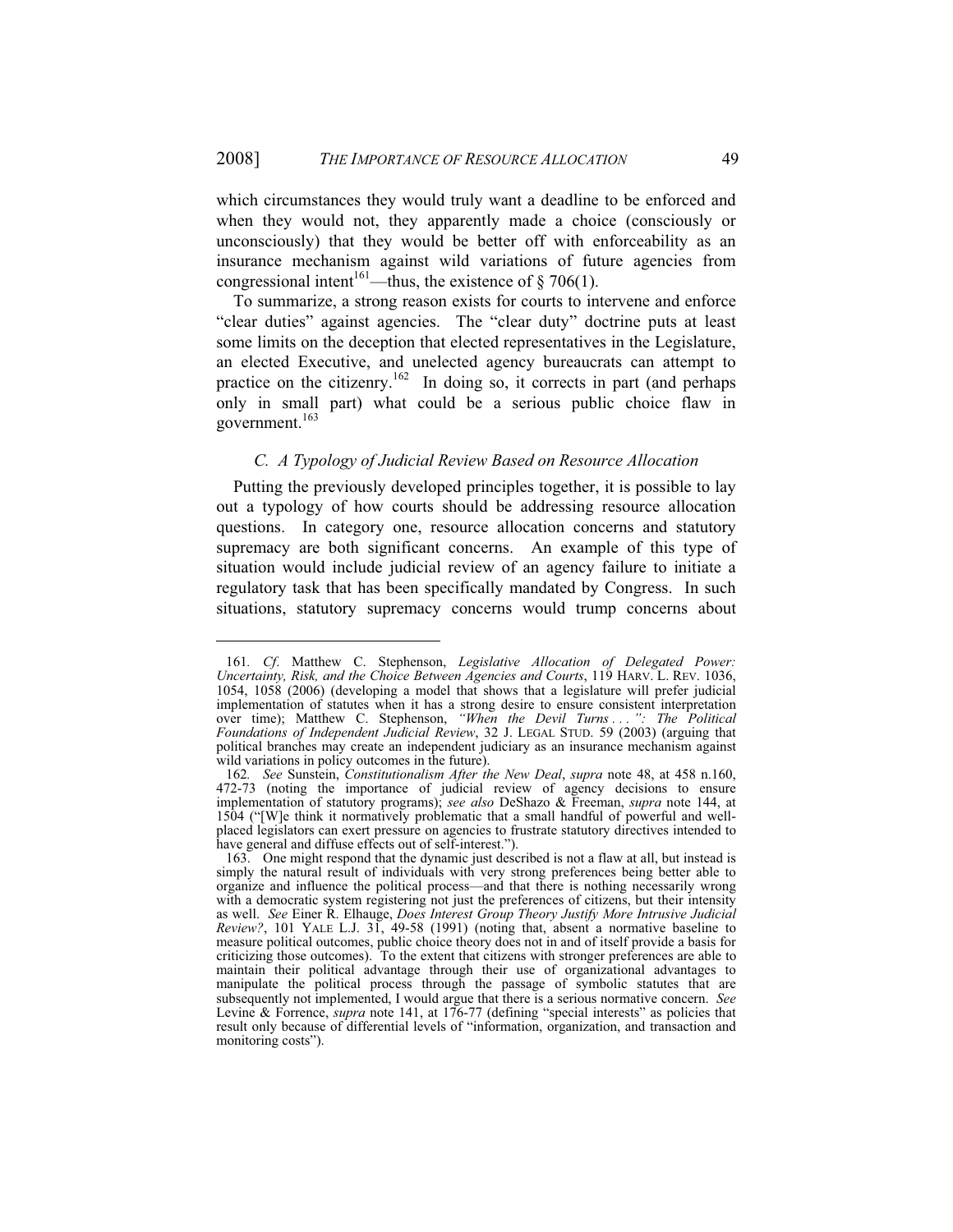resource allocation but judicial review should be limited to the question of whether the agency has complied with its statutory obligations.

In category two, resource allocation concerns clearly outweigh concerns about statutory supremacy. Examples of this category would include situations where an agency has not even initiated consideration of whether to deal with a particular problem, as well as high-volume, informal agency decisions about individual compliance with the law. In such situations, we would exclude judicial review entirely, or allow at most a highly deferential and cursory review.

In category three, resource allocation concerns are minimal and statutory supremacy concerns are high. The most extreme example would be a completed agency rulemaking decision where Congress has laid out stringent standards for the agency's decision. Here, judicial review should not consider the question of resource allocation at all, or at most make it a minimal factor in the review.<sup>164</sup> Agency compliance with its statutory responsibilities would be paramount.

In category four, neither resource allocation concerns nor statutory supremacy concerns are high. An example might be a completed agency action in an area where Congress has given the agency great latitude in its decisionmaking. Here, the level of judicial review will depend in large part on other factors, such as deference to agency expertise.

Of course, there are situations that will fall somewhere in between the extremes of each of these four categories. For instance, an agency's abandonment of a partially completed rulemaking proceeding implicates moderate levels of concern over agency resource allocation, but also some level of concern about the impact of the agency's decision on statutory supremacy. A middle level of judicial review might be desirable in that context. The following chart lays out on a two-axis scale how various decisions might rank. The top regions implicate high levels of resource allocation concern, and therefore greater deference to the agency; areas to the left implicate high levels of statutory supremacy concerns, and therefore, less deference to the agency.<sup>165</sup> Of course, as noted earlier, this typology only considers two of the many possible factors that the courts will consider in reviewing agency decision making.

 <sup>164.</sup> The difference between judicial review of an agency refusal to initiate proceedings and judicial review of completed proceedings can be shown by comparing *Heckler v. Chaney*, 470 U.S. 821, 837-38 (1985) (denying judicial review of agency decision not to initiate enforcement), with *FTC v. Klesner*, 280 U.S. 19, 30 (1929) (reviewing agency decision to initiate administrative proceedings and concluding agency had improperly filed complaint).

<sup>165</sup>*. See also infra* Table 1, which provides a rough overview of the rank order of judicial review of agency decisions based on deference due to resource allocation concerns.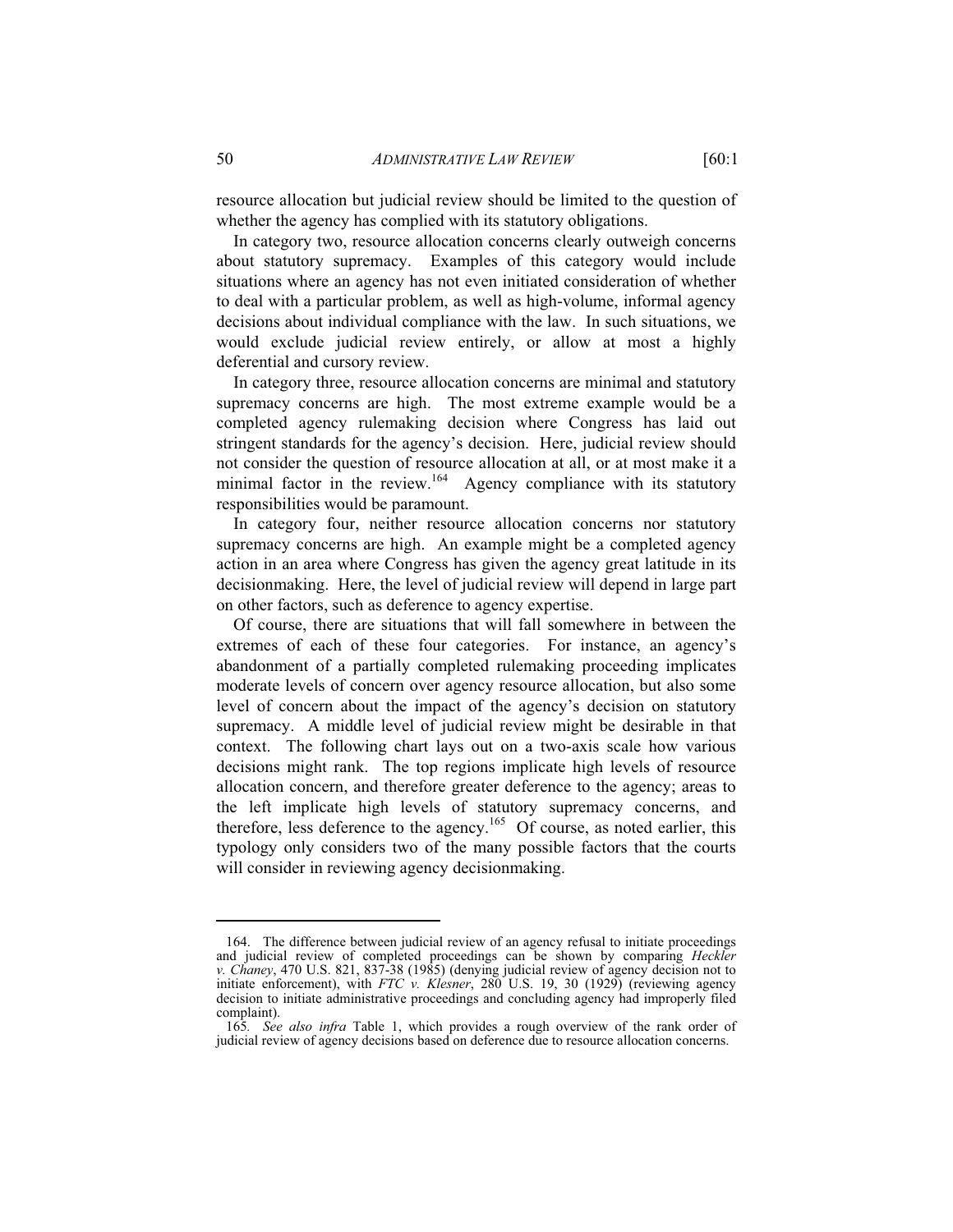# FIGURE 1 Typology Chart for Judicial Review of Agency Decisionmaking and Resource Allocation



# TABLE 1

Judicial Review of Agency Decisionmaking and Deference by Courts to Agencies Based on Resource Allocation

| Higher Level of Deference | High-Volume Informal Agency Decisions Regarding<br>Individual Enforcement Decisions with No Statutory<br>Mandate ( <i>Heckler v. Cheney</i> ) |
|---------------------------|-----------------------------------------------------------------------------------------------------------------------------------------------|
|                           | Informal Agency Spending Decisions                                                                                                            |
|                           | Agency Denial of Rulemaking Petition                                                                                                          |
|                           | Partially Completed Agency Rulemaking                                                                                                         |
|                           | Completed Agency Action with Minimal Statutory<br>Requirements                                                                                |
|                           | Agency Clear Duty to Conduct Adjudication                                                                                                     |
|                           | Agency Clear Duty to Issue Regulation                                                                                                         |
| Lower Level of Deference  | Completed Agency Regulation or Adjudication with<br><b>Detailed Statutory Requirements</b>                                                    |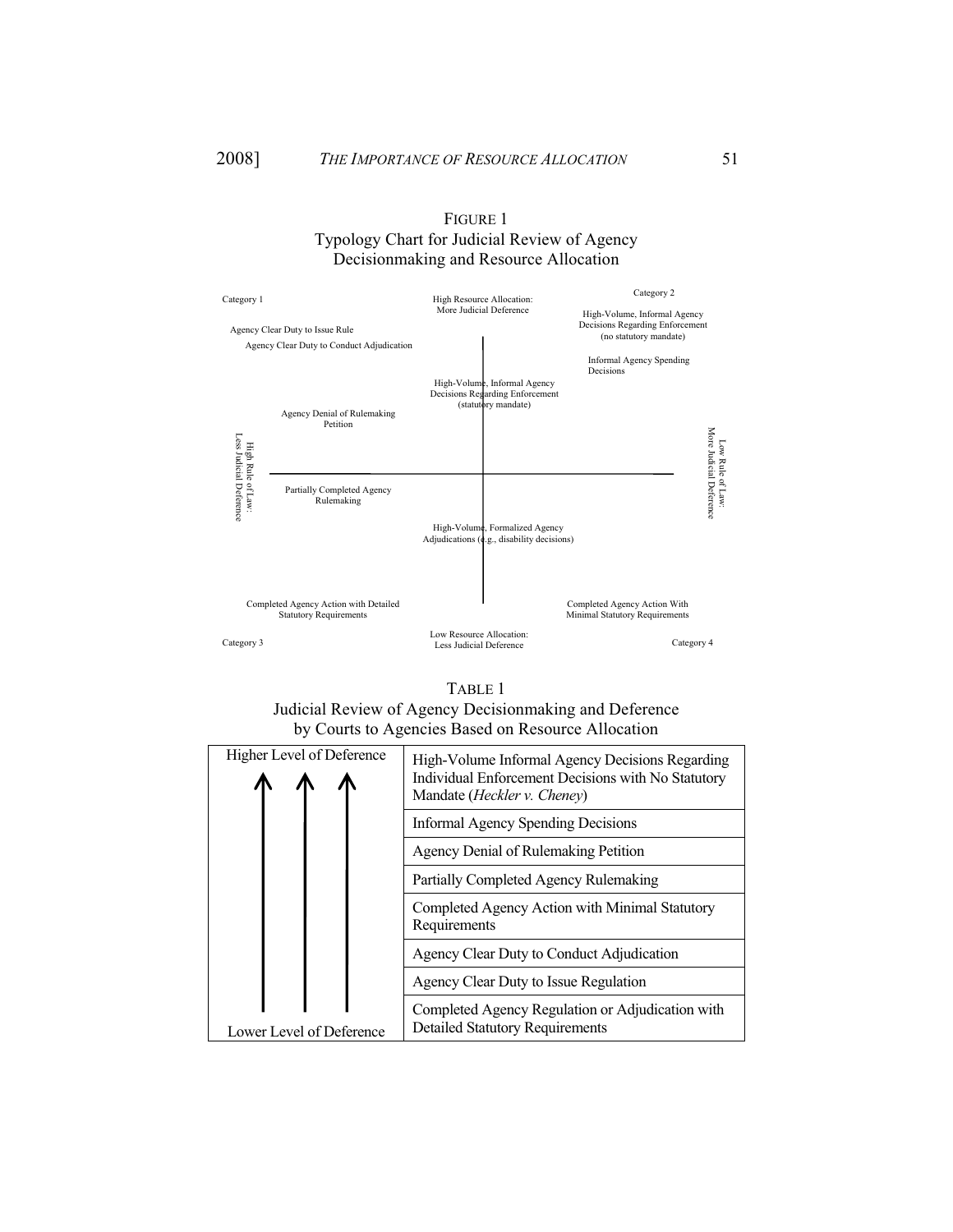As previously demonstrated, this typology in fact aligns closely with how the courts generally review agency decisionmaking, whether it is action or inaction.<sup>166</sup> The principle of judicial deference to resource allocation therefore has great descriptive power in explaining the level of judicial review across much of administrative law—and it also explains one of the fundamental reviewability doctrines in administrative law. Moreover, the principle has normative power as a bulwark against public choice failures in the political process, while at the same time ensuring proper deference to the crucial administrative task of allocating resources in an enormous federal bureaucracy.

#### III. IMPLICATIONS

I have now laid out the affirmative case for why the concept of resource allocation is essential to administrative law. Equally important, I have laid out how and why resource allocation does not usually interfere with judicial review of most types of agency decisionmaking, but instead, at most calls for deference by the courts. Agency inaction is not a form of agency decisionmaking that is fundamentally different from agency action and is somehow unreviewable by courts. Like agency action, judicial review of agency inaction is a result in part of the trade-off courts make between deferring to agency resource allocation and upholding congressional commands, or as Professor Bressman puts it, ensuring that agencies do not act arbitrarily.

My analysis provides strong support for the Court's reasoning and analysis in *Massachusetts v. EPA*. At least one recent commentator has argued that the Court's decision to make the EPA's refusal to issue greenhouse gas regulations reviewable was wrong because "[d]ecisions to initiate a prosecution or a rulemaking—or not to start them—generally are not reviewed by courts."<sup>167</sup> However, as shown above, courts have reviewed agency decisions not to issue rules, and should be reviewing such decisions. Far from being a novel extension of administrative law theory, the Court's decision was both descriptively and normatively well-grounded.

<sup>166</sup>*. See also* Biber, *supra* note 8, at 10-14 (describing levels of deference in the context of judicial review of agency action and inaction).

 <sup>167.</sup> Ronald A. Cass, Massachusetts v. EPA*: The Inconvenient Truth About Precedent*, 93 VA. L. REV. IN BRIEF 73, 78, May 21, 2007, *available at* http://virginialawreview.org/ inbrief/2007/05/21/cass.pdf.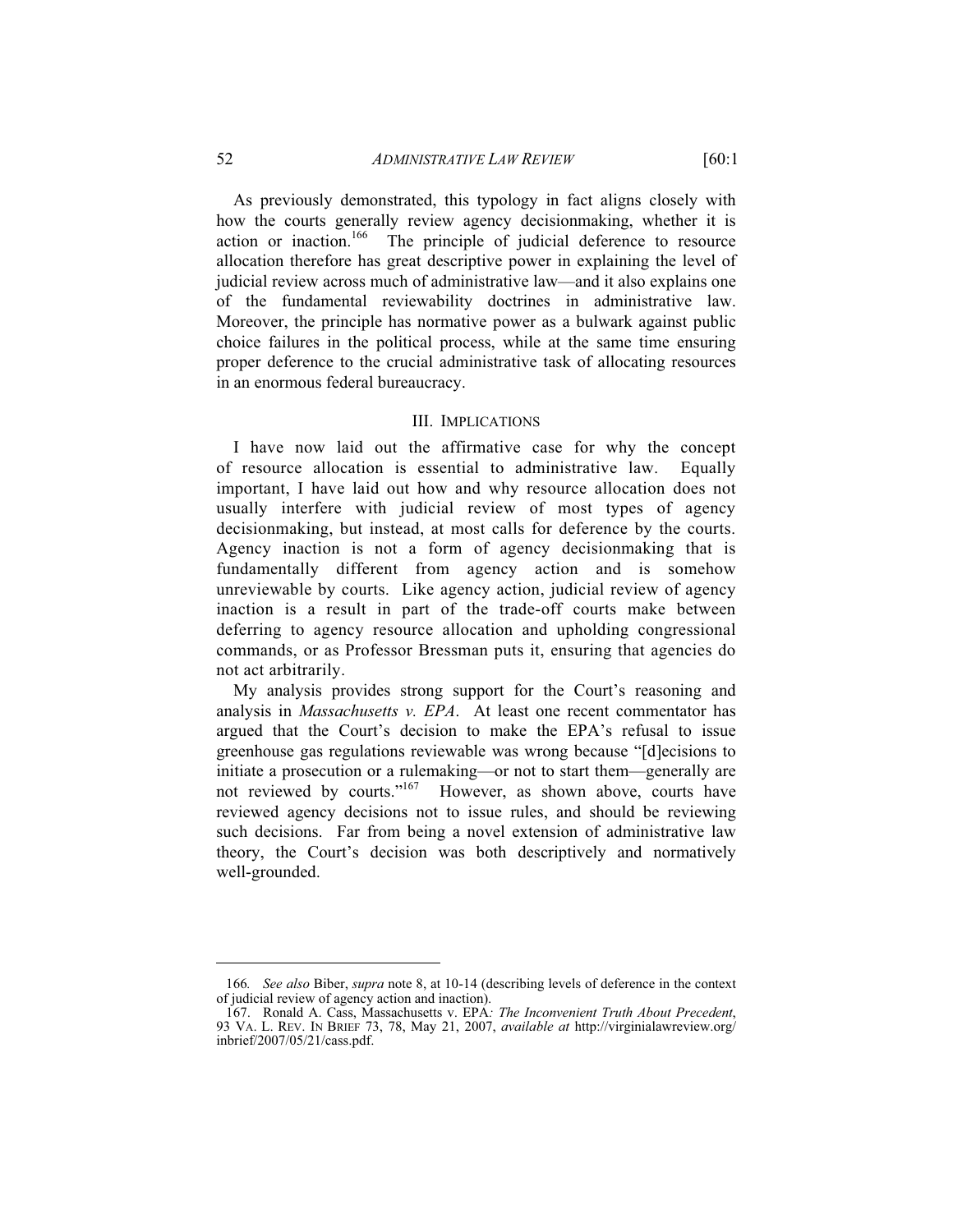#### *A. Responding to the Individual Rights Approach*

However, I have not yet rebutted the argument that courts should be intervening only in the administrative process to protect individual rights, and that accordingly, courts should not be in the business of forcing agencies to act, which would only result in increased regulation and a reduction in individual rights. As previously noted, this argument based on negative liberty is not only present in the academic literature, but it is also a theme in the Court's decision in *Heckler* and more broadly in its standing jurisprudence.

The problem with the individual rights argument is that—even assuming that the primary purpose of judicial review should be to protect individual rights—it says nothing about why courts should or should not be reviewing agency inaction. The individual rights argument implicitly assumes that agency action will tend towards interference with personal liberty. However, this is not necessarily true. After all, in an era of deregulation, for instance, an agency's decision to repeal a regulation is an agency action that would clearly be subject to judicial review, yet it would (arguably) create more personal liberty. For instance, an agency might decide to repeal a regulation requiring car manufacturers to provide passive restraints, such as airbags or automatic seatbelts, in the automobiles they produce. Such a decision would clearly increase—at least in a narrow sense—the individual liberty of the car manufacturers, but it is hardly an agency decision not to act. Instead, it is very clearly an agency decision to act, and the Supreme Court has treated it as such.<sup>168</sup> Similarly, an agency might decide to grant an exemption for an industry from a licensing or rule requirement—that decision would be an agency act, but again, it would increase liberty for that particular industry. Reciprocally, refusal to act on a waiver petition would reduce liberty for that particular industry. Indeed, there is a dramatic historic example of agency action leading to deregulation—the efforts by the Civil Aeronautics Board to deregulate the airline industry, which were so successful that they essentially forced Congress to codify that deregulation through statutory changes.<sup>169</sup>

 <sup>168.</sup> An agency's decision to repeal a regulation is not treated deferentially like an agency's decision not to regulate, but instead under the same standard as an agency's decision to issue a regulation and regulate. *See* Motor Vehicle Mfrs. Ass'n v. State Farm Mut. Auto. Ins. Co., 463 U.S. 29, 40-42 (1983).

<sup>169</sup>*. See* Bradley Behrman, *Civil Aeronautics Board*, *in* THE POLITICS OF REGULATION 75 (James Q. Wilson ed., 1980). As an example of agency inaction leading to regulation, there is evidence that after his 1980 election win, President Reagan had the Interstate Commerce Commission delay or refuse to issue new trucking licenses as a political reward to the Teamsters Union, partially undoing deregulatory efforts by the ICC before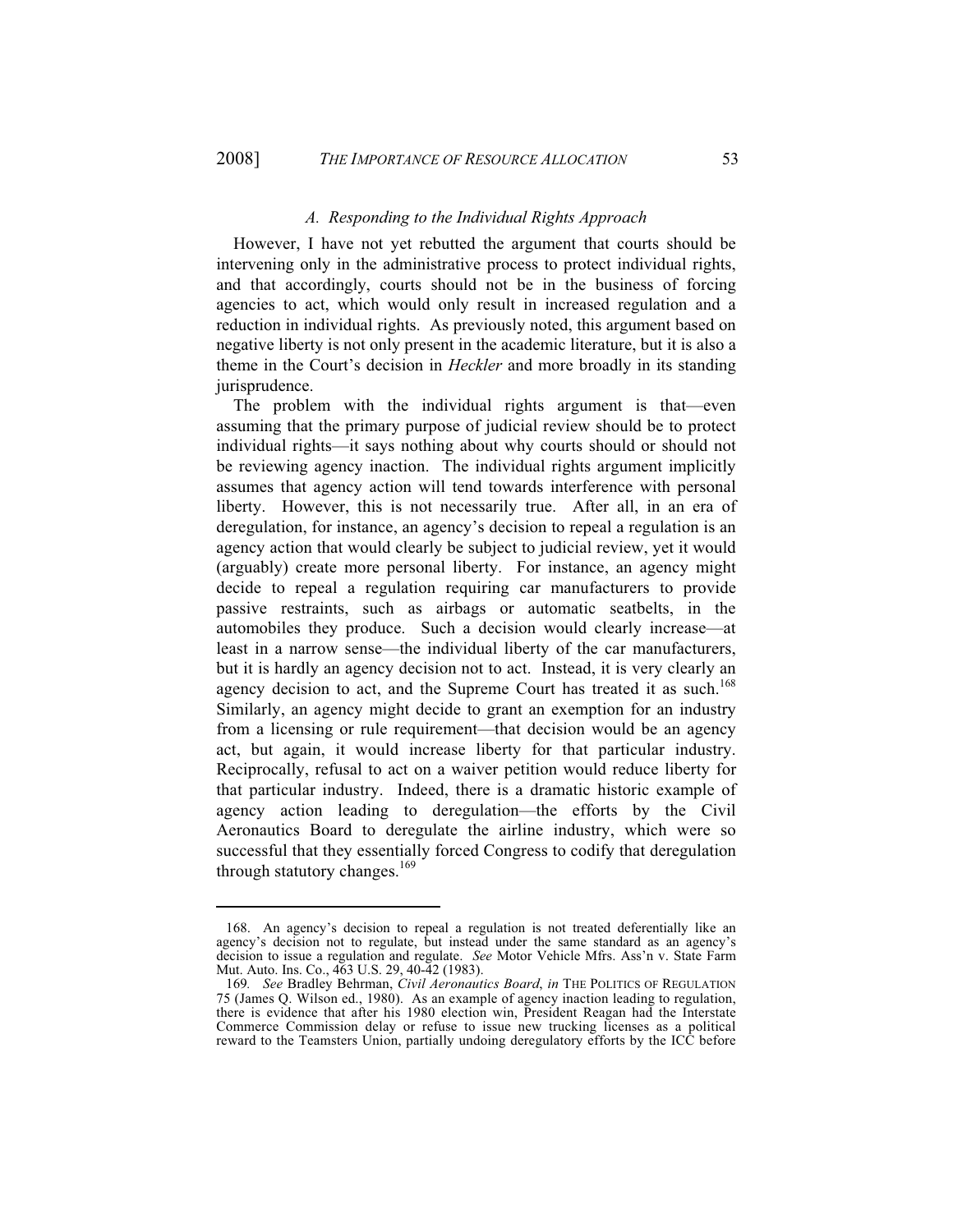One could avoid this dilemma by changing the dichotomy from agency action versus inaction to agency decisions that infringe on individual liberty and agency decisions that do not.<sup>170</sup> But such a dichotomy is plainly unworkable.<sup>171</sup> While it may be difficult to distinguish between agency action and inaction, as discussed above, it would be almost impossible to distinguish between agency decisions that infringe on liberty and those that do not.<sup>172</sup> For instance, does an agency's decision to grant an exemption from a licensing requirement to a particular corporation increase liberty? Perhaps, but it also increases the burden on the corporation's competitors who are still subject to the licensing requirement, and in that sense, surely decreases their own individual liberty by effectively restricting their ability to compete, conduct their business, and make a profit.<sup>173</sup> Or how about an agency's decision to grant a license to a business seeking to enter a regulated industry? On the one hand, the agency's decision increases liberty, since it removes an absolute barrier on the business. On the other hand, the agency's decision limits liberty because the license will carry conditions and require the business to obey the agency's various regulations.174

Finally, in our federal system of government, there is yet another flaw with any attempt to connect an action/inaction distinction with a negativeliberty/positive-liberty dichotomy. Just because the federal government

<sup>1980.</sup> *See* B. DAN WOOD & RICHARD W. WATERMAN, BUREAUCRATIC DYNAMICS: THE ROLE OF BUREAUCRACY IN A DEMOCRACY 35-37 (1994).

<sup>170</sup>*. See Active Judges and Passive Restraints*, REGULATION, July-Aug. 1982, at 10.

 <sup>171.</sup> It is also a distinction that the Supreme Court has already rejected. In the pre-APA judicial review case law, a distinction between an agency decision to regulate and not to regulate was developed for a while under the Supreme Court's "negative order" doctrine, with an agency decision not to regulate constituting an unreviewable "negative order." Only an agency decision requiring a private party to act in some way constituted a reviewable order. *See* Rochester Tel. Corp. v. United States, 307 U.S. 125, 126-29 (1939) (describing the doctrine). The Supreme Court explicitly rejected this distinction and concluded that any agency action that finally determines legal rights or obligations was reviewable. *Id.* at 140-43 (rejecting the doctrine).

<sup>172</sup>*. See* Sunstein, *Reviewing Agency Inaction*, *supra* note 54, at 666 n.85 (stating that "the very concepts of 'inaction' and 'action' are coherent only if one has a background understanding of the normal or desirable functions of government").

 <sup>173.</sup> Indeed, it is precisely this situation that has led the Court to recognize competitor standing and allow businesses to challenge the grants of licenses or license exemptions to competitors. *See, e.g.*, Ass'n of Data Processing Serv. Orgs., Inc. v. Camp, 397 U.S. 150 (1970).

 <sup>174.</sup> For an example of the difficulties of determining whether an agency's action is coercive and restrictive, see *Transp. Intelligence, Inc. v. FCC*, 336 F.3d 1058, 1062-64 (D.C. Cir. 2003), and *Crowley Caribbean Transp., Inc. v. Peña*, 37 F.3d 671, 674-75 (D.C. Cir. 1994)—case law regarding whether agency waivers of licensing requirements is reviewable. There are numerous examples of judicial review of agency actions that prompted (sometimes enormous) expansion of regulatory programs. *See, e.g*., R. SHEP MELNICK, REGULATION AND THE COURTS: THE CASE OF THE CLEAN AIR ACT 71-192 (1983) (describing judicial review of EPA decisions regarding air pollution that resulted in dramatic expansion of regulatory powers under the Clean Air Act).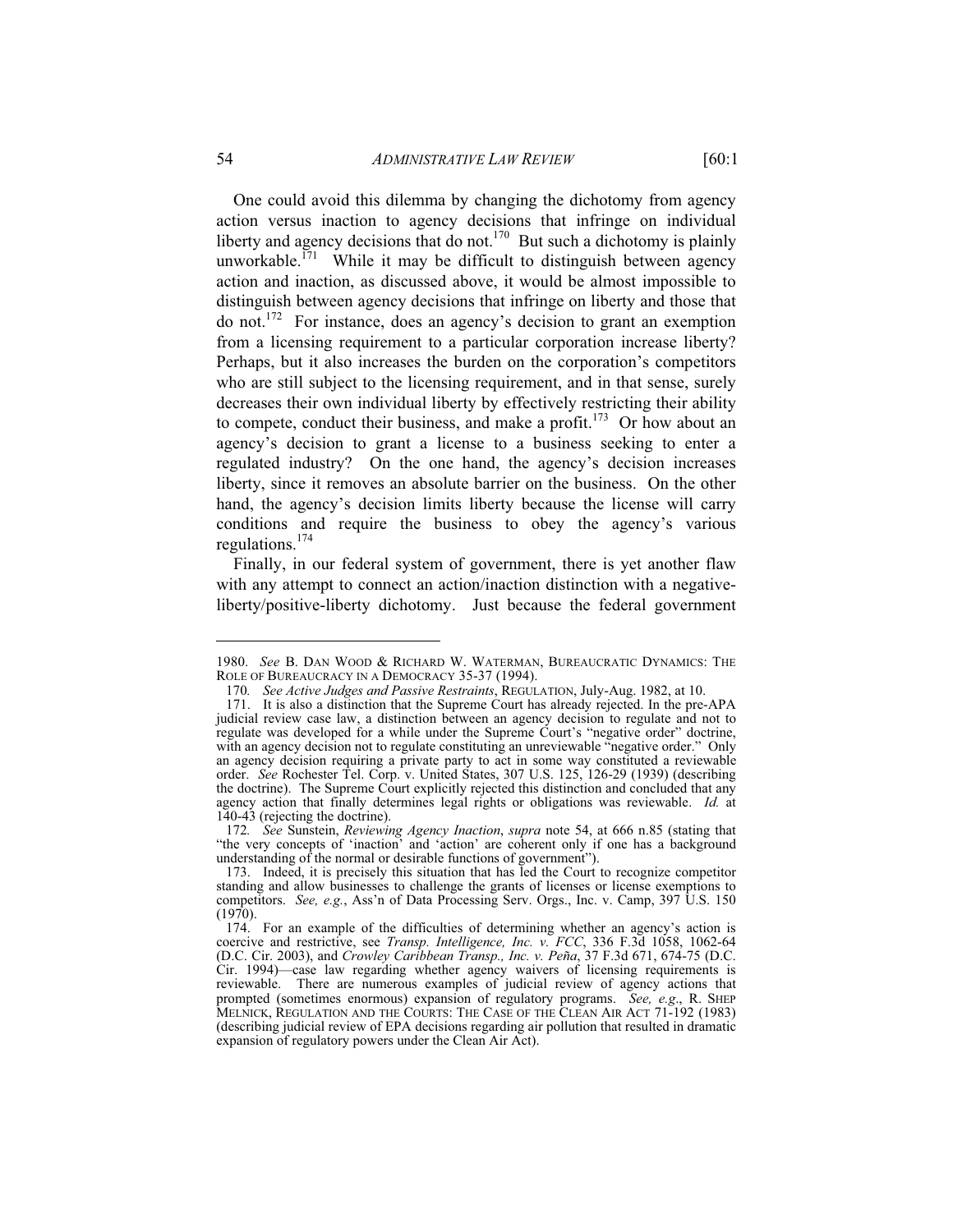chooses to regulate or not deregulate does not by any means ensure that there is no regulation at all. States may instead choose to fill the vacuum of a lack of federal regulation. Indeed, a federal agency's decision not to regulate may result in less "negative liberty" than a decision to regulate take, for instance, the example of a federal agency issuing regulations that have the effect of preempting state regulation that is stricter.

In short, the dichotomy between negative liberty and positive liberty whether it is correct, and whether it has a proper role in our constitutional system—is not one that can justify a difference in judicial review between agency action and agency inaction. In our present-day administrative state, where regulations have been woven into the fabric of most every element of our economy, the claim that an agency's decision not to act inherently preserves negative liberty is simply incorrect.

Even assuming these objections can be overcome, there is a more fundamental problem with this rationale for limited judicial review of agency inaction. It assumes a particular vision of the role of government a vision that has been sharply contested throughout the history of the Republic. It is a libertarian vision that is inherently skeptical of governmental power, and while this vision has deep roots in our political system, the contrary vision of a strong central government that provides for the commonweal has equally deep roots.<sup>175</sup> This libertarian vision has been sharply criticized for providing an overly narrow vision of liberty—after all, what about the liberty of individuals to be free to breathe clean air? Why should that be valued any less than the liberty of a corporation to conduct its business without governmental regulation?<sup>176</sup>

Indeed, the APA legislative history provides no indication that its drafters were concerned about courts forcing agencies to exercise their coercive authority.<sup>177</sup> Nor is this a concern in the pre-APA mandamus case

<sup>175</sup>*. See, e.g*., David P. Currie, *The Constitution in Congress: The Public Lands*, *1829-1861*,

<sup>70</sup> U. CHI. L. REV. 783 (2003) (describing the conflict in the pre-Civil War arena over the proper constitutional role of the federal government in supporting internal improvements and economic development).

<sup>176</sup>*. See, e.g.*, Cass R. Sunstein, *What's Standing After* Lujan*? Of Citizen Suits, "Injuries," and Article III*, 91 MICH. L. REV. 163, 186-87, 219-20 (1992); Cass R. Sunstein, *Reviewing Agency Inaction*, *supra* note 54, at 666-68 (comparing the *Heckler* rationale that courts should not attempt to impose regulation on private parties to the Lochner-era of judicial review); *see also* Bressman, *Judicial Review of Agency Inaction*, *supra* note 49, at 1695-96 (agreeing with Sunstein).

 <sup>177.</sup> There is plenty of concern in that legislative history about the expansion of administrative agencies exercising their coercive authority, and that concern was the basis for the procedural reforms implemented in the APA. *See* S. REP. NO. 79-752, at 193-94 (1945) (discussing procedural requirements imposed by the APA); H.R. REP. NO. 79-1980, at 242-44 (1946) (discussing the need for standardized procedural requirements given the great expansion of the administrative state); *see also* Walter Gellhorn, *The Administrative Procedure Act: The Beginnings*, 72 VA. L. REV. 219, 232 (1986) (describing how the APA was inspired by anti-New Deal reaction to growth of regulatory agencies); George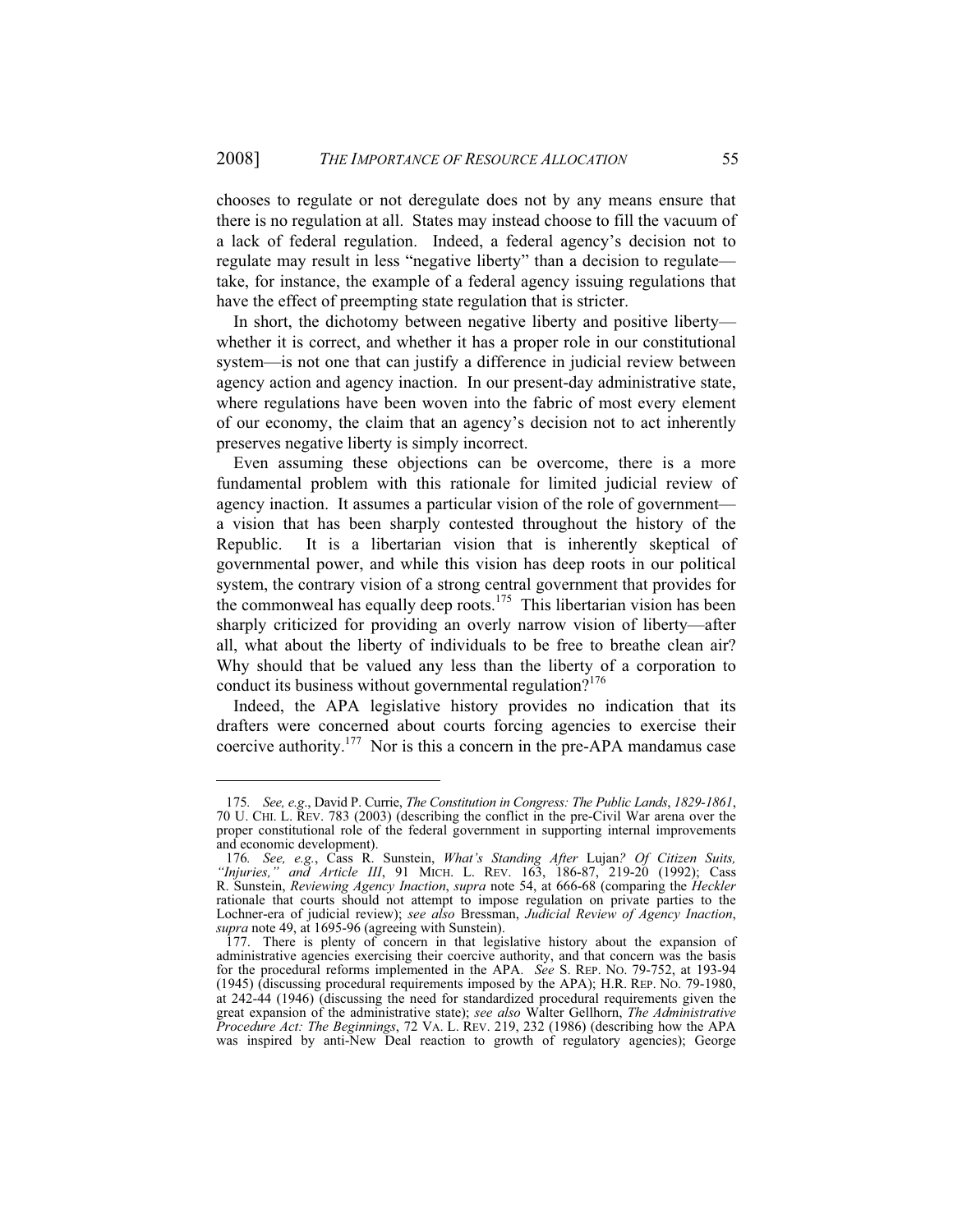law.<sup>178</sup> Instead, the legislative history and the pre-APA case law limits itself to broad discussions about deferring to agency "discretion."

Finally, the individual rights approach fails to incorporate the lessons of public choice theory. In his article, Scalia celebrated the fact that "important legislative purposes, heralded in the halls of Congress, [can be] lost or misdirected in the vast hallways of the federal bureaucracy."<sup>179</sup> For Scalia, judicial enforcement of programs that benefit the majority pose the risk of courts overstepping their bounds, imposing their political prejudices.<sup>180</sup> Scalia justifies his conclusion by arguing that "[t]here is surely no reason to believe that an alleged governmental default of such general impact" would harm most (if not all) of the population who "would not receive fair consideration in the normal political process."<sup>181</sup> Public choice theory teaches the exact opposite—it is precisely those types of defaults that might be most likely not to receive fair consideration in the normal political process, assuming an asymmetry between the distribution

B. Shepherd, *Fierce Compromise: The Administrative Procedure Act Emerges from New Deal Politics*, 90 NW. U. L. REV. 1557, 1559, 1678 (1996) (chronicling how the APA began as an effort by conservatives to kill the New Deal and, as a result of compromise, became a more moderate check on agency powers). This is not to deny that elements of the conservative coalition that initiated the reform efforts that eventually led to the APA sought to use increased procedural restrictions and judicial review of agency decisionmaking to obstruct regulatory action. *See* Shepherd, *supra*, at 1600, 1606, 1680. However, given the compromising nature of the APA as passed by Congress, one can hardly interpret the act as intended to stymie all agency regulation. *See id*. at 1649-83; *see also* Stewart & Sunstein, *supra* note 66, at 1248 (noting compromise nature of APA). Moreover, increasing procedural requirements and judicial review in order to reduce regulatory power over individual rights is an entirely different matter from whether courts should prod agencies into taking steps to regulate—steps that would have to comply with the APA's procedural reforms in any case. Indeed, a number of conservatives who pushed for strict procedural requirements and judicial review of agency action also advocated for a petition system by which parties could seek agency action, with judicial review of such denials. *See* Shepherd, *supra*, at 1665. Presumably, the rationale was that conservatives wanted the ability to petition agencies to either repeal rules or grant licenses or waivers—i.e., agency action for deregulatory purposes.

 <sup>178.</sup> Scholars have argued that until the 1960s and 1970s, courts were generally unwilling to hear the claims of regulatory beneficiaries seeking to challenge agency decisionmaking, using doctrines such as standing to deny any review. *See, e.g*., Stewart & Sunstein, *supra* note 66; Stewart, *supra* note 115. Even if true, however, these arguments do not address the question of whether courts would consider claims concerning agency inaction. As noted above, agency inaction can involve questions that harm regulatory subjects as well as regulatory beneficiaries.

 <sup>179.</sup> Scalia, *Doctrine of Standing*, *supra* note 43, at 897.

<sup>180</sup>*. Id.* at 895-96 (arguing that the doctrine of standing is essential to restricting the courts' role to protecting minority rights).

 <sup>181.</sup> *Id*. at 896; *see also* Melnick, *Political Roots*, *supra* note 131, at 596-97 (arguing against standing for environmental groups because they "have clout in Washington. We should encourage them to spend less time in court and more time lobbying the House Appropriations Committee.").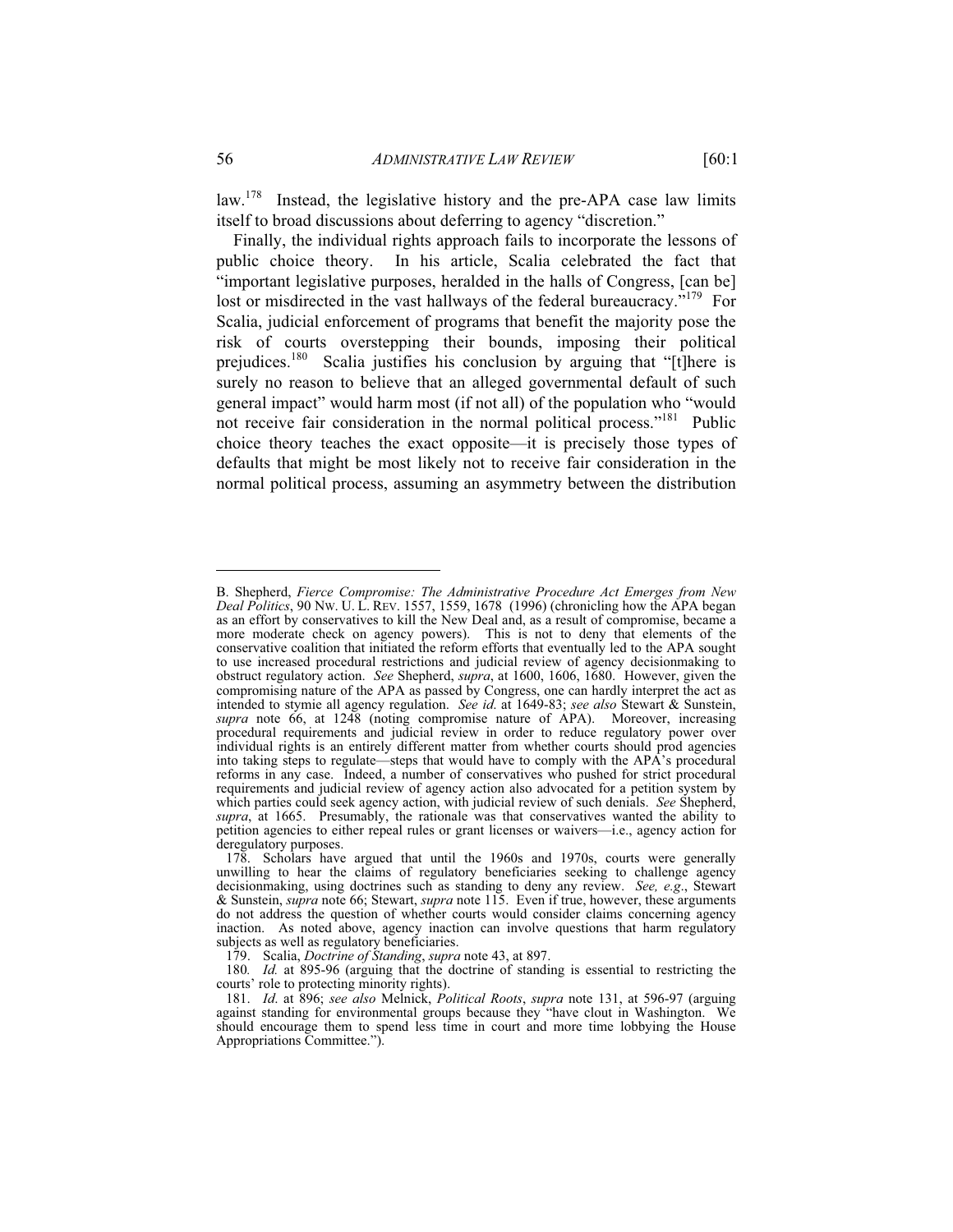of costs and benefits.<sup>182</sup> Thus, the individual rights approach as a rationale for not allowing courts to enforce at least egregious breaches of governmental duties is fatally flawed.<sup>183</sup>

#### *B. Broader Implications for the Administrative Law Literature*

This same flaw infects a strand of academic commentary that calls for sweeping judicial review of regulatory legislation and action in order to cutback or eliminate the regulatory state.<sup>184</sup> This literature, ironically based on public choice theory, argues that stringent judicial review of regulatory legislation would prevent rent-seeking by concentrated interests and restrict the inherent propensity of the regulatory state to harm the public interest.<sup>185</sup> The doctrinal tools usually relied on are sweeping interpretations and strict enforcement of constitutional provisions such as the Takings Clause, the Commerce Clause, and the Contracts Clause.<sup>186</sup> While these scholars

 <sup>182.</sup> These concerns were familiar to the Founding Fathers, albeit not under the "public choice" label. *See* Bressman, *Beyond Accountability*, *supra* note 82, at 498.

<sup>183</sup>*. See* Sargentich, *supra* note 48, at 616 (also raising this critique of the individual rights approach). As a result, broad and sweeping exceptions to judicial review of agency inaction, for example, will result in asymmetries where the regulated community's narrow interests will be overrepresented in the political and judicial process, while the broader interests of the public will be underrepresented. Bressman, *Judicial Review of Agency Inaction*, *supra* note 49, at 1692-93.

<sup>184</sup>*. See generally* BERNARD H. SIEGAN, ECONOMIC LIBERTIES AND THE CONSTITUTION 3 (Univ. of Chicago Press 1980) (analyzing the history of judicial review); James D. Gwartney & Richard E. Wagner, *Public Choice and the Conduct of Representative Government*, *in* PUBLIC CHOICE AND CONSTITUTIONAL ECONOMICS 3, 4 (James D. Gwartney & Richard E. Wagner eds., 1988) (discussing the importance of constitutional controls over legislative actions).

<sup>185</sup>*. See* MANUEL F. COHEN & GEORGE J. STIGLER, CAN REGULATORY AGENCIES PROTECT CONSUMERS? 14-16, 47-50, 83-84 (Am. Enterprise Inst. for Pub. Policy Research ed., 1971) (laying out the debate on regulation as a means to promote competition); RICHARD A. EPSTEIN, TAKINGS: PRIVATE PROPERTY AND THE POWER OF EMINENT DOMAIN 165, 263-65 (Harvard Univ. Press 1985) (discussing judicial review of land use regulation); SIEGAN, *supra* note 185, at 22, 120-21, 143, 188-89, 191-93, 269, 277-86 (explaining how historically, the legislature favored special interests rather than the public interest); Peter H. Aranson, *Procedural and Substantive Constitutional Protection of Economic Liberties*, *in* PUBLIC CHOICE AND CONSTITUTIONAL ECONOMICS 285, 290-91; Gwartney & Wagner, *supra* note 184, at 22-23.

<sup>186</sup>*. See* EPSTEIN, *supra* note 185, at 19-20, 30-31, 214-15, 263-65, 277-82, 299-300 (discussing the Takings clause); SIEGAN, *supra* note 184, at 7, 316-21 (explaining the use of constitutional clauses to protect property rights); Aranson, *supra* note 185, at 301-11 (contending that over the last two centuries, constitutional protections for property rights under the takings clauses, the contracts clause, and the commerce clause have been eroded by Supreme Court decisions); Richard A. Epstein, *Toward a Revitalization of the Contract Clause*, 51 U. CHI. L. REV. 703 (1984) (discussing the Supreme Court's interpretation of the Contract Clause); Gwartney & Wagner, *Public Choice and the Conduct of Representative Government*, *supra* note 184, at 23-25 (describing Congress's tax and spending power); Richard E. Wagner & James D. Gwartney, *Public Choice & Constitutional Order*, *in* PUBLIC CHOICE AND CONSTITUTIONAL ECONOMICS, *supra* note 184, at 29, 37-40, 77-80, 82-83 (discussing the constitutional provisions that provide protection from takings and the freedom to contract); *see also* Croley, *Theories of Regulation*, *supra* note 141, at 40-41 (categorizing this group of scholars as "public choice" theorists, and stating that "for the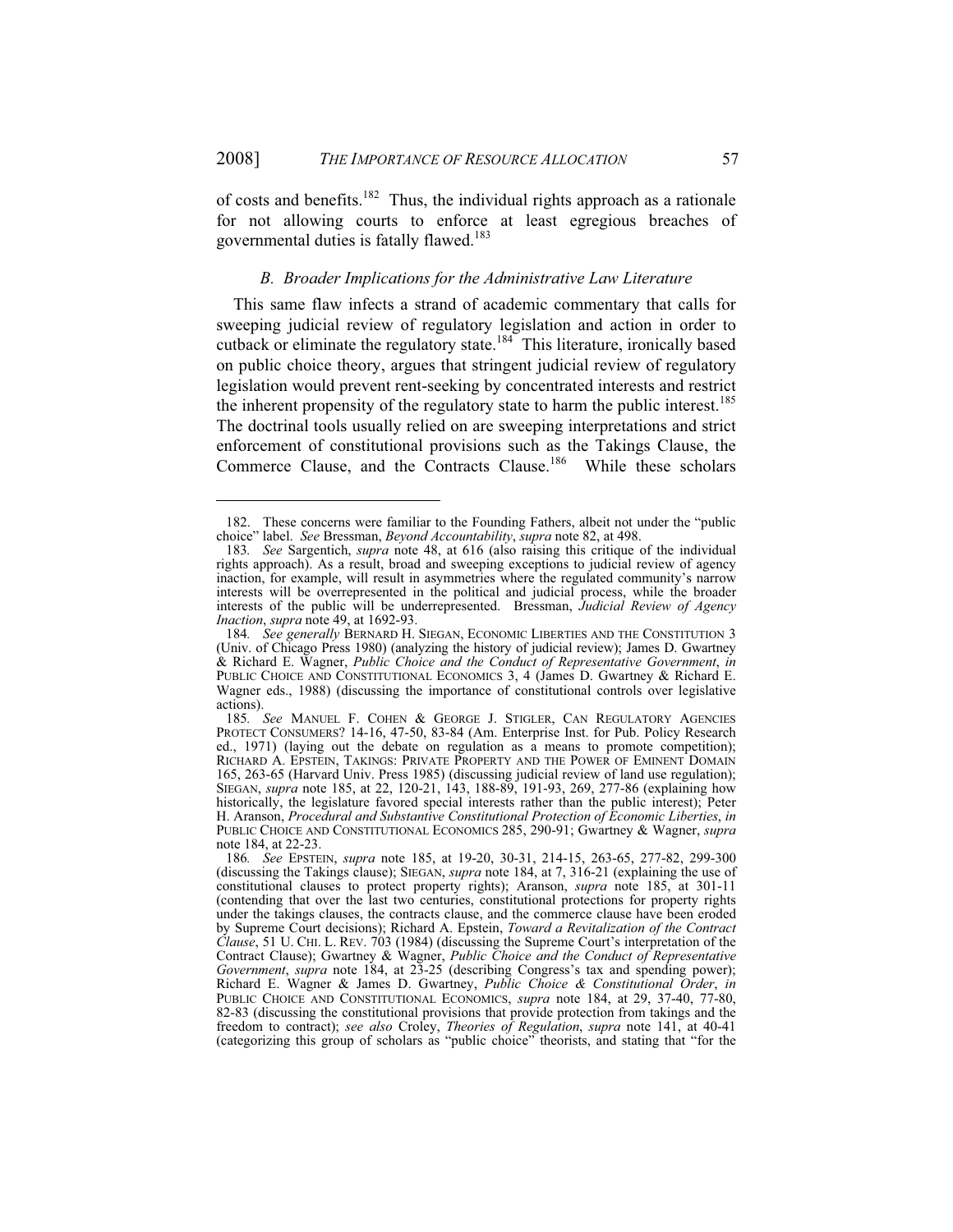correctly note the importance of public choice theory, their solution is 180 degrees wrong. To the extent we are concerned about concentrated interests, in many cases, the concerns are about concentrated interests preventing government action that will benefit the public as a whole.<sup>187</sup> As discussed above, concentrated interests may use the public promise of government action—and the low-profile failure to fulfill that promise—to undercut the broader public monitoring and mobilization efforts by the broader public to force public interested government action. Judicial review to force agency action in the face of explicit congressional promises of action in fact prevents the worst sorts of this type of activity. In other words, the public choice analysis properly understood leads to calls for courts to intervene to force regulatory action, not to prevent it—at least where the political branches have made explicit public promises to undertake such action.<sup>188</sup>

Indeed, this Article's conclusions are similar to scholars who, while recognizing the concerns raised by public choice theory for the regulatory state, have not called for aggressive judicial action to uproot the administrative state, but instead have argued that limited judicial action can result in improved legislative and administrative regulatory action. For instance, Professor Jonathan Macey has called for courts, when presented with regulatory statutes that purport to advance the public interest but are in fact truly special interest bargains, to take the statutes at face value and interpret them in a way to advance the public interest.<sup>189</sup> In doing so, the argument runs, the courts will make it more costly for special interest groups to pursue narrowly focused legislation at the expense of the public

public choice theory regulatory reform means not reform of the regime, but its abandonment"); Elhauge, *supra* note 163, at 44 (noting same); Kahn, *supra* note 151, at 280, 283-87; Macey, *Interest Group Model*, *supra* note 156, at 226 (identifying this thread of argument in the scholarly literature); Jerry L. Mashaw, *Constitutional Deregulation: Notes Towards a Public, Public Law*, 54 TUL. L. REV. 849 (1980) (arguing for a weaker version of judicial review to prevent special interest regulation). In reaching these conclusions, these scholars often equate all groups that attempt to mobilize and lobby the government—whether they purport to represent industry, consumers, or environmental interests—as "special interests" that are seeking "rents" and therefore are normatively undesirable. *See* Mashaw, *Economics of Politics*, *supra* note 141, at 132-33.

<sup>187</sup>*. See* Elhauge, *supra* note 163, at 43 n.54 (stressing the problems generated by the influence of well-organized interest groups).

<sup>188</sup>*. See also* Kahn, *supra* note 151, at 287, 292-95 (arguing that "schemes designed to obstruct the power of government to adopt regulation . . . risk serious error" because such "[b]arriers to government action would bias the political process" against regulation, a threat that is particularly dangerous since the system may already be biased against regulatory action, and further noting that the public choice literature has ignored this possibility); *id*. at 308-09 (noting that regulation that provides broad benefits to the public at the expense of regulation of a number of different industries is unlikely to be the result of special-interest lobbying).

<sup>189</sup>*. See* Macey, *Interest Group Model*, *supra* note 156.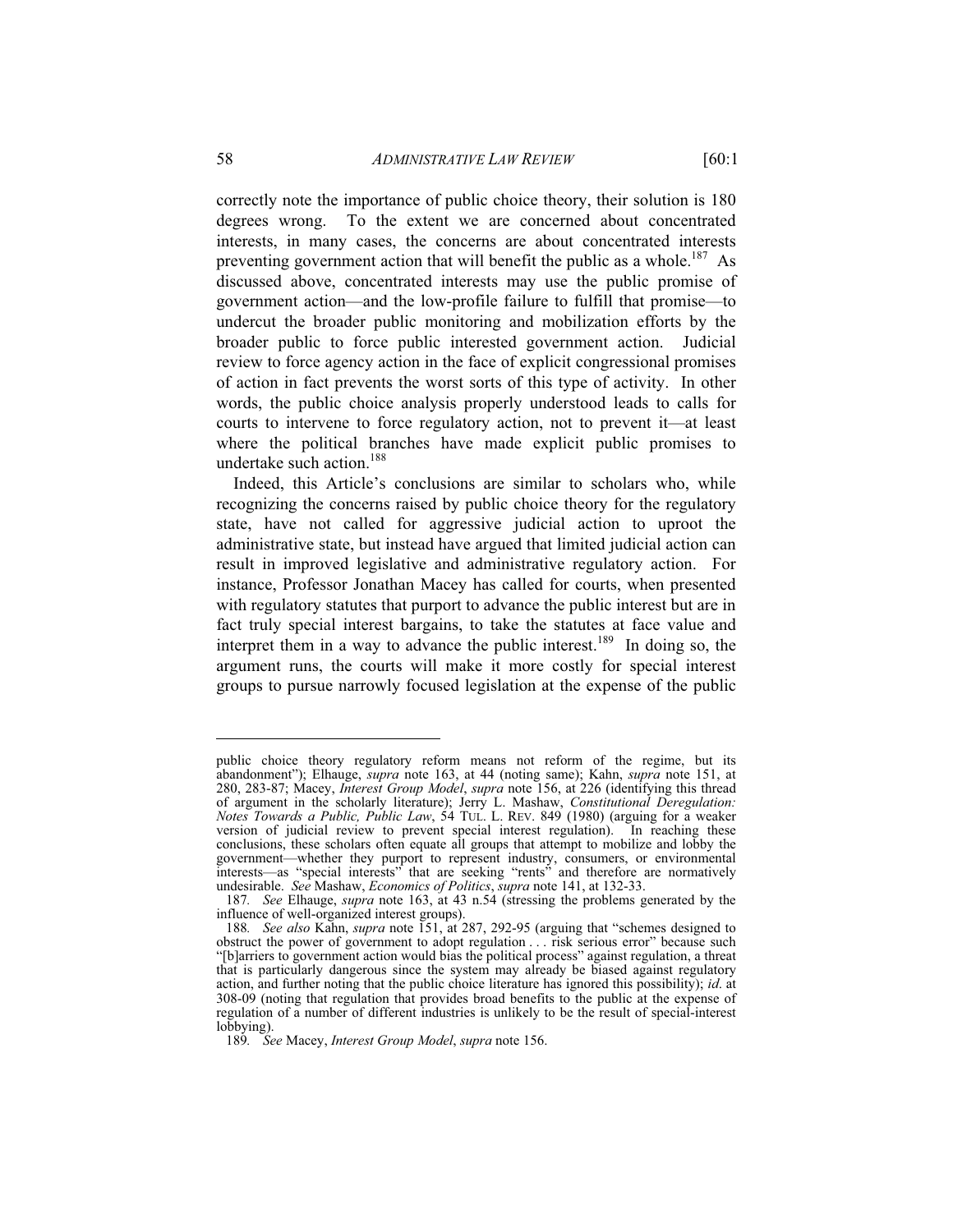interest—either special interest groups will be required to be open about their efforts to extract rents (and run the risk of political backlash) or they can seek to conceal their efforts (and run the risk of having courts construe the statute in a very different way).<sup>190</sup>

Like Macey's proposal, and other similar efforts to develop statutory interpretation principles that restrict rent-seeking, $191$  strong judicial enforcement of explicit congressional deadlines would not require courts to strike down statutes, reorder the regulatory state, or otherwise interfere with the political process in a manner that raises serious concerns about democratic legitimacy.<sup>192</sup> Instead, by simply interpreting and applying the statutory language of Congress, strict enforcement of deadlines means that courts are upholding the commands of the most politically accountable branch of government—the Legislature.

In contrast to Macey's proposal and other similar proposals, however, strict enforcement of congressional commands does not require courts to undertake contestable and uncertain analyses of what is a "public interested" statute or to determine what the purpose of a "public interested" statute is.<sup>193</sup> Instead, courts simply must determine whether Congress has clearly imposed a duty on an agency to take an action. If so, the courts should (generally speaking) enforce that duty. In doing so, the salutary results laid out above will necessarily follow—efforts by special interests, Congress, and the agencies to obfuscate exactly what steps the government is taking to address problems that have diffuse costs will be undermined, and public choice failures will necessarily be reduced, even if only marginally.<sup>194</sup>

 194. Thus, courts will not be called upon to make difficult decisions about whether the political decisions made by the agency are appropriate or inappropriate. *Cf*. CHRISTOPHER

<sup>190</sup>*. Id*. at 250-55 (explaining judicial statutory interpretation).

<sup>191</sup>*. See, e.g*., William N. Eskridge, Jr., *Politics Without Romance: Implications of Public Choice Theory for Statutory Interpretation*, 74 VA. L. REV. 275, 291 (1988) (advocating the development of constitutional rules to reduce rent-seeking); Sunstein, *Interpreting Statutes*, *supra* note 155, at 478 (discussing judicial interpretation of regulatory statutes); Easterbrook, *supra* note 66.

<sup>192</sup>*. See* Macey, *Interest Group Model*, *supra* note 156, at 241-42 (noting that extensive judicial review of legislation for rent-seeking would require drastic revision of regulations and intrusive judicial review).

<sup>193</sup>*. See id*. at 254 (recommending that courts should interpret statutes "so as to serve the public" but never specifying the terms of what it means for a statute to "serve the public"); *see also* Elhauge, *supra* note 163, at 48-59 (noting that claims that courts should rule in order to advance the "public interest" and to prevent public choice failures in administrative law necessarily depend on often unarticulated normative determinations about what the "public interest" is); *id.* at 45, 59-66 (noting problems with Macey's, Sunstein's, and Eskridge's theories on these grounds); Jonathan R. Macey, *Transaction Costs and the Normative Elements of the Public Choice Model: An Application to Constitutional Theory*, 74 VA. L. REV. 471, 472-73 (1988) (asserting the difficulty of distinguishing between government activities involving rent-seeking and activities "that represent wealth-increasing 'public interest'"); Mashaw, *Economics of Politics*, *supra* note 141, at 155 (noting the difficulty of reaching such conclusions).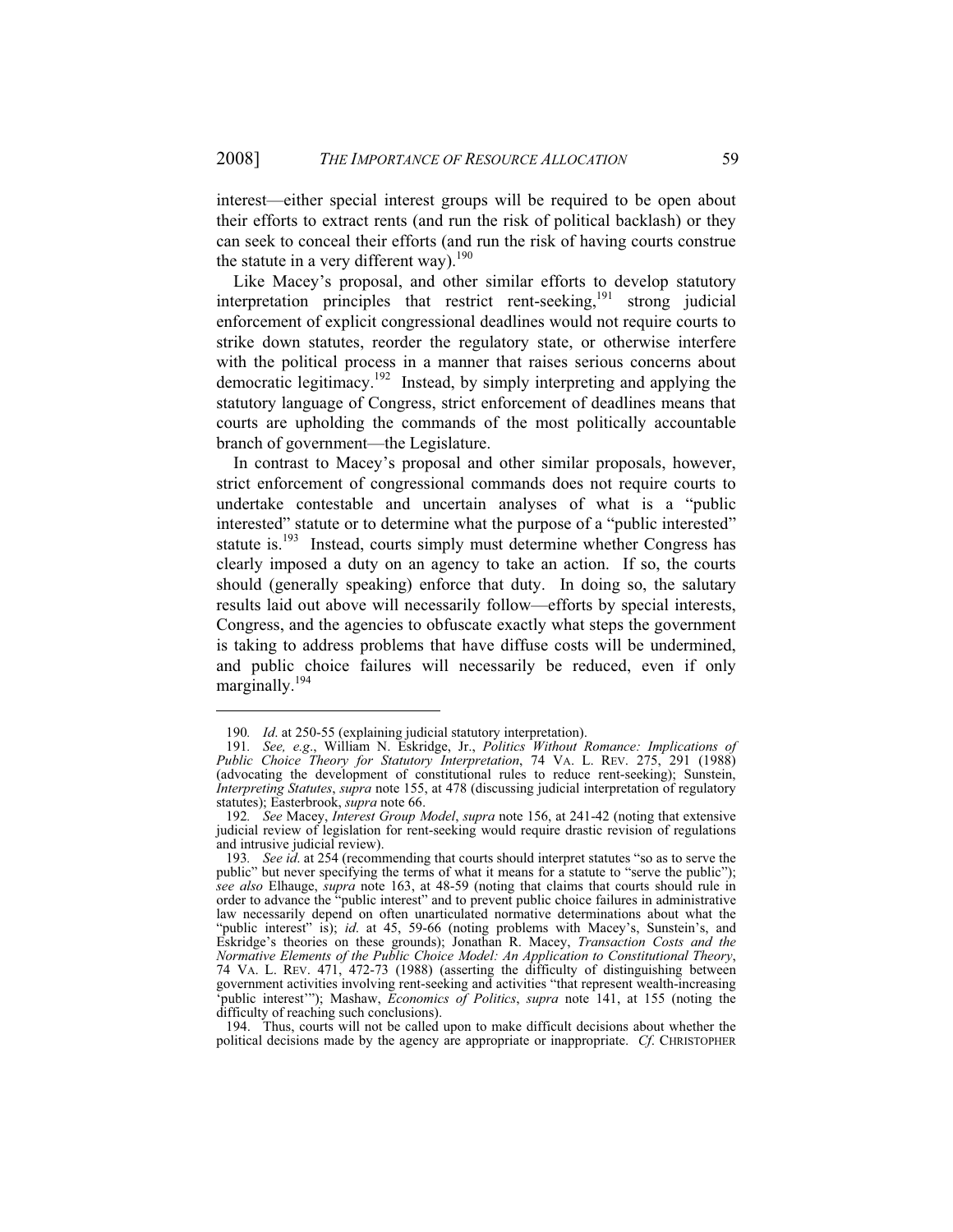#### *C. Implications for Other Doctrines in Administrative Law*

The implications of the resource allocation principle go far beyond the academic literature. The success of the resource allocation principle in explaining judicial review under both  $\S$  706(1) and  $\S$  706(2) of the APA shows promise for helping us understand other areas of administrative law. In particular, the principle might be useful in explaining a range of administrative law doctrines that potentially implicate separation of powers concerns—concerns that include resource allocation and prioritization. For instance, judicial deference to agency resource allocation might shed light on doctrines such as standing for plaintiffs to sue,<sup>195</sup> the question of whether a plaintiff is challenging a particular agency "action" such that review under the APA is available,  $^{196}$  and the question of whether an agency decision is "final" and "ripe" such that judicial review is available.<sup>197</sup> These are all doctrines where the analysis by the courts has tended to be remarkably fluid, even confused.

To the extent that the Supreme Court has articulated a foundational principle for standing (and to a lesser extent, other doctrines such as ripeness), it has been a vision of judicial review as intended to protect individual rights.<sup>198</sup> According to some of the more prominent statements by the Court, that vision, if properly followed, would call for a narrow, formalistic interpretation and application of current standing doctrine, which would prevent parties such as regulatory beneficiaries

F. EDLEY, JR., ADMINISTRATIVE LAW: RETHINKING JUDICIAL CONTROL OF BUREAUCRACY 199-203 (1990) (calling on agencies to be explicit about political judgments and courts to review those political judgments for their appropriateness). By focusing judicial review on the situations where a public choice failure might be most likely to occur, courts may nonetheless be able to at least correct some of the worst political abuses. *Id*. at 174-75, 180-81, 184 (criticizing courts for ignoring the clear implications of politics for agency decisionmaking).

<sup>195</sup>*. See* Lujan v. Defenders of Wildlife, 504 U.S. 555, 560 (1992) (requiring that, to have standing, the plaintiff must show a "concrete and particularized, and []actual or imminent . . . invasion of a legally protected interest").

<sup>196</sup>*. See* Norton v. S. Utah Wilderness Alliance (*SUWA*), 542 U.S. 55, 61 (2004) (enunciating the APA requirement that the plaintiff suing be '"[a] person suffering legal wrong because of agency action, or adversely affected or aggrieved by agency action within the meaning of a relevant statute"' (quoting 5 U.S.C. § 702 (2000))); Lujan v. Nat'l Wildlife Fed'n, 497 U.S. 871, 882-83 (1990) (requiring first, that the plaintiff identify the agency action that affects him and second, that the plaintiff show that he has "suffered legal wrong" because of the agency action).

<sup>197</sup>*. See* Ohio Forestry Ass'n v. Sierra Club, 523 U.S. 726, 732 (1998) (discussing ripeness); Bennett v. Spear, 520 U.S. 154, 178 (1997) (ruling that the lower court erred for dismissing a claim on the basis of finality).

<sup>198</sup>*. See Lujan*, 504 U.S. at 555.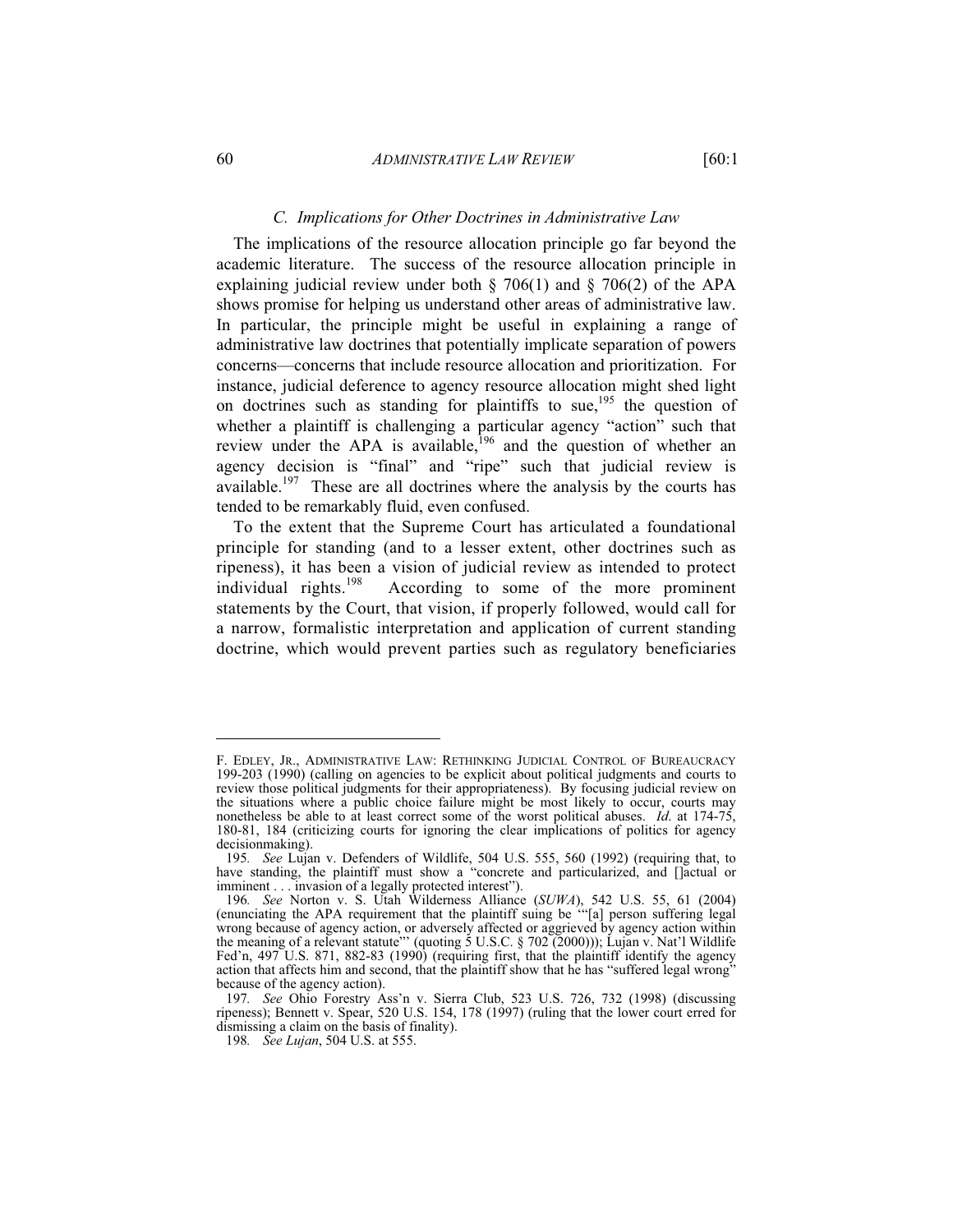from being able to sue in court.<sup>199</sup> If, in the context of judicial review of agency decisions not to act, the "individual rights" principle is not coherent or normatively desirable, and the resource allocation principle is a superior basis for understanding when judicial review should proceed, then very different conclusions about the basis, scope, and future direction of standing jurisprudence would have to be drawn. The resource allocation principle would have courts step in where agencies are flouting the will of Congress, but otherwise defer to agency decisions about resource allocation, regardless of whether there are particular individual rights that are being infringed upon. In other words, the resource allocation principle might shape standing and other doctrines in a very different way while still potentially responding to the important separation of powers concerns that are at the heart of what it means to have an Article III court judicially review the actions of the Article II Executive.

Finally, resource allocation may also be a promising tool to understand the proper scope of the Supreme Court's *Chevron* doctrine, under which courts defer to administrative agency interpretation of ambiguous statutes.<sup>200</sup> The Court in *Chevron* justified such deference on the basis of agency expertise and democratic accountability.<sup>201</sup> The two steps of *Chevron* bear striking similarities to the trade-off developed here between statutory supremacy and resource allocation; where the congressional statement is clear, it should trump the agency's discretion, but where Congress has not made a clear statement, deference to the agency is appropriate.<sup>202</sup> Indeed, if resource allocation is truly Indeed, if resource allocation is truly fundamental to the ability of the Executive Branch to develop and implement policy (as I have argued above), then the proper basis for *Chevron* deference may be resource allocation concerns, not expertise or accountability.

## **CONCLUSION**

As noted above, the resource allocation principle is certainly not the only factor in administrative law; factors such as agency expertise, democratic accountability, the procedures followed by the agency, congressional language, and certainly the stakes at issue in the agency's

<sup>199</sup>*. See id.* at 559-67, 571-78 (majority opinion).

 <sup>200.</sup> Chevron U.S.A. Inc. v. Natural Res. Def. Council, Inc., 467 U.S. 837, 865-66 (1984).

<sup>201</sup>*. Id.*

<sup>202</sup>*. Id.* at 842-43.